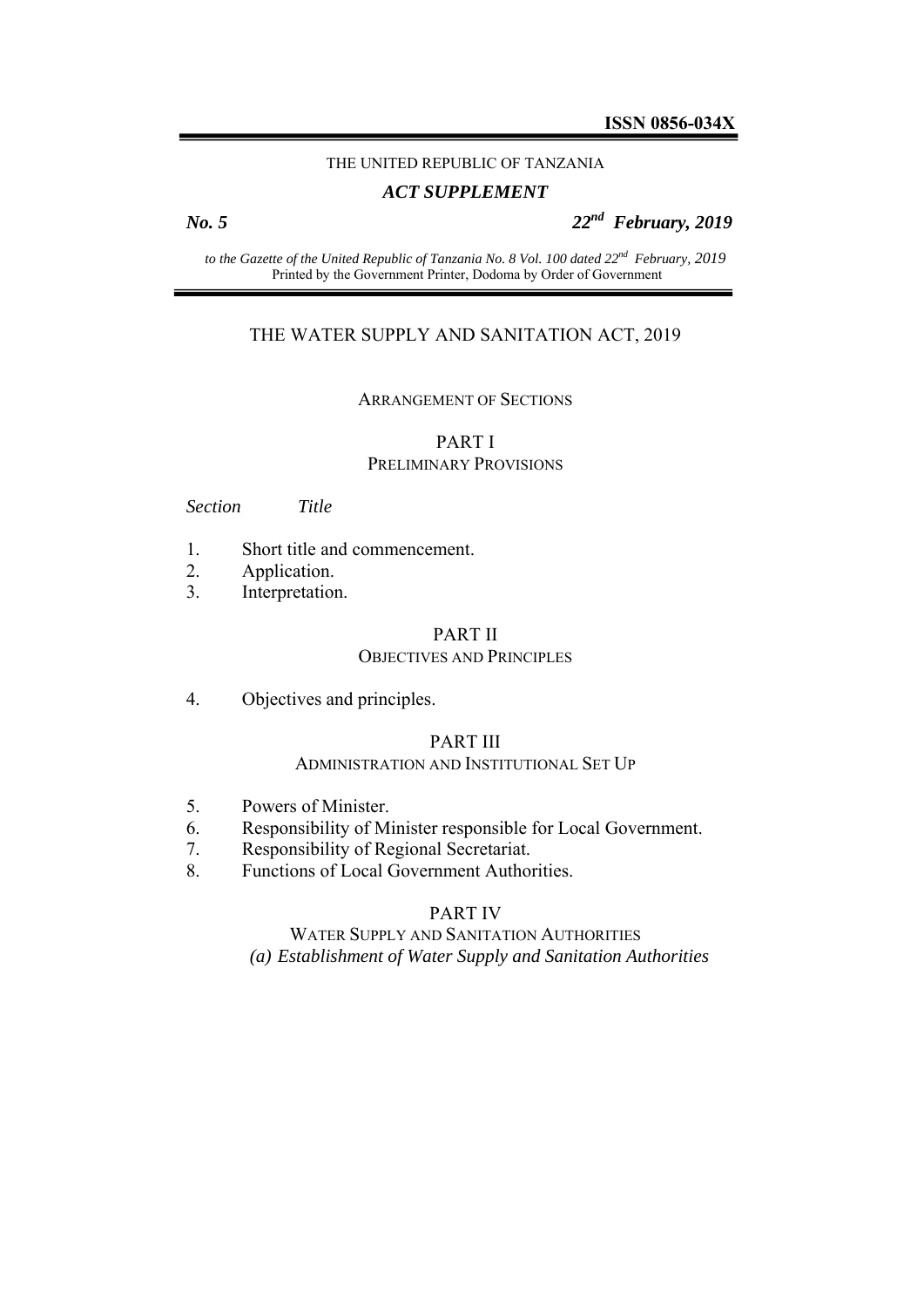- $\overline{\mathbf{H}}$
- 9. Establishment of Water Authority.
- 10. Board of Directors of Water Authorities.
- 11. Appointment of the members of Board.
- 12. Powers of Board.
- 13. Obligation to provide water supply and sanitation services.
- 14. Licensing of Water Authorities.
- 15. Powers and functions of water authorities.
- 16. Transfer of existing assets.
- 17. Managing Director.
- 18. Staff of Water Supply and Sanitation Authority.
- 19. Appointment of service provider.

*(b) Functions of Water Supply and Sanitation Authorities*

- 20. Functions of Water Supply and Sanitation Authority.
	- *(c)* Powers of water Supply and Sanitation Authorities
- 21. Powers and duties of water supply and sanitation authority.
- 22. Wayleave of waterworks.
- 23. Service to economically disadvantaged persons.

#### PART V

## FINANCIAL PROVISIONS FOR WATER AUTHORITY

- 24. Funds of Water Authority.
- 25. Annual and Supplementary Budget.
- 26. Accounts and audit.
- 27. Annual report.

## PART VI

## ENERGY AND WATER UTILITIES REGULATORY AUTHORITY *(a) Regulation of Functions*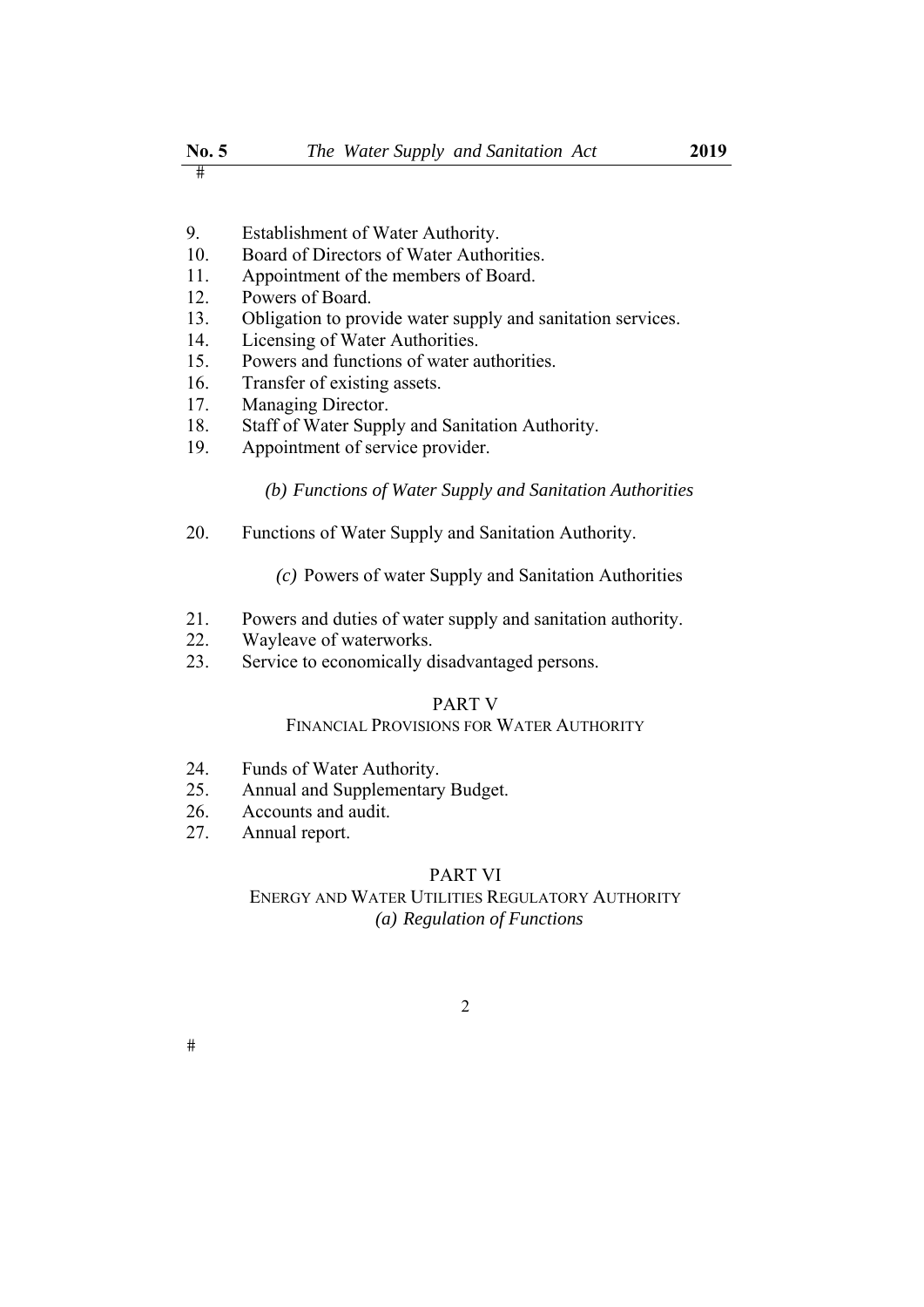28. Application of Energy and Water Utilities Regulatory Act.

#### *(b) Licensing Procedures*

- 29. Functions of EWURA.
- 30. Procedure for obtaining licence.
- 31. Conditions of licence.

## PART VII

## COMMUNITY BASED WATER SUPPLY ORGANISATIONS

- 32. Establishment of community based water supply organisations.
- 33. Powers and functions of community based water supply organisations.
- 34. Constitution of community organisations.
- 35. Registration of community organisations.
- 36. Clustering of community water organisations.
- 37. Appointment of service providers.

## PART VIII

## FINANCIAL PROVISIONS FOR COMMUNITY BASED WATER SUPPLY **ORGANISATIONS**

- 38. Sources of funds.
- 39. Financial support to community based water supply organisations.
- 40. Accounts and audit of community organisations.

## PART IX

MONITORING AND REGULATION OF COMMUNITY BASED WATER SUPPLY **ORGANISATIONS** 

41. Monitoring and regulation of community organisations.

## PART X

ESTABLISHMENT OF RURAL WATER SUPPLY AND SANITATION AGENCY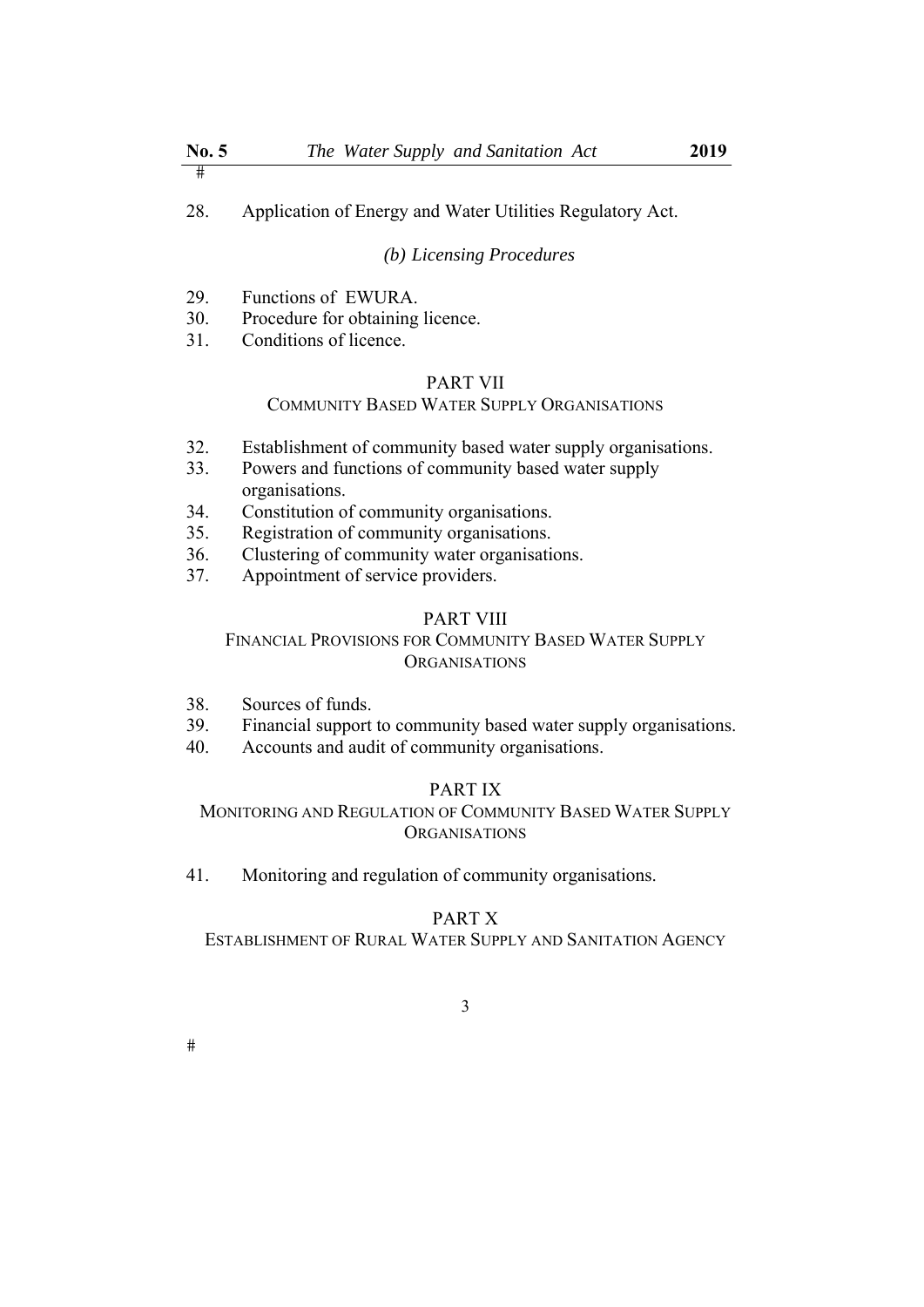$\overline{\mathbf{H}}$ 

*(a) Establishment of Rural Water Supply and Sanitation Agency*

- 42. Establishment of RUWASA.
- 43. Functions of RUWASA.

*(b) Board of Directors of Rural Water Supply and Sanitation Agency*

- 44. Establishment of Board.
- 45. Functions of Board.
- 46. Director General and other employees.

*(c) Duties of RUWASA in Relation to Community Organisations*

- 47. Payments by RUWASA.
- 48. Cooperation of local government authorities.
- 49. Cooperation with Regional and District Administration.

## *(d) Financial Provisions*

- 50. Funding sources.
- 51. Budget.
- 52. Accounts and audit.
- 53. Annual reports.

## PART XI

## CODES OF WORKMANSHIP

54. Codes of Workmanship.

## PART XII NATIONAL WATER FUND

- 55. Establishment of National Water Fund.
- 56. Functions of fund.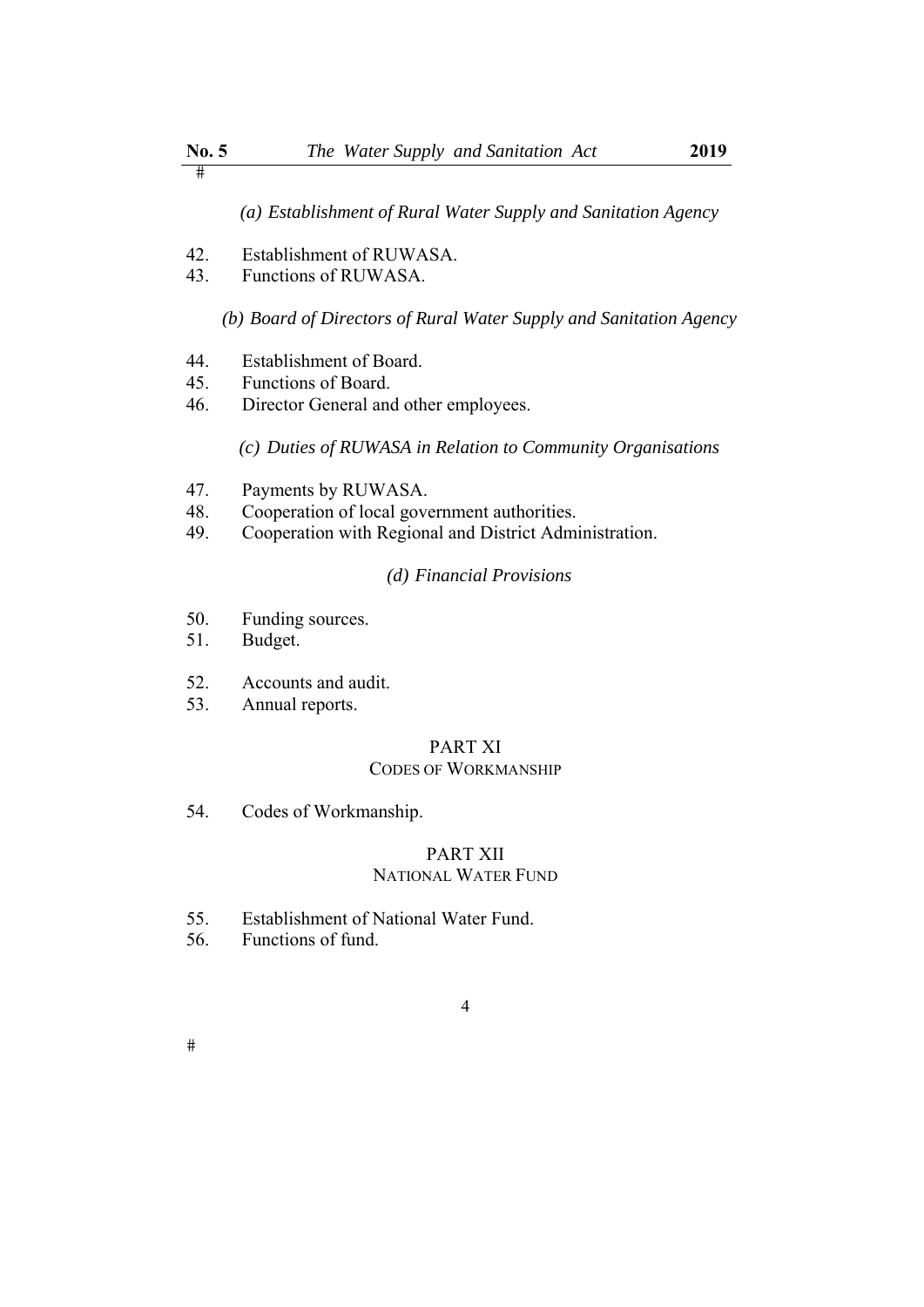57. Use of funds.

58. Establishment of Board of Fund.

- 59. Secretariat of Fund.
- 60. Annual accounts and audit of Fund.

## PART XIII

## OFFENCE AND PENALTIES

- 61. Damage to or interference with water works.
- 62. Unlawful abstraction of water.
- 63. Misuse of water.
- 64. Fraudulent measurement.
- 65. Using water other than for purposes supplied.
- 66. Bathing, washing, etc in waterworks.
- 67. Water pollution.
- 68. Prohibition to dump waste.
- 69. Compounding of offences.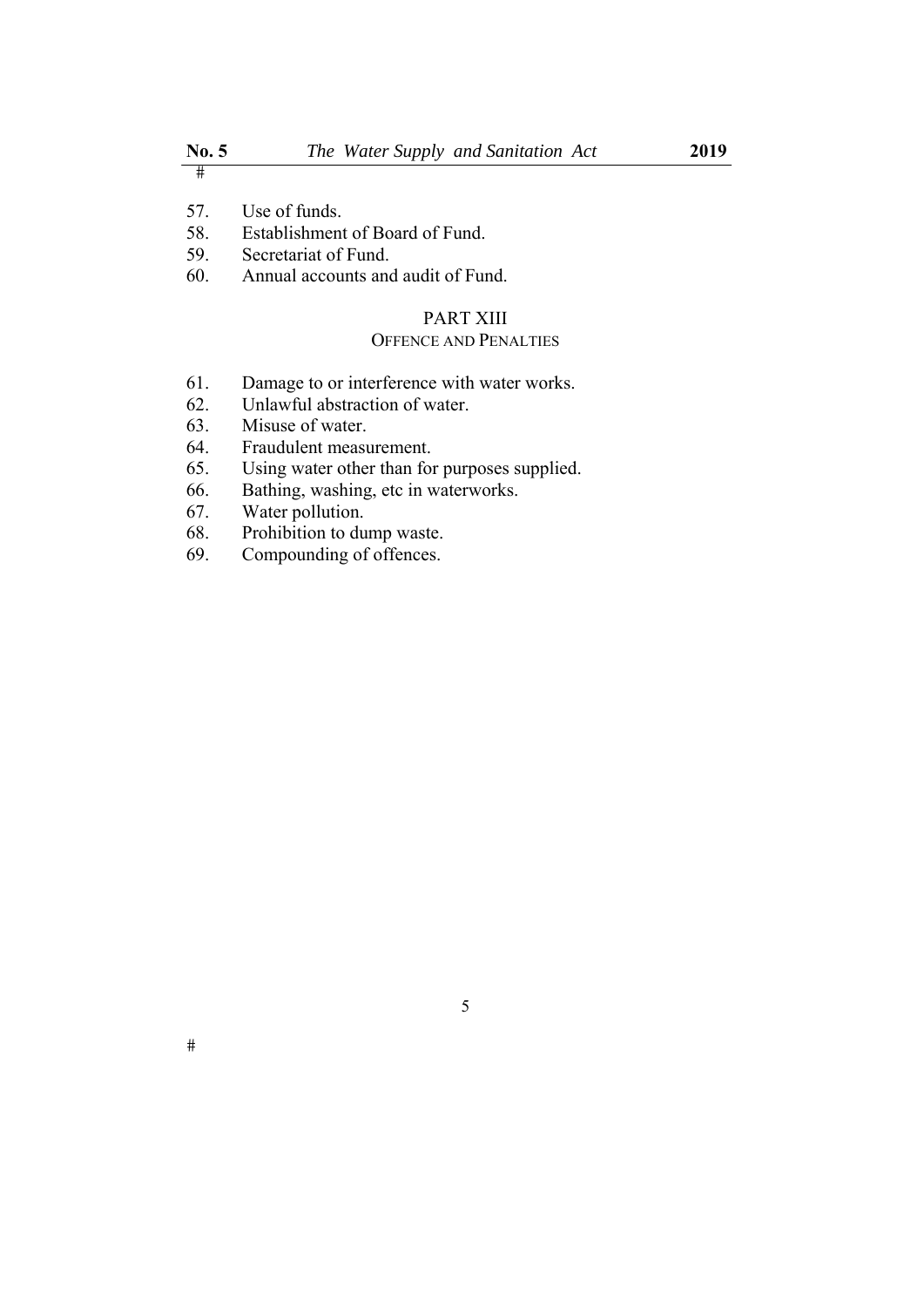# PART XIV

## GENERAL PROVISIONS

- 70. Integrated Water Resources Management Plan.
- 71. Proof of liability.
- 72. Summary recovery.
- 73. Power of Minister to make Regulations.<br>74. Competitive appointment of Board Mem
- Competitive appointment of Board Members.
- 75. Powers of Minister to dissolve water authorities.
- 76. Cessation of Community Organisations.
- 77. Jurisdiction of Court.
- 78. Civil Proceedings against Water Authority.<br>79. Execution of orders against water authority.
- Execution of orders against water authority.

## PART XV

## TRANSITIONAL PROVISIONS

- 80. Repeal and Savings.
- 81. Pending disciplinary proceedings.
- 82. Management of rural water supply by water authorities.

**SCHEDULES**  $\mathcal{L}=\mathcal{L}$ 

 $\mathcal{L}=\mathcal{L}$ 

6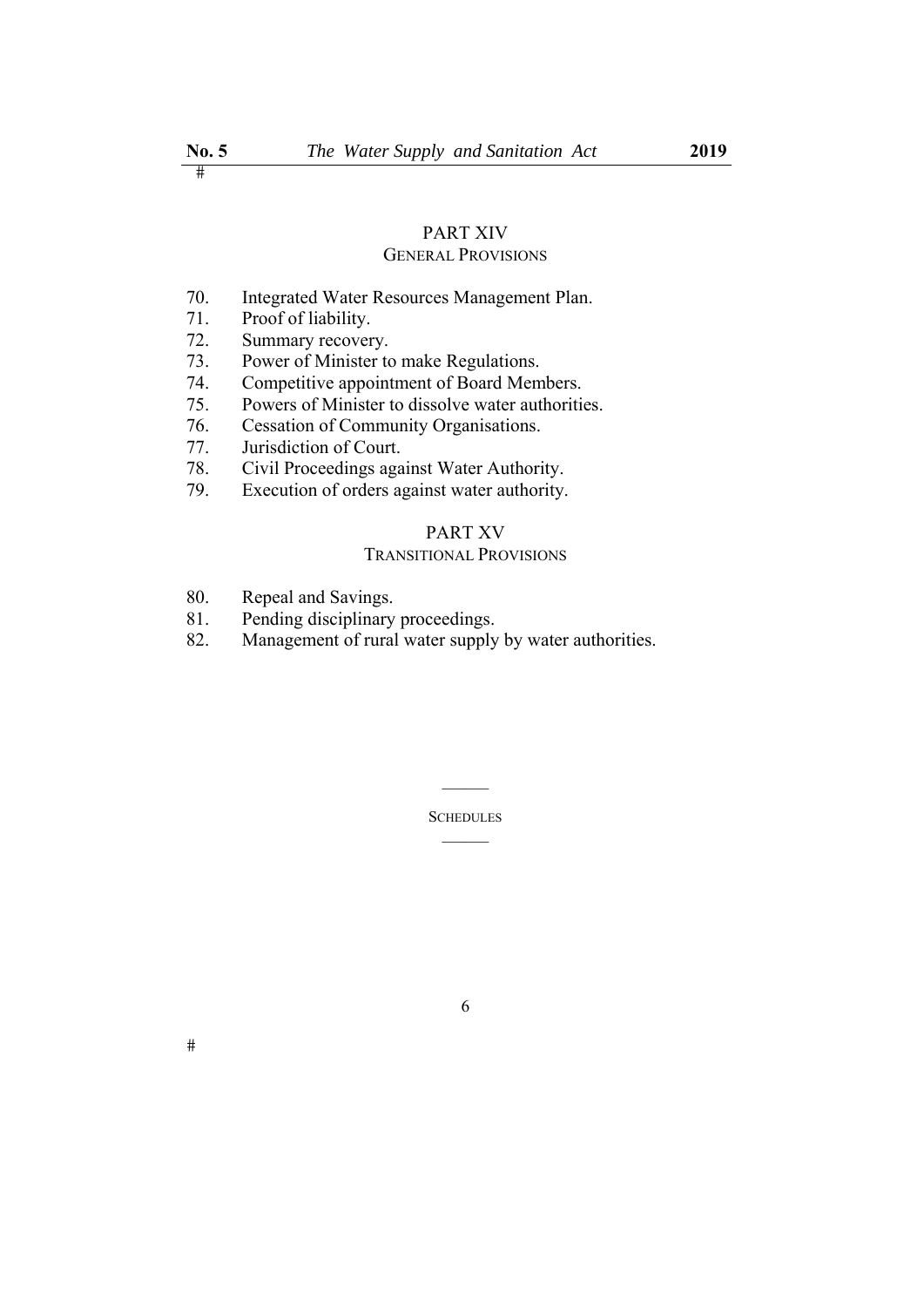## THE UNITED REPUBLIC OF TANZANIA



**NO. 5 OF 2019** 

I ASSENT

JOHN POMBE JOSEPH MAGUFULI *President* 

[13th February, 2019]

**An Act to provide for sustainable management and adequate operation and transparent regulation of water supply and sanitation services; to provide for the establishment of water supply and sanitation authorities, Rural Water Agency, National Water Fund and community based water supply organisations; to provide for appointment of service providers, repeal of the Water Supply and Sanitation Act, 2009 and the Dar es Salaam Water and Sewerage Authority Act, 2001 and to provide for related matters.** 

**ENACTED** by the Parliament of the United Republic of Tanzania.

## PART I PRELIMINARY PROVISIONS

Short title and commencement

**1.** This Act may be cited as the Water Supply and Sanitation Act, 2019, and shall come into operation on such date as the Minister may, by notice published in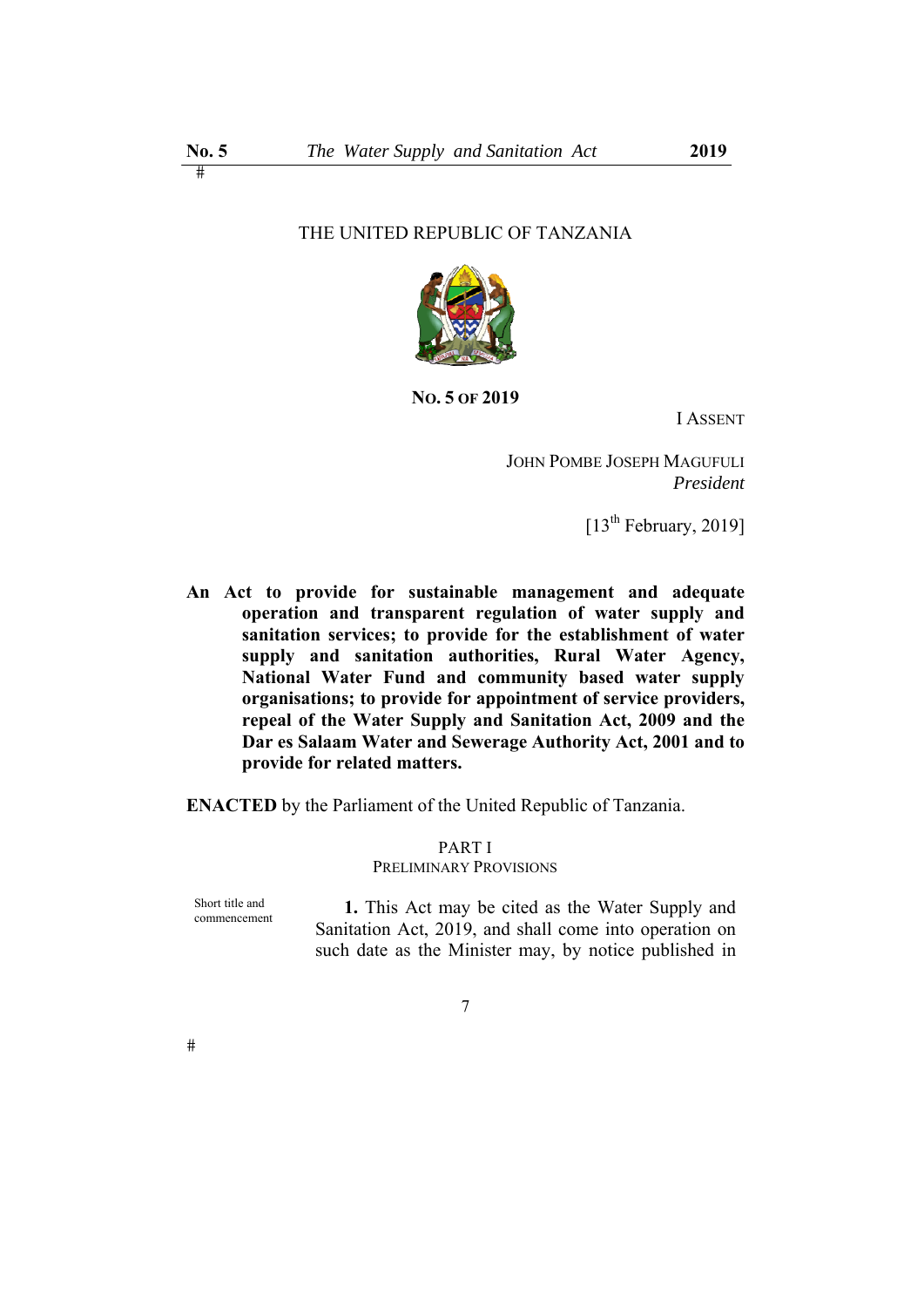the *Gazette*, appoint.

| Application    | 2. This Act shall apply to Mainland Tanzania.                                                                                                                                                                                                                                                          |
|----------------|--------------------------------------------------------------------------------------------------------------------------------------------------------------------------------------------------------------------------------------------------------------------------------------------------------|
| Interpretation | 3. In this Act, unless the context otherwise requires-<br>"appurtenances" means pipes, cisterns, cocks, fittings<br>and other appliances or structures, other than<br>meters, through which water flows or is intended to<br>be used for the purpose of supplying any premises<br>from the waterworks; |
| Cap. 414       | "authorized person" means an officer, servant or agent,<br>or any person acting on behalf of the water authority<br>or EWURA;                                                                                                                                                                          |
| Cap. 331       | "Basin Water Board" means the Basin Water Board<br>established under the Water Resources Management<br>Act;                                                                                                                                                                                            |
|                | "Board" means the Board of Directors of a Water<br>Supply and Sanitation Authority established under<br>section 10:                                                                                                                                                                                    |
|                | "Chairman" means the Chairman of the Board of a<br>Water Supply and Sanitation Authority and includes<br>the Vice-Chairman and any person presiding at a<br>meeting of the Board;                                                                                                                      |
|                | "cluster" means merging of two or more water<br>authorities or community organizations into one<br>water authority or community organization to<br>achieve commercial viability, efficiency and<br>economies of scale of water supply and sanitation<br>services;                                      |
|                | "community" means a group of households, a village or<br>a group of villages who receive their water supply<br>from a common source, or one or more water points<br>or a waterworks;                                                                                                                   |
|                | "community organisation" means a community based<br>water supply organisation established under section 32;                                                                                                                                                                                            |

8

 $\#$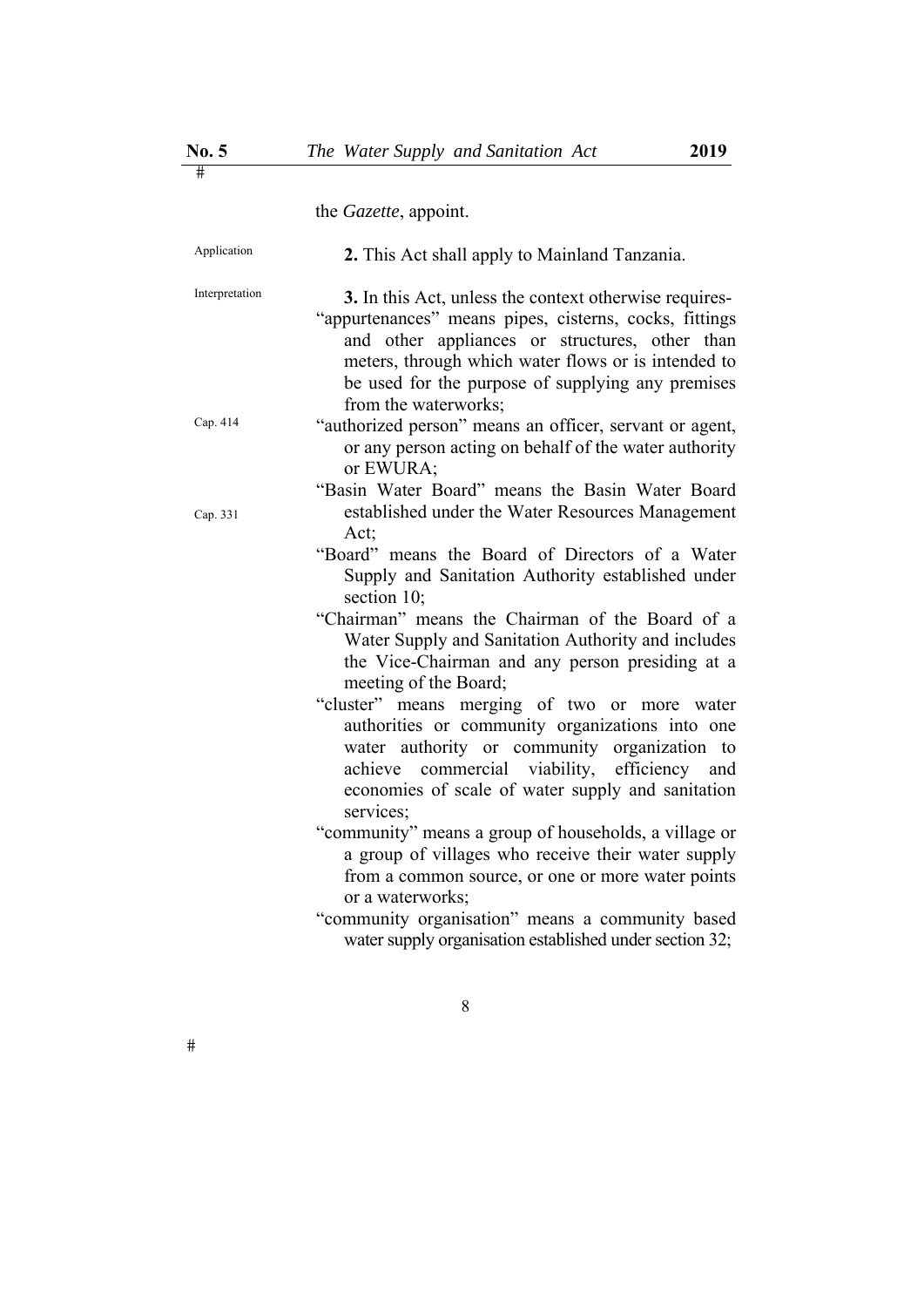|                      | "consumer" includes any person or body of persons<br>supplied, or applying to be supplied with, or using<br>water from waterworks or receiving sanitation<br>services, or who is liable for payment of any fees or<br>other charges for the supply or use of water or<br>sanitation services; |
|----------------------|-----------------------------------------------------------------------------------------------------------------------------------------------------------------------------------------------------------------------------------------------------------------------------------------------|
|                      | "domestic purposes" includes the use of water solely for                                                                                                                                                                                                                                      |
|                      | the purpose of meeting household and domestic                                                                                                                                                                                                                                                 |
|                      | needs and excludes any commercial activities;                                                                                                                                                                                                                                                 |
| Cap.414              | "EWURA" means the Energy and Water Utilities                                                                                                                                                                                                                                                  |
|                      | Regulatory Authority established under the Energy<br>and Water Utilities Regulatory Authority Act;                                                                                                                                                                                            |
|                      | "fire service" means any pipes and fittings used for the                                                                                                                                                                                                                                      |
|                      | sole purpose of supplying water to premises to                                                                                                                                                                                                                                                |
|                      | combat fire;                                                                                                                                                                                                                                                                                  |
|                      | "Fund" means the National Water Fund established                                                                                                                                                                                                                                              |
|                      | under section 56;                                                                                                                                                                                                                                                                             |
|                      | "household" means premises which are occupied by a                                                                                                                                                                                                                                            |
|                      | family unit for domestic purposes;                                                                                                                                                                                                                                                            |
|                      | "implementing agency" means RUWASA, water                                                                                                                                                                                                                                                     |
|                      | authority, community organization, Basin Water                                                                                                                                                                                                                                                |
|                      | Board or any entity which receive funds from the                                                                                                                                                                                                                                              |
| Cap. 287<br>Cap. 288 | Fund for implementation of water project.                                                                                                                                                                                                                                                     |
|                      | "local government authority" means a district authority                                                                                                                                                                                                                                       |
|                      | or an urban authority as established under the Local                                                                                                                                                                                                                                          |
|                      | Government (District Authorities) Act and the Local                                                                                                                                                                                                                                           |
|                      | Government (Urban Authorities) Act;                                                                                                                                                                                                                                                           |
|                      | "mains" includes any water pipe based and maintained                                                                                                                                                                                                                                          |
|                      | by a water supply and sanitation authority including                                                                                                                                                                                                                                          |
|                      | connections to the mains;                                                                                                                                                                                                                                                                     |
|                      | "Managing Director" means the Managing Director of                                                                                                                                                                                                                                            |
|                      | the Water Supply and Sanitation Authority                                                                                                                                                                                                                                                     |

appointed in accordance with section 17(1);

9

 $\#$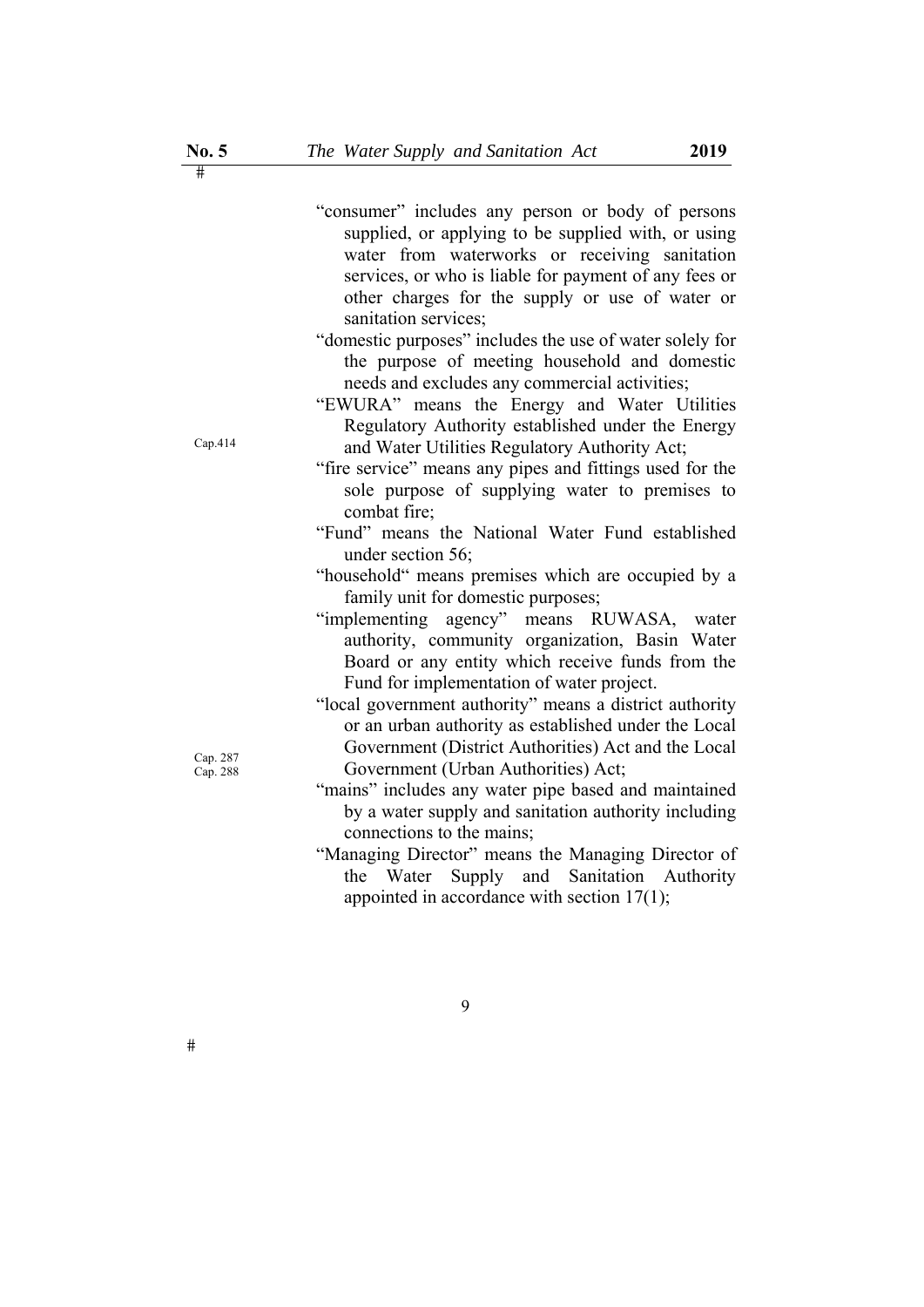"meter" means an appliance, apparatus or device used to measure, ascertain or regulate, the rate of flow or the amount of water taken or used from the waterworks and includes any meter box, meter box cover and indictor marking the position and size of the meter;

"Minister" means the Minister responsible for water;

- "misuse of water" means any use of water from water works for the purpose other than the purposes specified in respect of that water work;
- "occupier" means any person who is in occupation of the land or premises in connection with which the term is used;
- "owner" in relation to any premises, means the owner of the premises or the person for the time being receiving the rent in respect of the premises in question, whether on his own account or as agent or trustee for any other person, or who would receive it where the premises were let at a rent;
- "pollute" means directly or indirectly to alter the physical, thermal, chemical, biological or radioactive properties of water so as to render such water less fit for any beneficial purpose for which it is, or may reasonably be used, or cause a condition which is hazardous or potentially hazardous to public health, safety welfare or to animals, birds, fish or aquatic life, or organism or to plant and "pollution" has corresponding meaning;
- "premises" means any structure, building or part of a building, and includes any land with or without buildings which is held or occupied as a distinct or separate holding or tenancy;
- "private sewer" includes a privately constructed pipe, conduit, underground gutter or channel, other than a building sewer, which may be connected to a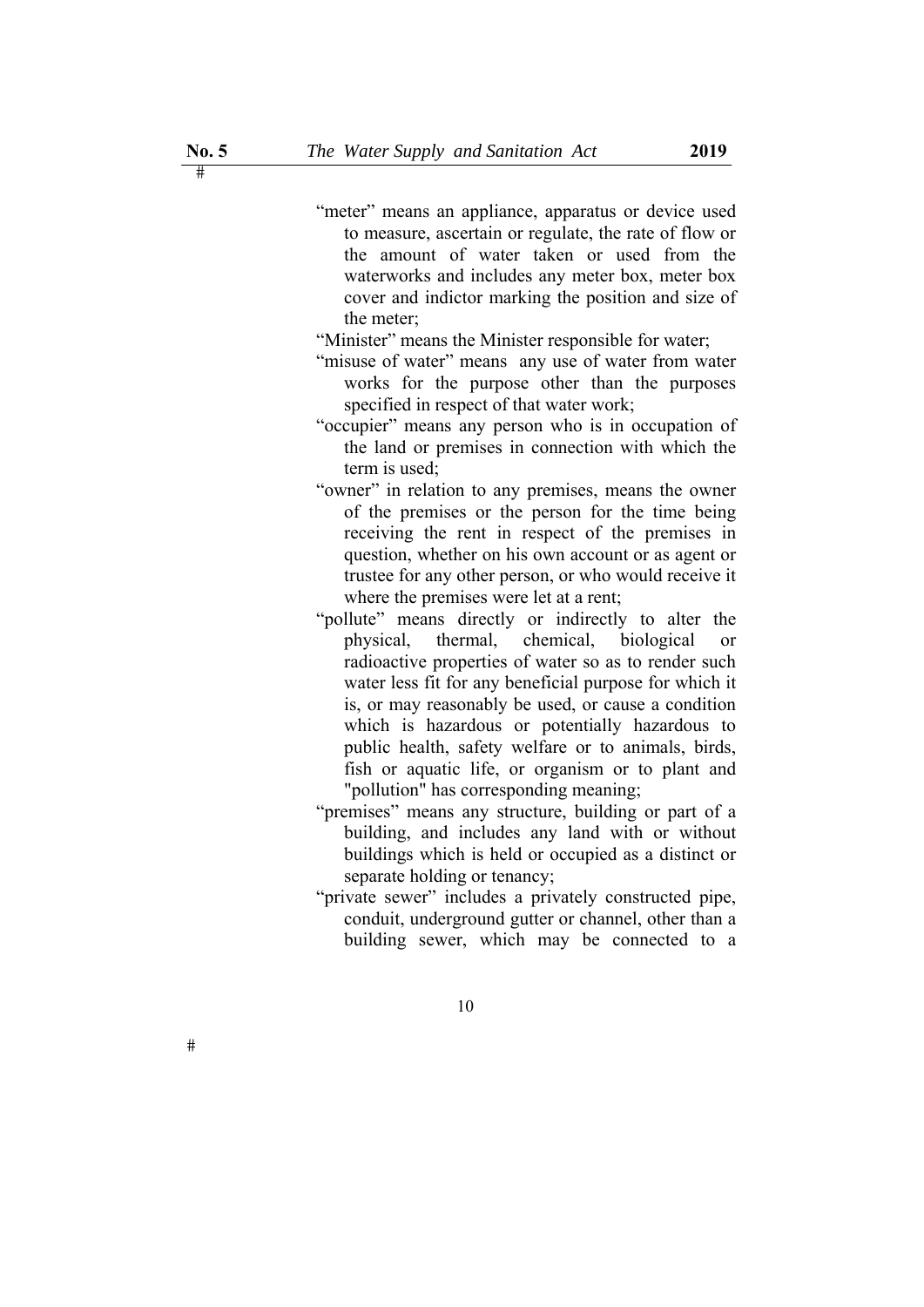private sewerage installation-

- (a) for the conveyance of sewage or trade waste; or
- (b) for other private purposes and not being part of a public sewerage system vested in or constructed by a water authority;
- "private sewerage installation" includes privately constructed latrine, septic tank or other sewerage system and all fittings connected thereto but does not include a building sewer;
- "public tap" means any fountain, standpipe, tap, trough, valve or other appliance or structure erected, provided or maintained by or on behalf of a water supply and sanitation authority or a community based water supply organisation for the purpose of supplying water to its consumers;
- "RUWASA" means the Rural Water Supply and Sanitation Agency established under section 42;
- "sanitation" means the provision of appropriate facilities and services for the collection and disposal of human excreta and waste waters;
- "sanitation works" means sewers, drains, pipes, ducts or channels, whether open or closed, used for the drainage of human excreta or waste waters from buildings or land, and on-site systems for the reception of human excreta and waste waters which do not connect to a sewer;
- "service provider" means a service provider appointed in accordance with sections 19 and 37;
- "sewer" means any pipe or conduit other than a drain used, or for use, for the conveyance of sewage;
- "trade waste agreement" means an agreement between a water authority and any person for the discharge of waste into a sewer or storage or treatment of waste by the water authority, and includes such terms, manner and periods as the water authority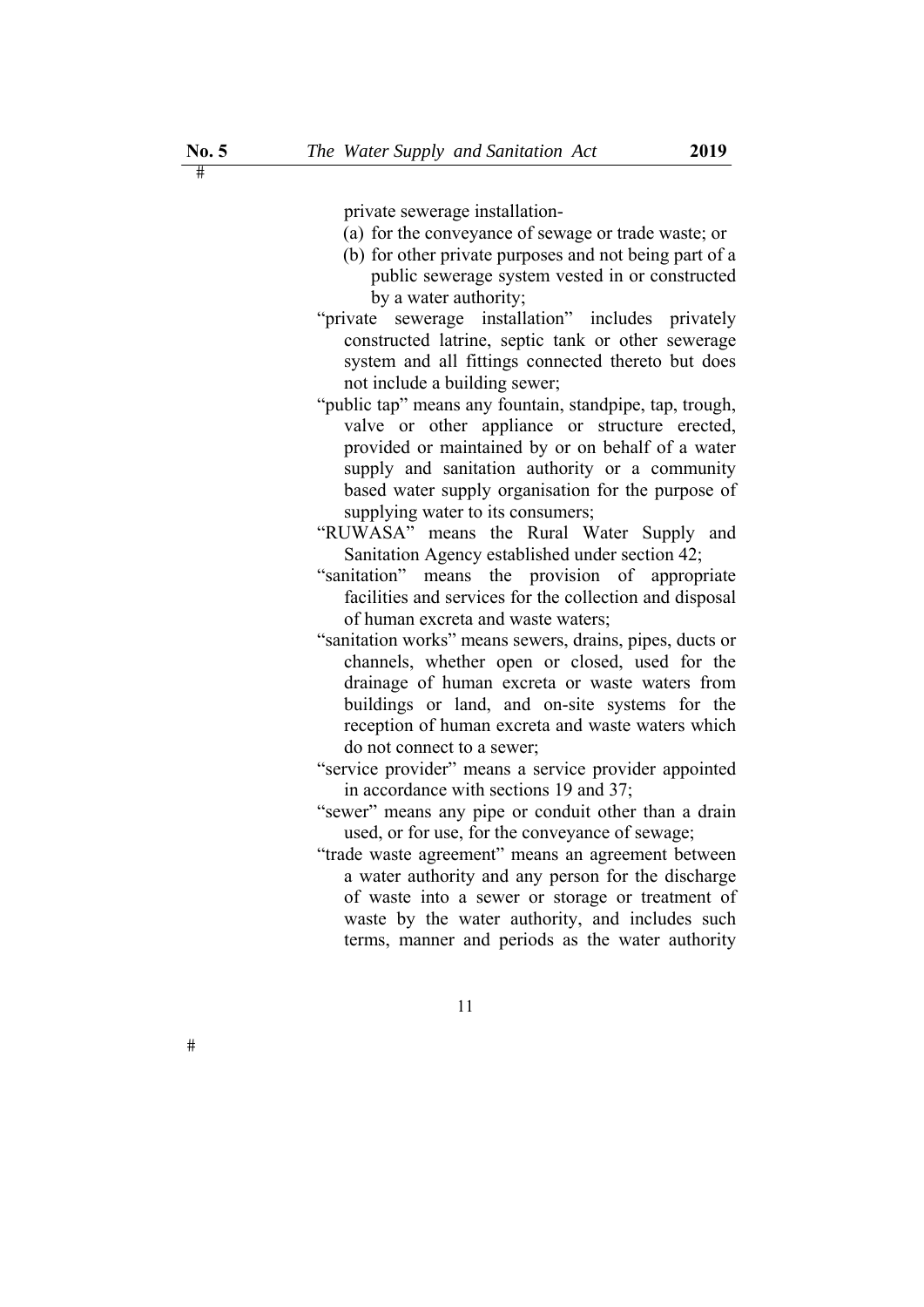may decide or as may be prescribed;

- "water authority" means a water supply and sanitation authority established under section 9;
- "water point" means a single source of water, which may be a well, a borehole, a tap or a public tap;
- "water project" means project for the construction, expansion or rehabilitation of water supply and sanitation infrastructure as well as development, protection and conservation of water resources;
- "water supply" means the provision of appropriate facilities and services for the sourcing, treatment and distribution of potable water;
- "waterworks" includes all gathering grounds, off-takes, reservoirs, dams, weirs, tanks, cisterns, tunnels, filter beds, conduits, aqueducts, mains, pipes, meters, fountains, sluices, valves, hydrants, pumps, prime movers and all other structures and appliances used or constructed for the storage, conveyance, supply, measurement or regulation of water, which are used or have been constructed by or on behalf of a water supply and sanitation authority or a community based water supply organisation; and
- "waterworks area" means any area of land or of water delineated by the Minister as an area connected with the supply of any waterworks.

## PART II

#### OBJECTIVES AND PRINCIPLES

Objectives and

Objectives and **4.**-(1) The objective of this Act is to promote and principles ensure the right of every person in Tanzania to have access to efficient, effective and sustainable water supply and sanitation services for all purposes by taking into account the fundamental principles of-

(a) creation of an enabling environment and appropriate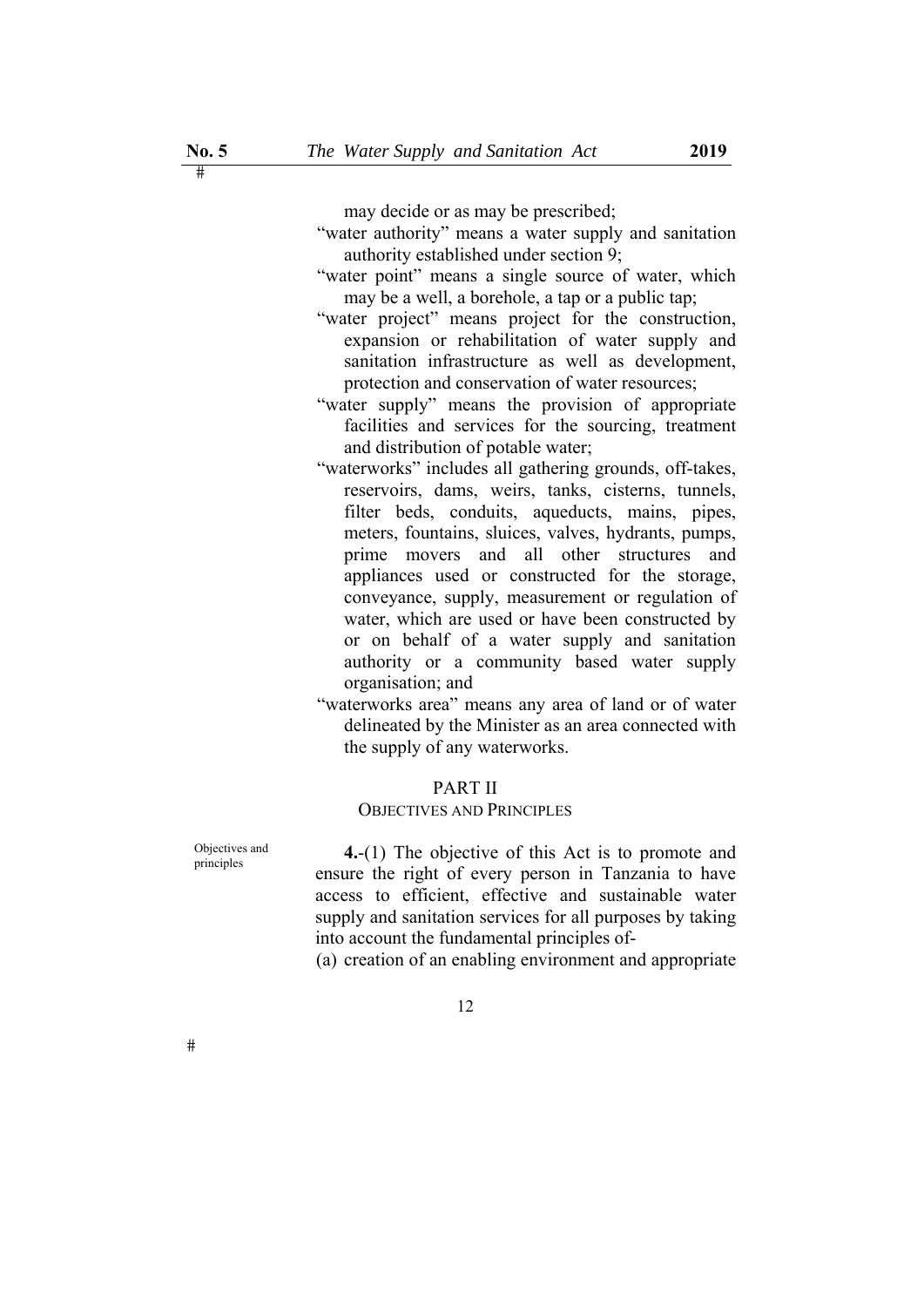incentives for the delivery of reliable, sustainable and affordable water supply and sanitation services;

- (b) delegation of management functions of water supply and sanitation services to the lowest appropriate levels;
- (c) ensuring that water supply and sanitation authorities are financially and administratively autonomous and sustainable;
- (d) transferring ownership of water supply schemes in rural areas to the respective communities and enabling all the beneficiaries and stakeholders to participate effectively in the management of community water supply schemes;
- (e) establish mechanisms to ensure that communities meet the costs of operation and maintenance of their water supply systems and contribute to the capital costs thereof;
- (f) promotion of public sector and private sector partnership in provision of water supply and sanitation services;
- (g) establishment and enforcement of standards of service in water supply and sanitation services;
- (h) regulation of suppliers of water supply and sanitation services;
- (i) protection and conservation of water resources and development and promotion of public health and sanitation; and
- (j) protection of the interests of customers.

 (2) All person exercising powers under this Act or under any written law having a bearing on provision of water supply and sanitation services shall strive to promote and have regard to the National Water Policy, 2002, in respect of urban water supply and sanitation and rural water supply.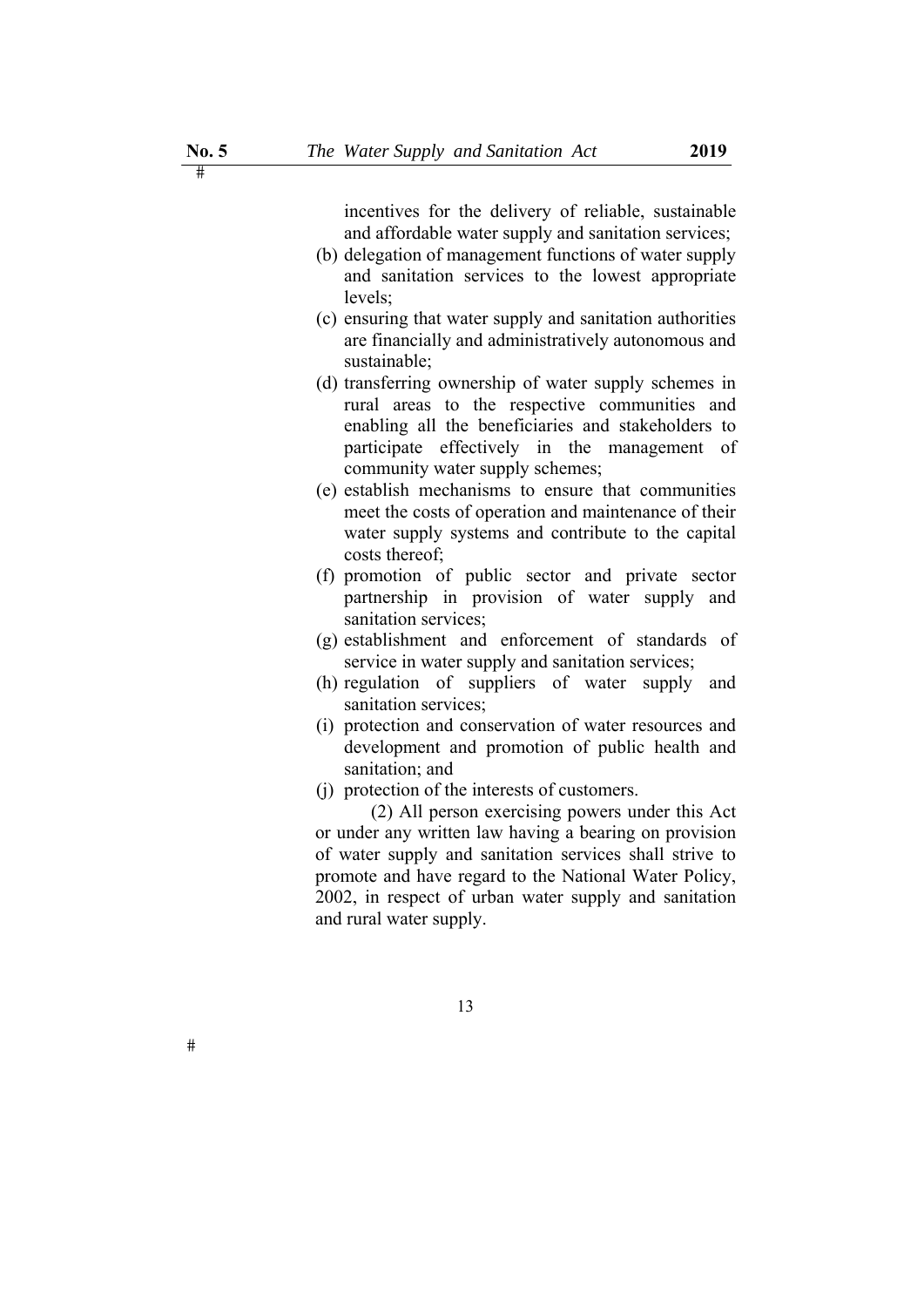## PART III

## ADMINISTRATION AND INSTITUTIONAL SET UP

Powers of<br>Minister

 $#$ 

**5.** The Minister shall be responsible for formulation of national policy and strategy and for ensuring the execution by authorities or persons under the control of the Minister of their functions connected with the implementation of the Act and in particular the Minister shall-

- (a) determine legislative aspects of the provision of water supply and sanitation services;
- (b) determine policy and strategy aspects of the provision of water supply and sanitation services;
- (c) coordinate technical and financial support for water supply and sanitation services;
- (d) coordinate planning and resource mobilization for water supply and sanitation services through external support, Non Governmental Organisations and the public;
- (e) ensure the provision of the technical guidance to Water Supply and Sanitation Authorities and RUWASA;
- (f) coordinate and monitor water authority strategies and plans;
- (g) monitor performance of and regulate community based water supply organisations;
- (h) supervise implementation of the provisions of water supply and sanitation service;
- (i) cause to be prepared the National Water Sector Master Plan developed under the Water Resources Management Act; and
- (j) facilitate provisions of low cost technologies of water supply and sanitation services to communities.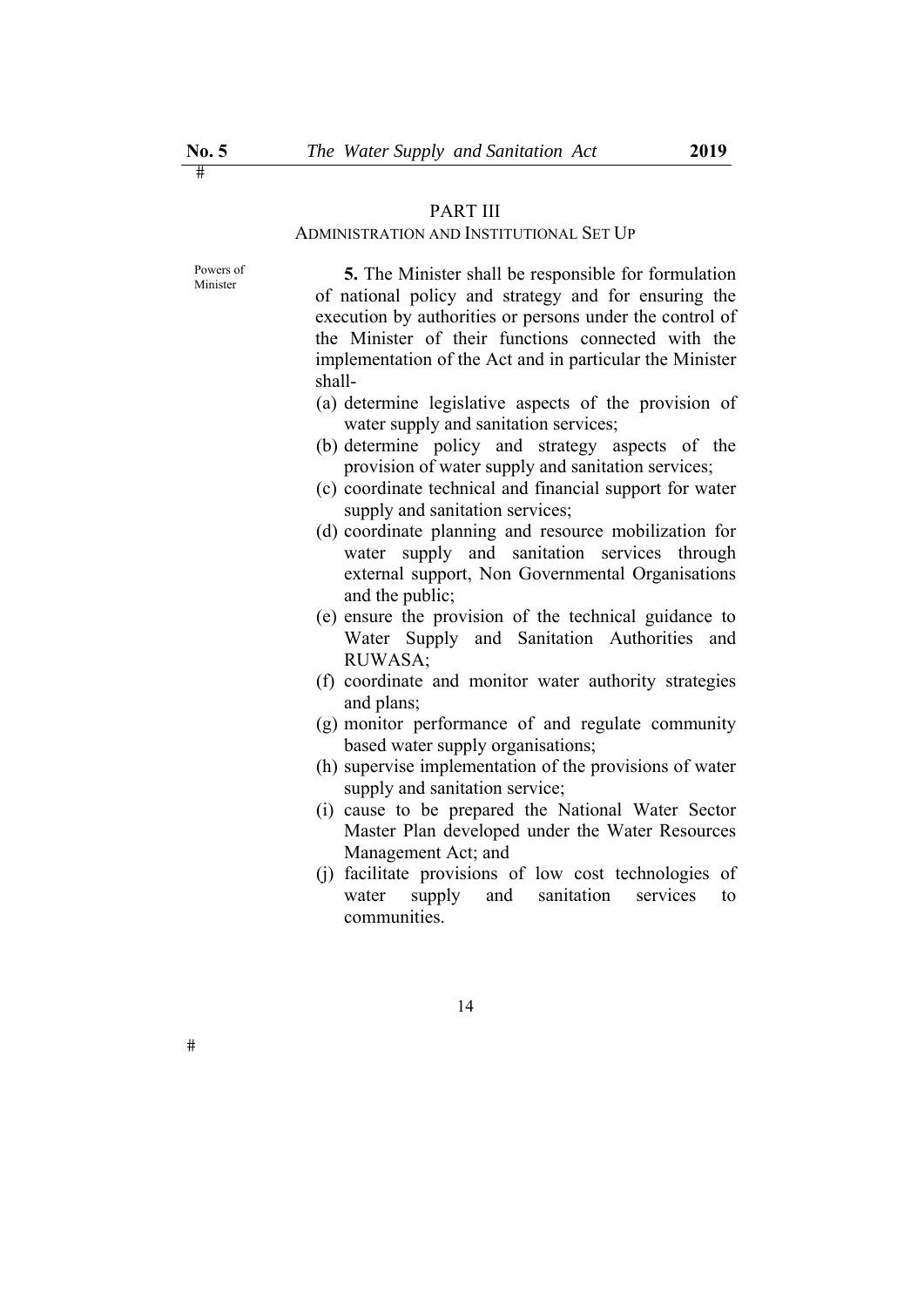Responsibility of Minister responsible for Local Government

Responsibility of Regional Secretariat

Cap.97

Functions of Local Government Authorities Cap.288

**6.** For the purpose of implementation of this Act, the Minister responsible for local government shall be responsible for creating a conducive environment for-

- (a) community and private sector participation in development, operation and management of water supply and sanitation services; and
- (b) Water Authorities, RUWASA and community organizations in the execution of functions connected with provisions of water supply and sanitation services.

**7.** With respect to the implementation of this Act and without prejudice to the Regional Administration Act, the Regional Secretariat shall-

- (a) coordinate and follow up status of planning and implementation of water supply and sanitation services in the Region; and
- (b) create a conducive environment for water authorities, RUWASA and Community Organizations in the execution of functions connected with provisions of water supply and sanitation services in the Region.

**8.**-(1) Without prejudice to the provisions of the Local Government (District Authorities) Act, and Local Government (Urban Authorities) Act-

(a) the Urban Authority and District Authority shall:

- (i) coordinate physical planning with the water authorities and community organizations; and
- (ii) set aside funds from own sources for water supply and sanitation projects.
- (b) with regard to community based water supply organisations District Councils shall-

15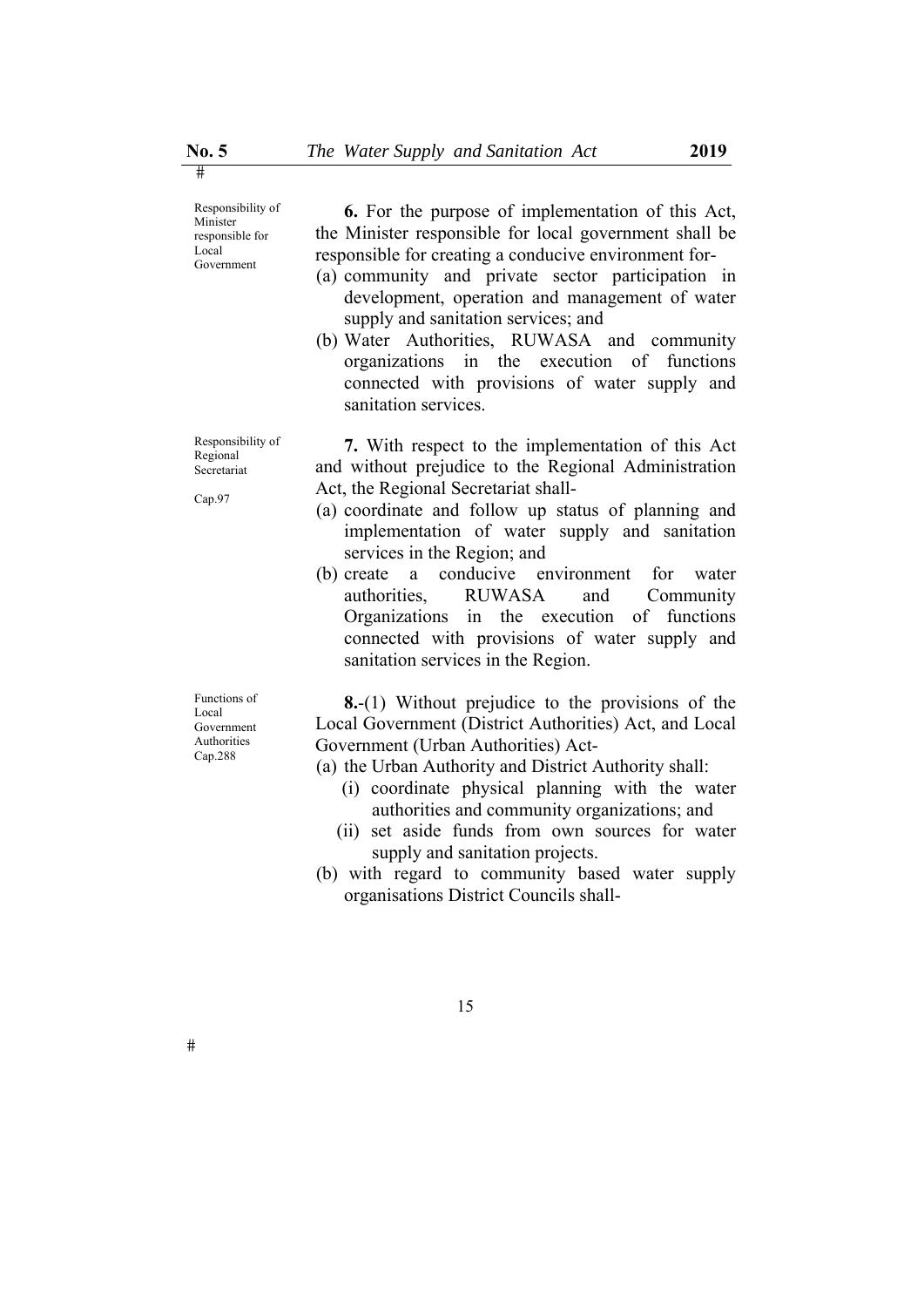- (i) facilitate the acquisition by communities desirous of owning and managing their water schemes of certificates of title prior to the communities taking over responsibility;
- (ii) mobilise communities to take over water supply schemes;
- (iii) approve by-laws for protection of water sources, operations of community organizations and other service providers; and
- (iv) promote provision of sanitation facilities in the areas of community based water supply schemes.
- (c) with regard to community based water supply organisations, Village Councils shall-
	- (i) promote the establishment of community organisations;
	- (ii) co-ordinate community organisation budgets with village council budgets; and
	- (iii) resolve conflicts within community organisations.

(2) The local government authorities may make bylaws in relation to water supply and sanitation to give effect to the efficient and sustainable provision of these services in their areas of jurisdiction by water authorities or community organisations.

## PART IV

#### WATER SUPPLY AND SANITATION AUTHORITIES

#### *(a) Establishment of Water Supply and Sanitation Authorities*

Establishment of

9.-(1) The Minister may, in consultation with the Minister responsible for local government and by notice in the *Gazette-*

(a) establish water authority; and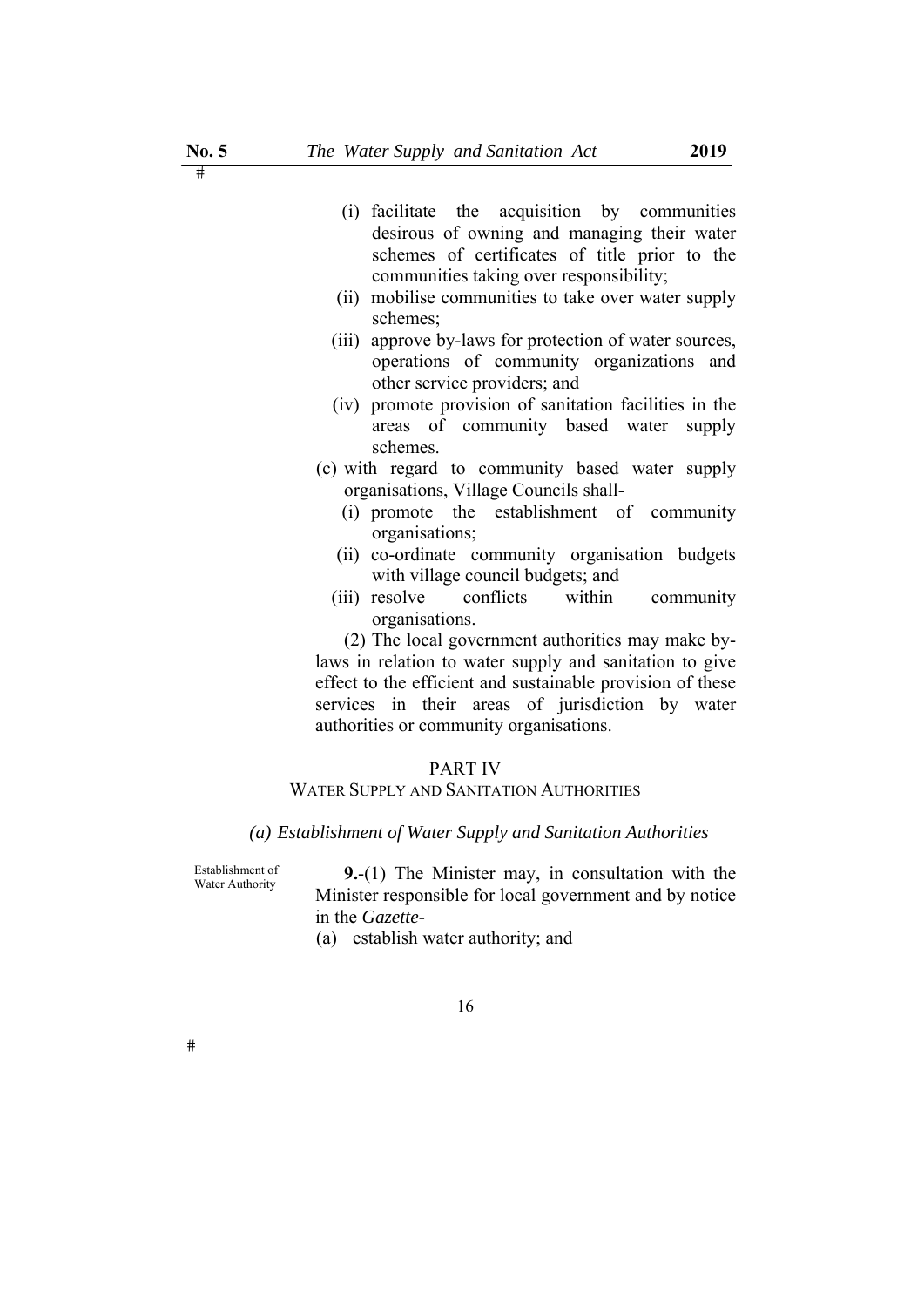(b) cluster water authorities in order to achieve commercial viability.

(2) The service area of a water authority established pursuant to subsection (1) may include the administrative boundaries of one or more local government authorities as may be determined in accordance with this Act or other written laws for the most efficient and economic provision of water supply and sanitation services.

(3) The Minister may declare any water authority established under subsection (1) to be a commercial water supply and sanitation authority basing on the criteria as the Minister may determine.

(4) The declared commercial water authority shall be financially autonomous depending on the commercial viability of providing water and sewerage services.

(5) A water authority shall be a body corporate with perpetual succession and a common seal and shall, in its corporate name be capable of -

- (a) suing and being sued;
- (b) acquiring, holding and disposing of movable and immovable property;
- (c) exercising the powers and performing the functions conferred upon it by or under this Act; and
- (d) entering into any contract or other transactions, and doing or suffering to do all other acts and things which a body corporate may lawfully perform, do or suffer to be done.

(6) The common seal of Water Authority shall be dully affixed if witnessed under the hand of the Chairman and or the Managing Director or the secretary of Water Authority and such affixation on any document executed or authenticated shall be judicially noticed.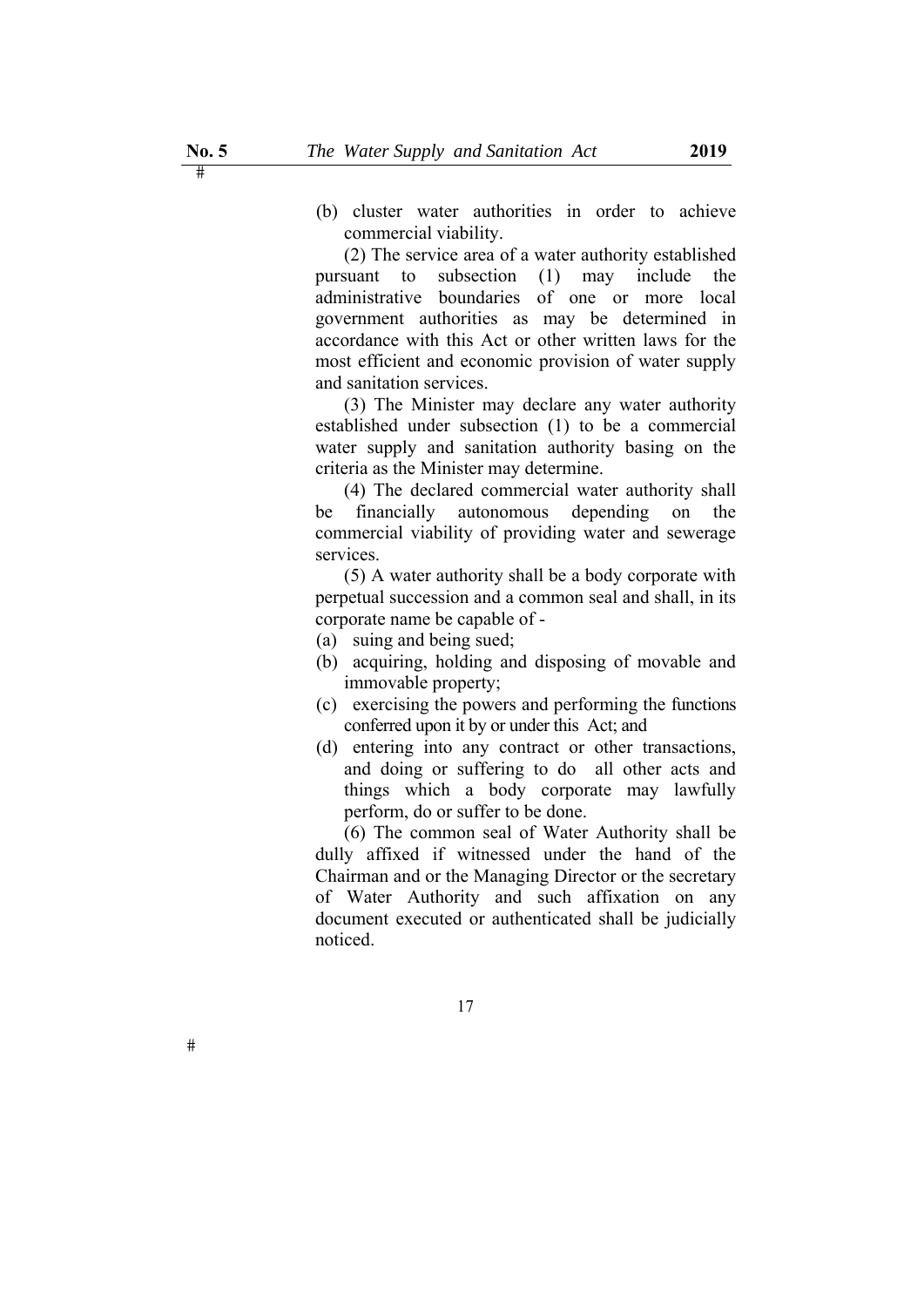(7) Without prejudice to the provisions of subsection (1), a water authority established prior to the commencement of this Act shall continue to operate and for all purposes and intent be treated as though it was established under this Act.

(8) Notwithstanding the preceding provisions of this section, the Attorney General shall have the right, through the Solicitor General, to intervene in any suit or matter instituted by or against the Authority.

(9) Where the Attorney General intervenes in any matter in pursuance of subsection (8), the provisions of the Government Proceedings Act, shall apply in relation to the proceedings of that suit or matter as if it had been instituted by or against the Government;

provided that, the requirement of ninety days notice of intention to sue the Government as stipulated under the Government Proceedings Act shall not apply where the Attorney General intervenes under this section.

Board of Directors **10.-**(1) There shall be a Board of Directors for each of Water Authorities water authority responsible for carrying out the functions and managing the business and affairs of the water authority.

(2) The First Schedule shall have effect in respect to the membership and procedure of the Board of the water authority.

(3) The Minister may, by order published in the Gazette, amend the First Schedule.

Appointment of

Appointment of **11.** The Minister shall, upon consultation with the Minister responsible for local government, appoint the chairman and not more than ten members of the Board of the water authority.

Cap. 5

Board of Directors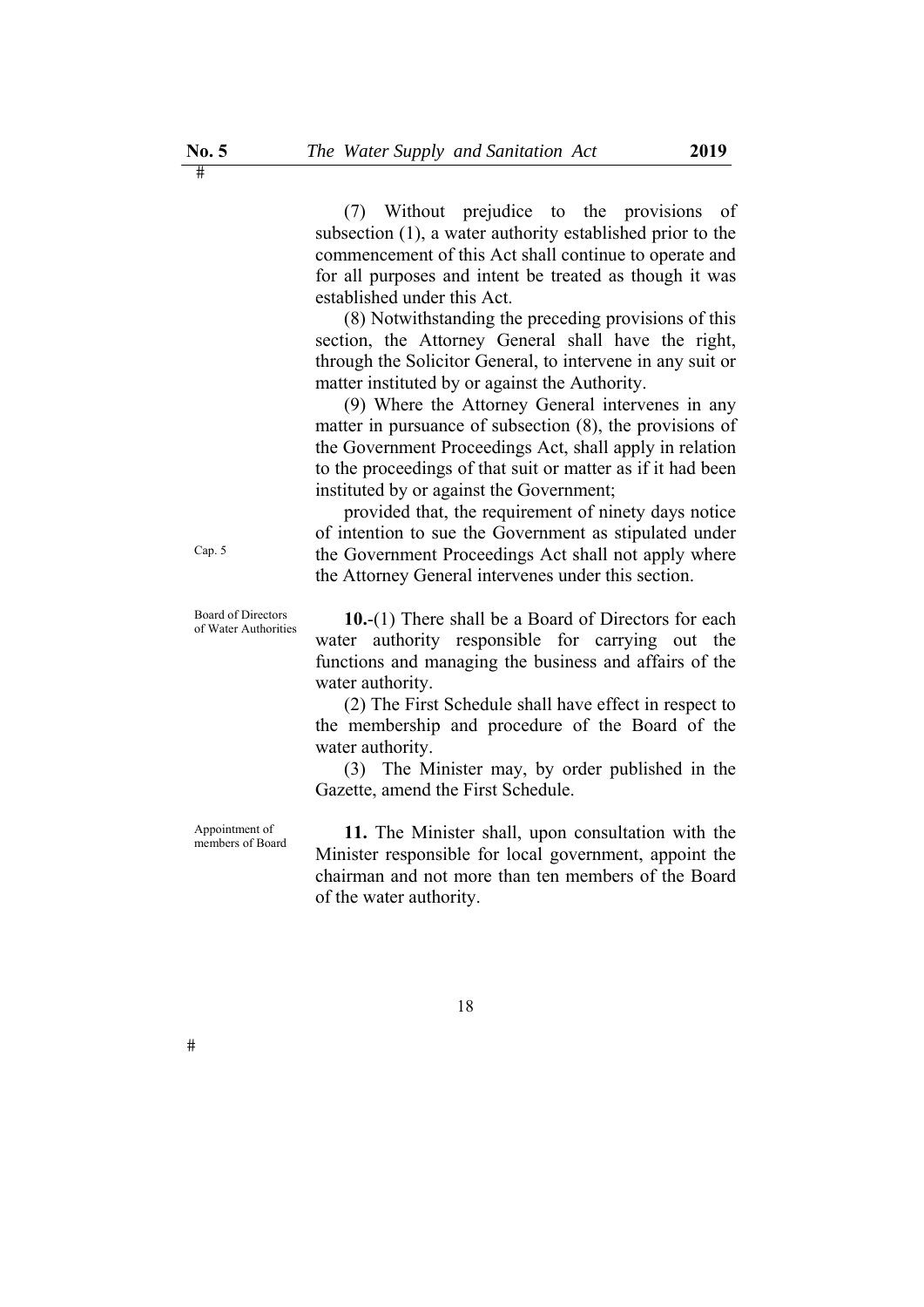Powers of Board **12.**-(1) The Board shall be responsible and accountable for carrying out the functions and managing the business and affairs of water authority and in particular shall-

- (a) advise the Minister on matters relating to water supply and management;
- (b) approve any business plan for the purposes of water authority;
- (c) establish committees from its members for the purposes of water authority and delegate any functions to any of those committees;
- (d) consider legislative proposals relating to water and the supply of it and recommend their enactment to the Minister;
- (e) give directions of any nature to the Managing Director; and
- (f) recommend to EWURA any changes to water tariffs and other charges made for the services provided by water authority.

(2) Subject to subsection (5), the Board may, by instrument, appoint and delegate on such terms and conditions as it may specify, to any of the employees of the water authority or any committee appointed by it any of the functions, powers, authorities or duties conferred upon it by or under this Act.

(3) Where any delegation is made under subsection (2) the delegated function, power, authority or duty may be performed or as the case may be, exercised as such subject to the terms, conditions and restrictions specified in writing by instrument of delegation.

(4) No delegation so made shall prevent the Board from itself performing or exercising the function, power or duty delegated.

(5) Notwithstanding subsection (2), the Board shall not delegate its function, power, authority or duty in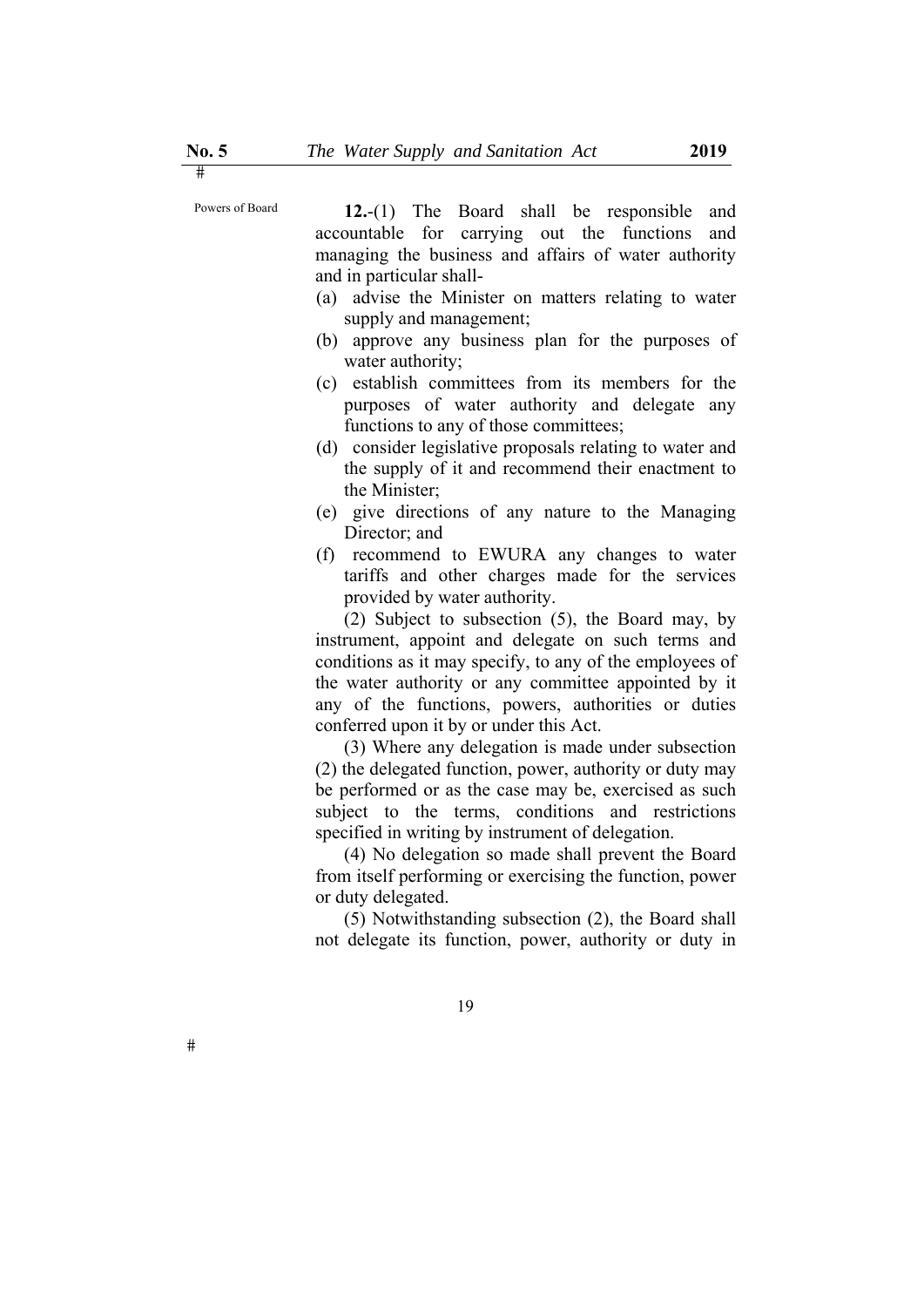relation to-

- (a) approval of plan and budget;
- (b) approval of the annual report or audited accounts; or
- (c) borrowing the sums of money as may be necessary for the water authority.

Obligation to provide water supply and sanitation services

**13.**-(1) Notwithstanding any other law to the contrary and subject to the other provisions of this Act, a water authority shall do all things necessary to provide water supply and sanitation services to the area falling under its jurisdiction, except where-

- (a) a person provides such services solely for that person's own use; or
- (b) a community based water supply organisation provides such services for a defined area within the water authority's area of jurisdiction.

(2) It shall be lawful for members of the community in areas within the water authority approved area of jurisdiction where operators of water supply services do not extend, to abstract and use water from that community source even if the operator has lawful access:

Provided that, such serviced area is known and approved by the water authority.

Licensing of Water

Powers and functions of Water Authorities

Licensing of Water **14.** A water authority shall not operate except in accordance with this Act and under the authority of a licence issued by EWURA.

> **15.**-(1) A water authority shall, as a licensee, be responsible for the efficient and economical provision of water supply and sanitation services authorized by the licence.

(2) Water supply and sanitation services authorized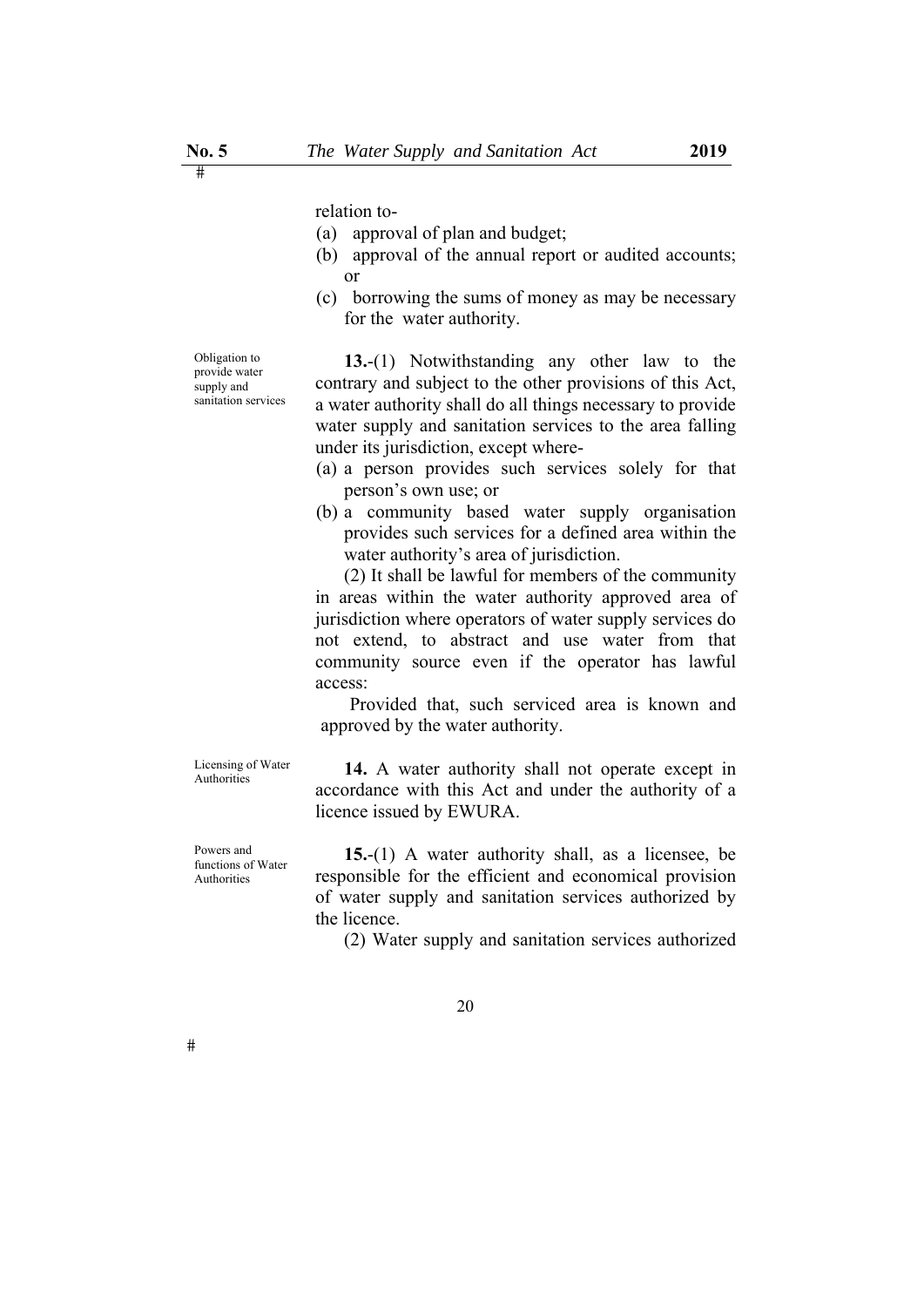by a licence may be provided by a service provider appointed under this Act.

(3) Without prejudice to section 14 a water authority may, for the purpose of the provision of water supply and sanitation services and in accordance with its business plan purchase, lease or otherwise acquire-

(a) premises, plant, equipment and facilities; and

(b) land, or arrange for compulsory acquisition under this Act and any other relevant law.

(4) A water authority shall have such other powers and functions as may be conferred or imposed on it by or under this Act or any other written law.

Transfer of existing assets **16.**-(1) The ownership of waterworks, plant, equipment and other assets used by the Government, local government authorities or community organizations in connection with water and sanitation services together with any associated liabilities shall, without any compensation of the costs incurred, be transferred to the water authority upon its establishment.

> (2) Notwithstanding subsection (1), the Minister responsible for finance, in consultation with the Minister may decide not to transfer associated liabilities to a water authority where such a transfer would unduly prevent the Water Authority from carrying out its functions on a commercially sound basis.

Managing **17.-**(1) There shall be a Managing Director of the Water Authority who shall be appointed by the Minister on recommendation of the Board for a term not exceeding four years, as may be specified in the instrument of appointment, but shall be eligible for reappointment.

Transfer of

Managing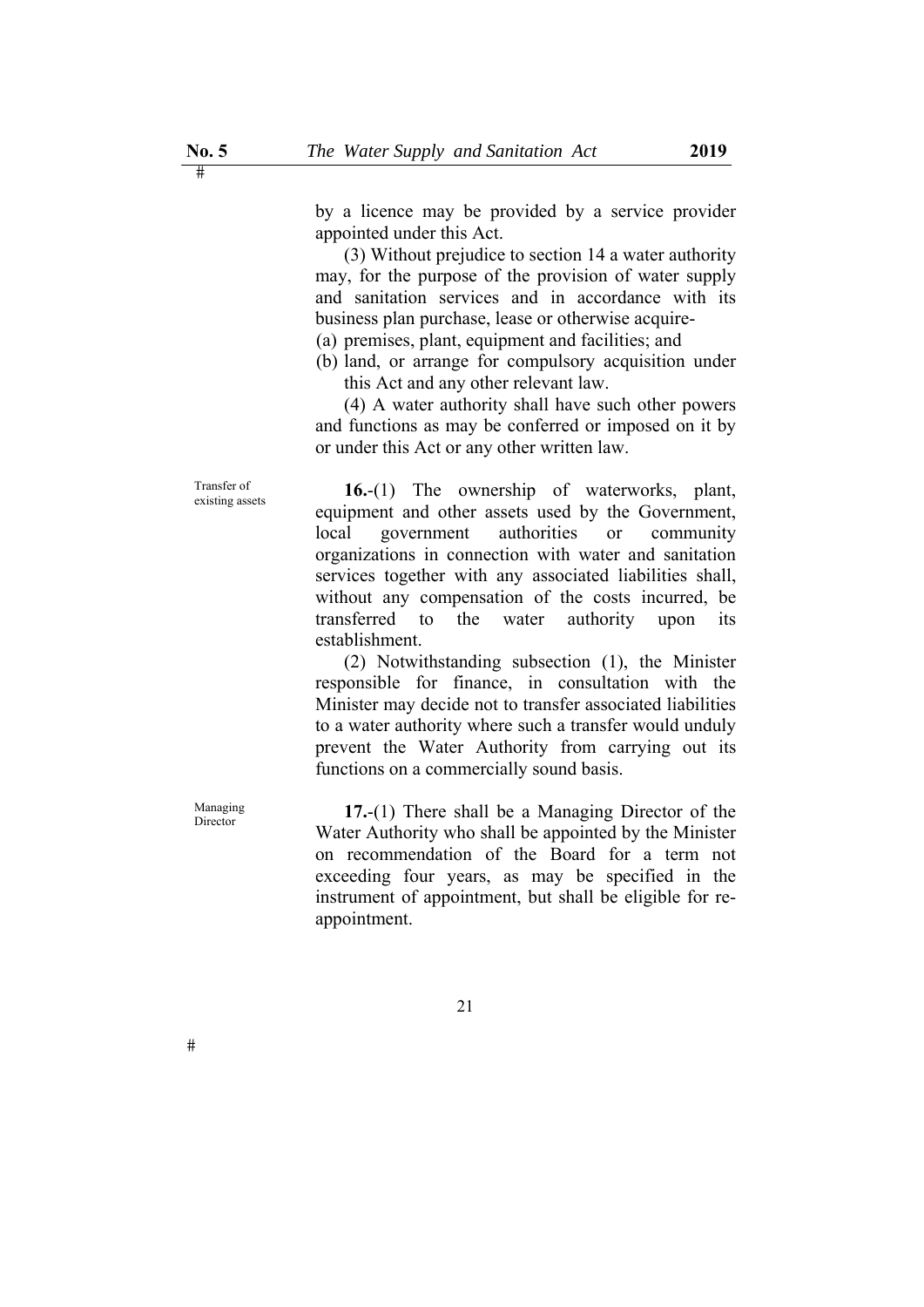(2) The Board shall make the recommendation in subsection (1) on the basis of a competitive recruitment process.

(3) The Managing Director shall be a person who -

- (a) is a holder of a degree or its equivalent from a recognised institution;
- (b) possesses at least five years experience in managerial position or such other qualification as may be required; and
- (c) in the opinion of the Board, is suitable to perform the functions and duties competently and with integrity.

(4) The Managing Director shall be the principal officer of the water authority and, subject to the directions of the Board, shall be responsible for the day to day management of the affairs of the water authority.

(5) The Managing director shall not participate in any deliberations or decisions of the Board relating to his terms and conditions of employment.

Staff of Water Supply and Sanitation Authority

Appointment of

**18.** The Board may appoint such number of staff on the basis of qualifications, experience and merit as may be necessary for the proper and efficient conduct of the business and activities of the Water Supply and Sanitation Authority and upon such terms and conditions as it may determine.

Appointment of **19.**-(1) A water authority may, in accordance with service provider this section, arrange for the exercise and performance of all or any of its powers and functions under the licence by one or more agents, to be known as service providers.

> (2) The agreement shall specify the powers and functions under the licence which shall be performed by the service provider during the occurrence of the agreement.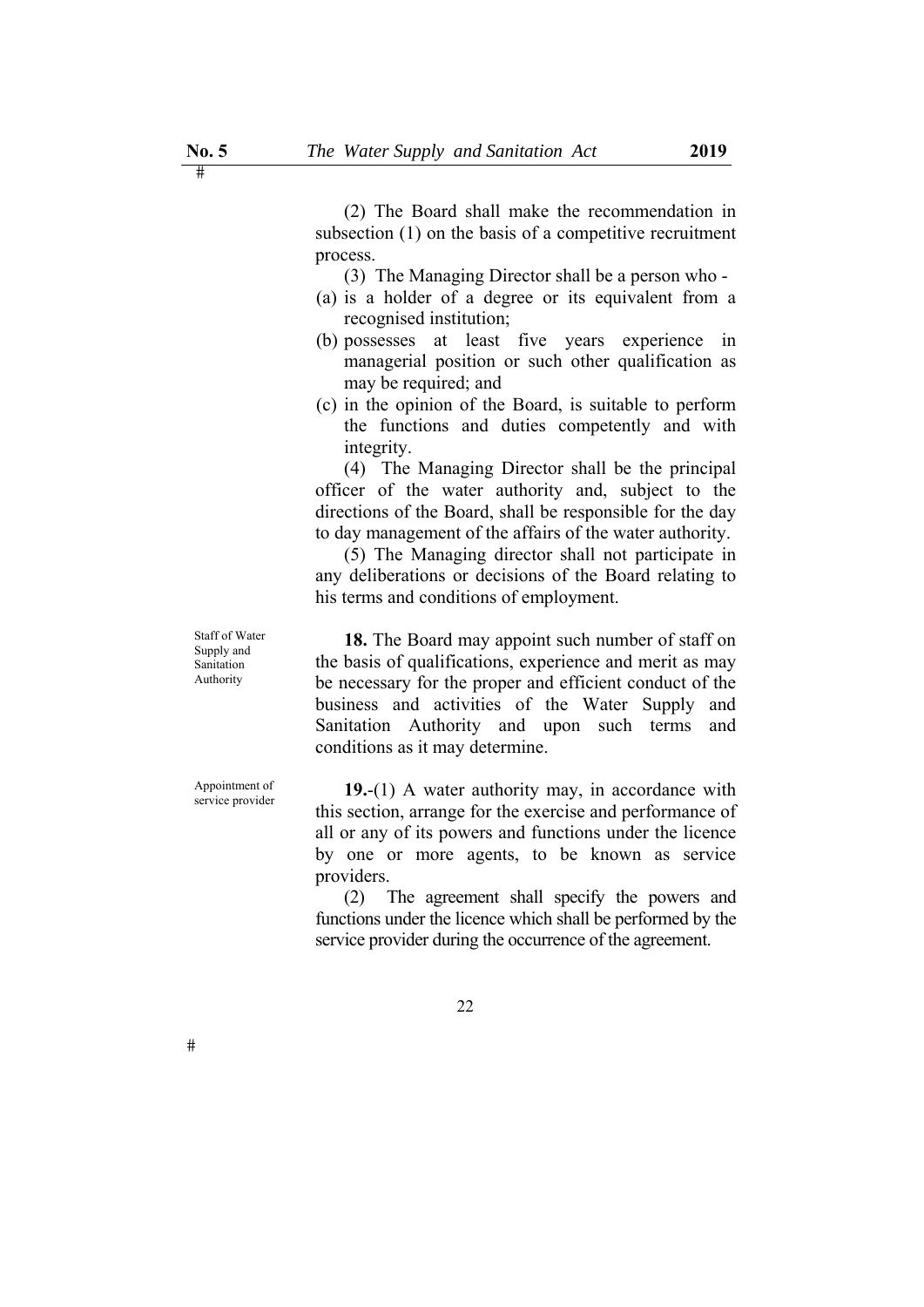(3) The agreement may also make provision for or with respect to-

- (a) the concurrent performance, by the water authority and the service provider, of the same functions in different parts of the area of jurisdiction of the water authority;
- (b) the indemnity by the service provider of any liability of the water authority arising from the performance or non-performance of functions conferred by the licence; and
- (c) the maintenance, rehabilitation and development, by the service provider, of water and sanitation infrastructure and facilities of the water supply and sanitation authority.

(4) The Water Authority may enter into agreements with more than one service provider in respect of its area of jurisdiction.

(5) A power or function conferred by a licence or otherwise conferred by or under this Act which, pursuant to an agreement may be exercised or performed by a service provider shall be deemed, when exercised or performed by the service provider, to have been exercised or performed under the authority of the licence.

#### *(b) Functions of Water Supply and Sanitation Authorities*

Functions of Water Supply and Sanitation Authority

**20.** The functions of a water supply and sanitation authority shall be to-

- (a) provide water supply and sanitation services for uses as are required by this Act or any other written law dealing with the management of water resources, water quality standards and the environment;
- (b) secure the continued supply of water for all lawful purposes by continuously treating the water and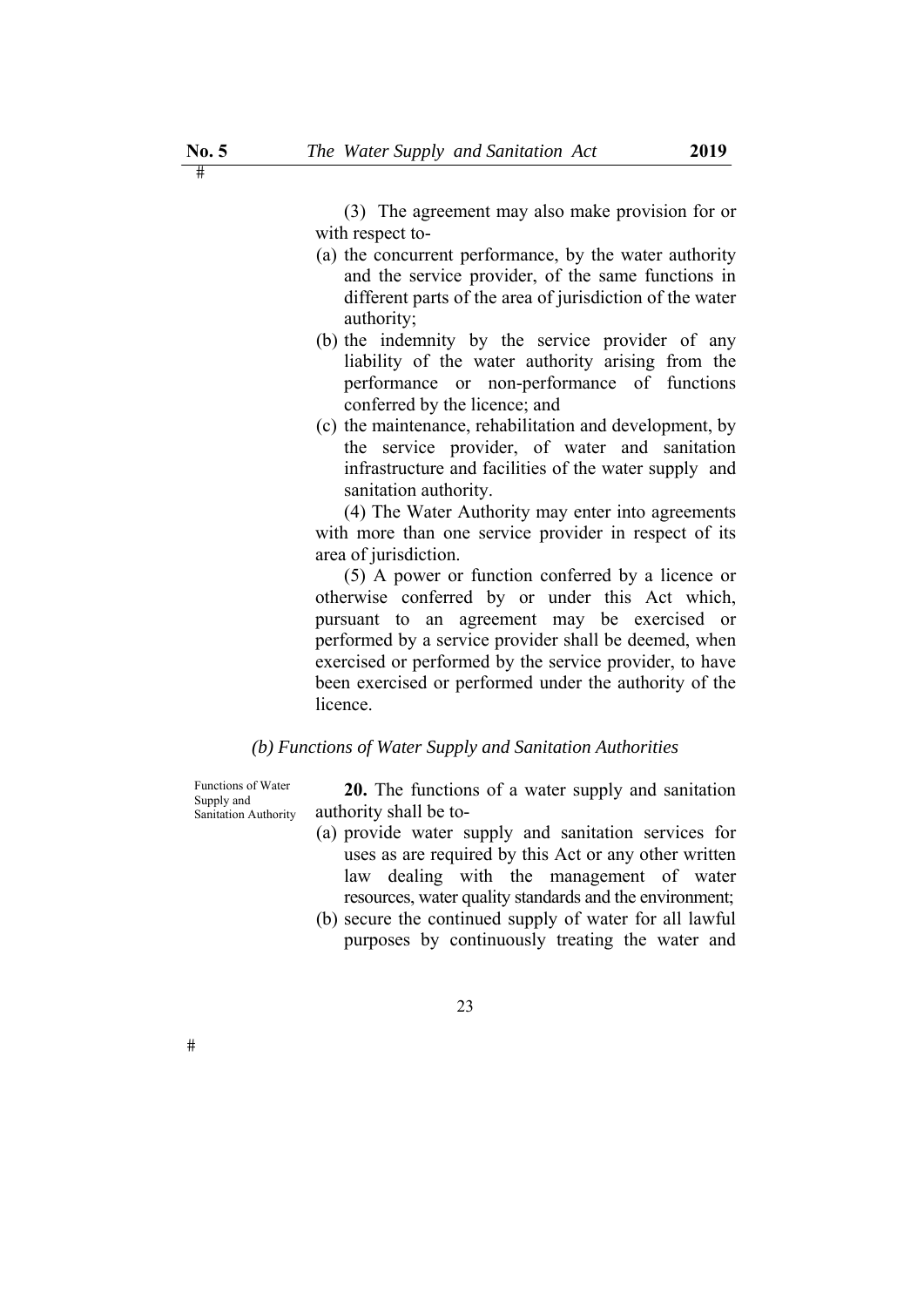monitoring the quality of water supplied at such times and in such a manner as may be prescribed in the water quality standards or regulations made under this Act;

- (c) develop and maintain waterworks and sanitation works;
- (d) in consultation with relevant authorities protect and maintain water sources;
- (e) advise the Government in the formulation of policies and guidelines relating to potable water standards;
- (f) plan and execute new projects for the supply of water and the provision of sanitation;
- (g) educate and provide information to persons on public health aspects of water supply, water conservation, sanitation, and similar issues;
- (h) liaise with relevant government authorities on matters relating to water supply and sanitation and the preparation and execution of plans relating to the expansion thereof;
- (i) collect fees and levies including any regulatory levy for water supply and sanitation services supplied to consumers by the water authority;
- (j) provide bulk procurement and distribution of water chemicals and materials to ensure availability of water chemicals and materials which meet required standards;
- (k) propose water supply and sanitation tariffs;
- (l) provide amenities or facilities which the water authority considers necessary or desirable for persons making use of the services or the facilities provided by the water authority; and
- (m)do anything or enter into any transaction which, in the opinion of the Board of the Water Authority, is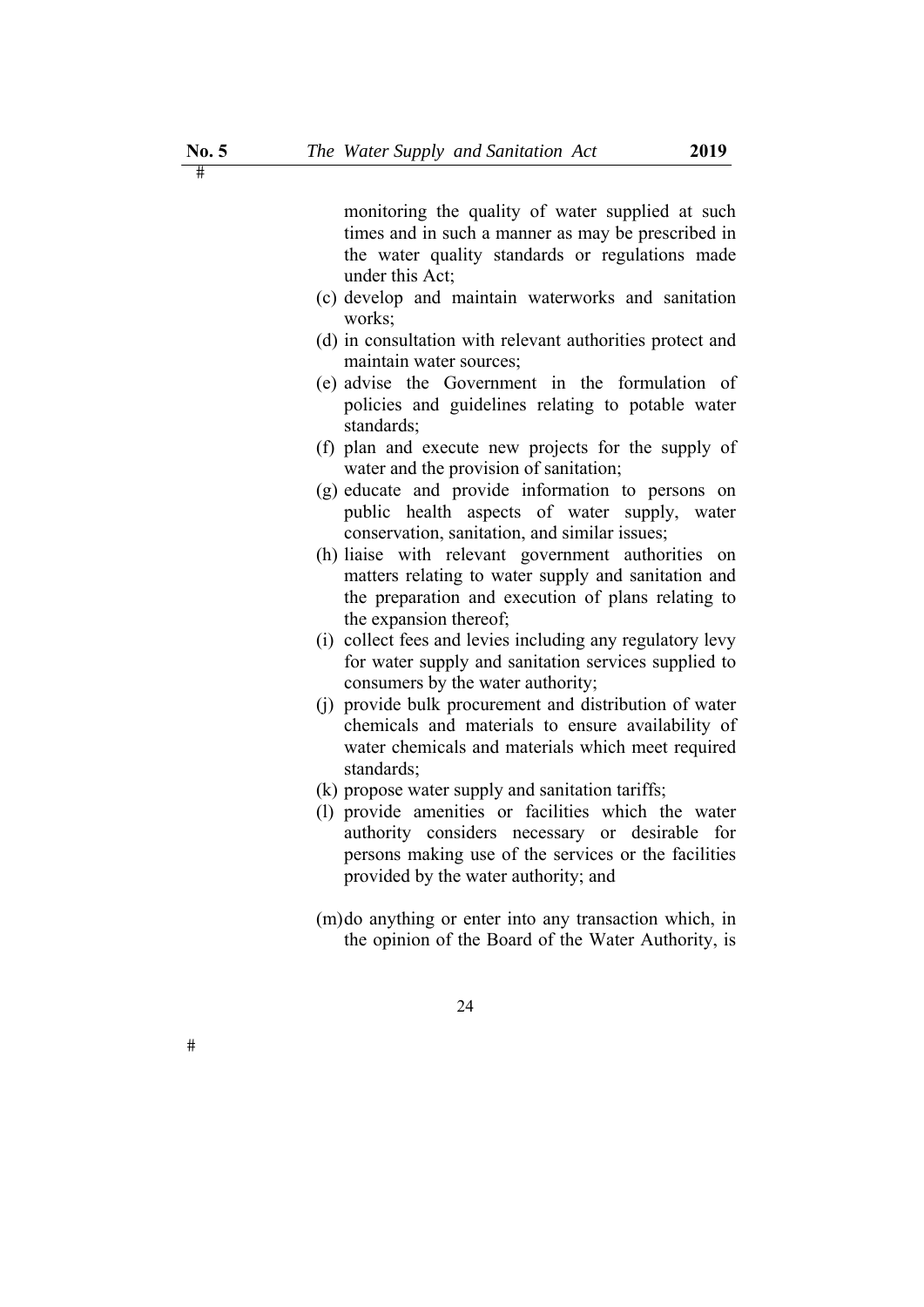calculated to facilitate the proper exercise of the functions of the Water Authority under this Act.

#### *(c) Powers of Water Supply and Sanitation Authorities*

Powers and duties of water supply and sanitation authority

**21.** Pursuant to the general obligations of a water authority to do all things necessary to provide water supply and sanitation services to the area falling under its jurisdiction, a water authority shall have powers inter alia to-

- (a) keep custody, acquire, through compulsory purchase, construct and operate waterworks and sanitation works:
- (b) have way leave to enter any land for the purpose of laying water mains or sewers, or erecting a public tap;
- (c) install water meters for the purpose of measuring the amount of water supplied to a consumer;
- (d) charge fees for services rendered;
- (e) enter into an agreement with the owner or occupier of land for more effectively collecting, conveying or preserving the purity of water which the water authority is authorized to take;
- (f) restrict, diminish, withhold or suspend the supply of water;
- (g) supply water fittings to any person to whom a water authority supplies water;
- (h) enter into a trade waste agreement for the discharge of waste into a sewerage system;
- (i) prohibit the discharge of certain wastes into a sewerage system;
- (j) enter premises for any purpose related to the provision of water supply and sanitation services to consumers;
- (k) promulgate by-laws for the better performance of functions stipulated under this Act; and
- (l) produce and sale bulk water to retailers.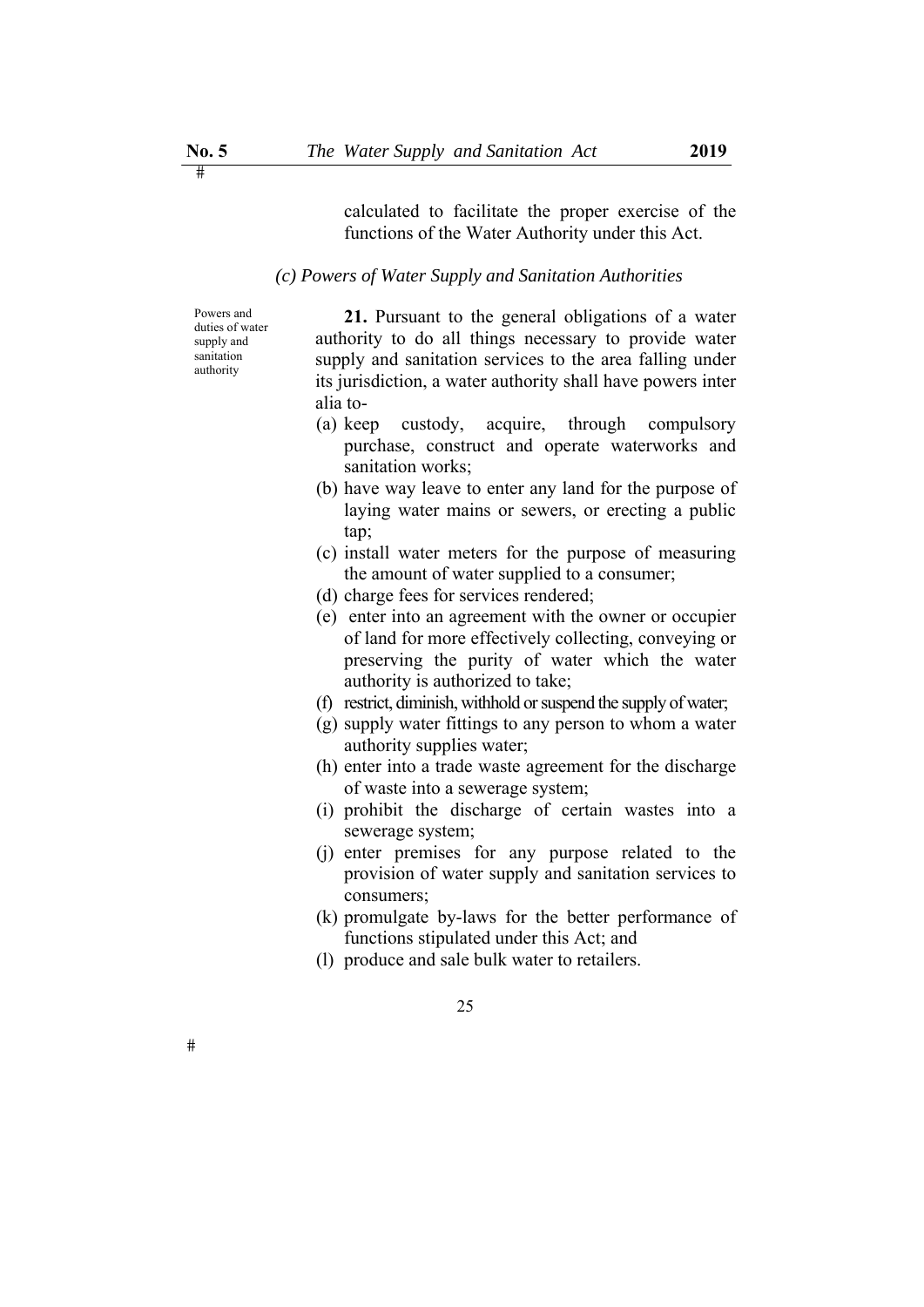**22.**-(1) Where the Water Authority or service provider has in relation to any land, taken steps towards fulfilment of conditions stipulated under section 21, it shall assume control over-

- (a) thirty metres of such land being fifteen metres from centre of a pipe sized 1200 mm and above;
- (b) ten metres being five metres from centre of a pipe ranging from 400 mm to less than 1200 mm; and
- (c) four metres of such land being two metres from centre of the pipe ranging from 150 mm to less than 400 mm;

and no person shall be permitted to enter and stay or do anything upon that land without the permission of Water Authority or service provider.

(2) Water Authority shall, in consultation with relevant authorities, demarcate wayleave by installing visible signs or beacons.

(3) For the purposes of subsection (1), the Authority may acquire any land in accordance with the procedures stipulated under the Land Acquisition Act and the Land Act.

**23.**-(1) In the exercise of powers and the discharge of duties under section 21, a water authority shall take into account the existence and needs of the economically disadvantaged persons when-

- (a) supplying water and sanitation services to these persons;
- (b) setting tariffs and other charges for water supply and sanitation services; and
- (c) taking any action in any matters likely to have a negative effect on the economic well-being of such groups.

(2) Water authority in collaboration with the local government authority shall identify the economically disadvantaged persons.

Wayleave of<br>waterworks

Cap.113 and Cap.118

Service to economically disadvantaged persons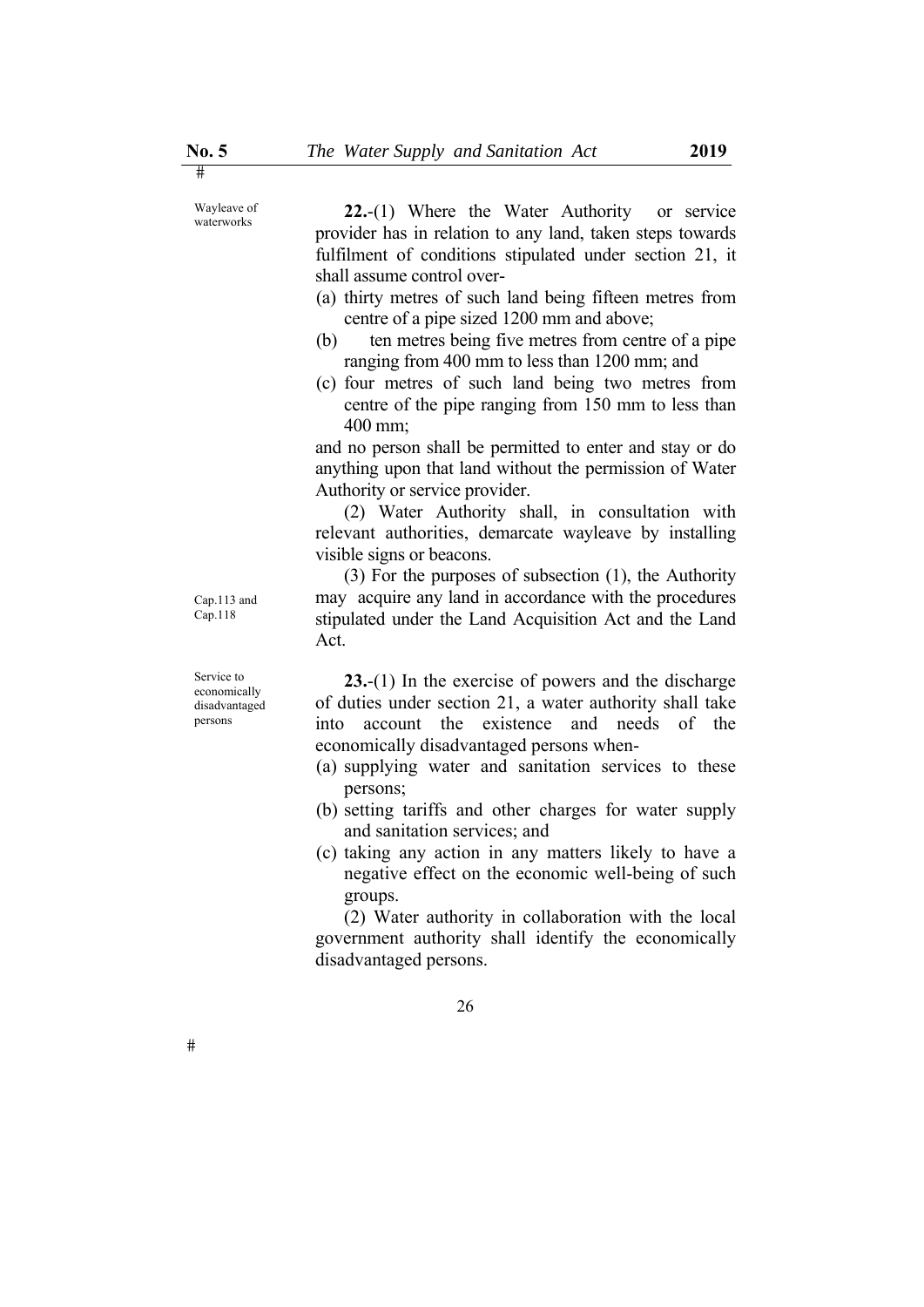Cap.113 and Cap.118

(3) For the purposes of subsection (1), the Authority may acquire any land in accordance with the procedures stipulated under the Land Acquisition Act and the Land Act.

#### PART V

## FINANCIAL PROVISIONS FOR WATER AUTHORITY

Funds of Water

Funds of Water **24.** The funds and resources of a water authority shall consist of-

- (a) the sums as may be appropriated by Parliament for the purposes of a water authority;
- (b) any sums which a water authority may receive as fees, rates or charges for water supplied or any services rendered by it;
- (c) the sums or property which may vest in a water authority under this Act or any other written law or otherwise vested in a water authority;
- (d) the sums as may be received from the local government authorities in its area of responsibility;
- (e) the sums as may be borrowed by the water authority from any source;
- (f) the donations, grants, bequests and loans as the Board may, receive from any person or body of persons; and
- (g) any other sources legally acquired in the process of performance of its functions

Annual and Supplementary Budget

**25.**-(1) Not less than two months before the beginning of every financial year, the Board shall, at a meeting, pass a detailed annual budget of the amounts expected to be received and disbursed by the Water Authority during the next financial year and where circumstances so require, the Board may pass a budget in any financial year.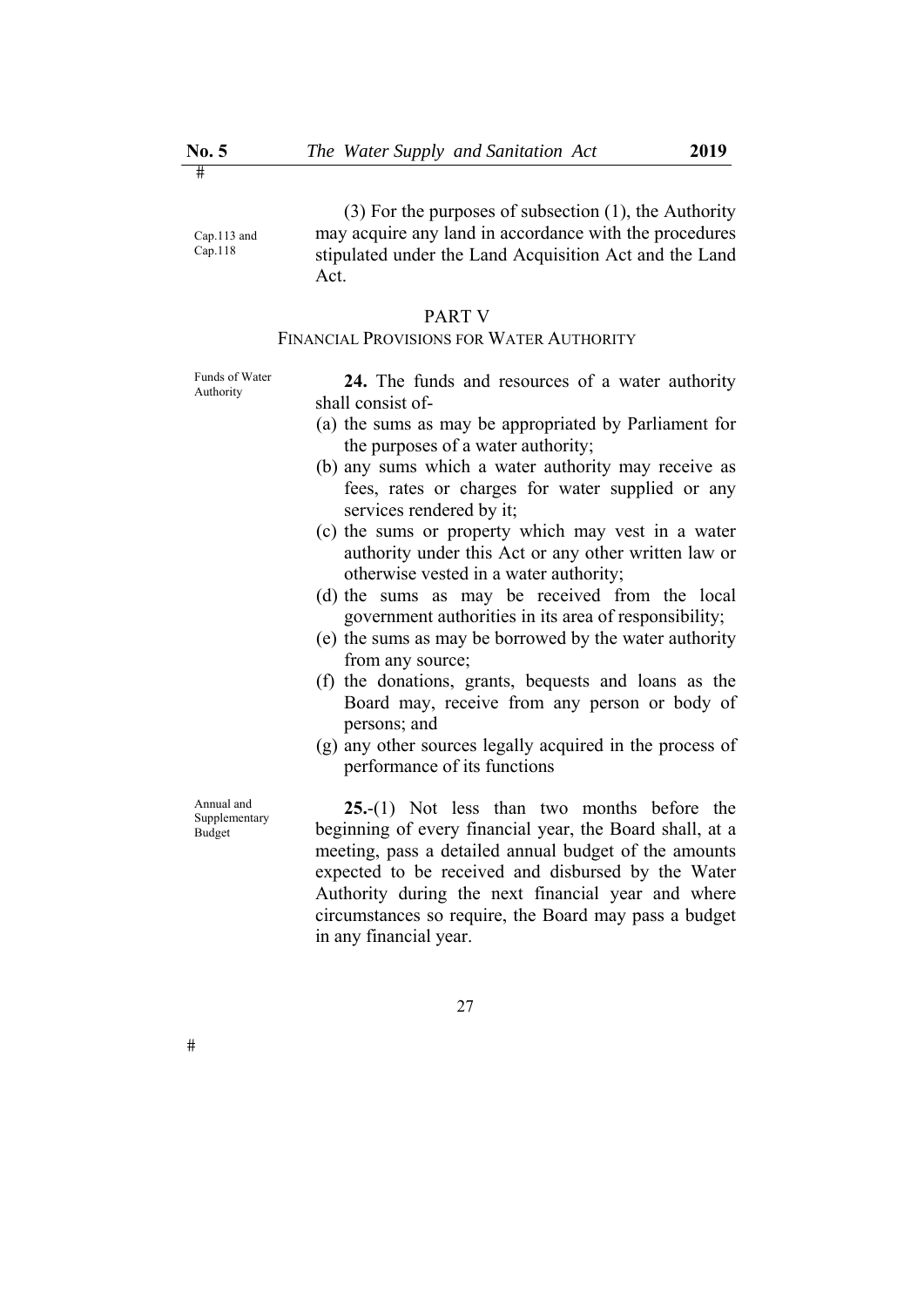(2) Where in any financial year a Water Authority requires to make any disbursement not provided for, or of an amount in excess of the amount provided for in the annual budget for any year, the Board shall, at a meeting, pass a supplementary budget detailing such disbursement.

(3) The annual budget prepared under this section shall form part of the business plan to be submitted to EWURA.

**26.**-(1) The Board of a Water Authority shall, in every financial year cause to be provided and kept proper books of account in accordance with the Public Audit Act.

(2) Within six months of the close of every financial year the accounts including the financial statements of a Water Authority shall be audited by the Controller and Auditor General in accordance with the provisions of the Public Audit Act.

(3) Audited financial statements shall be placed before a meeting of the Board and, where adopted by the Board, be endorsed with a certificate that it has been adopted.

(4) As soon as the accounts of a Water Authority have been audited, and in any case not later than six months after the close of the financial year, the Board shall submit to the Minister a copy of the audited statement of accounts together with a copy of the report on that statement made by the auditors.

Annual report **27.-(1)** A Water Authority shall cause to be prepared and submitted to the Minister and a copy to the Minister responsible for local government within six months after the close of each financial year an annual report detailing generally activities and operations of the Water Authority during that year.

Cap.418

Accounts and audit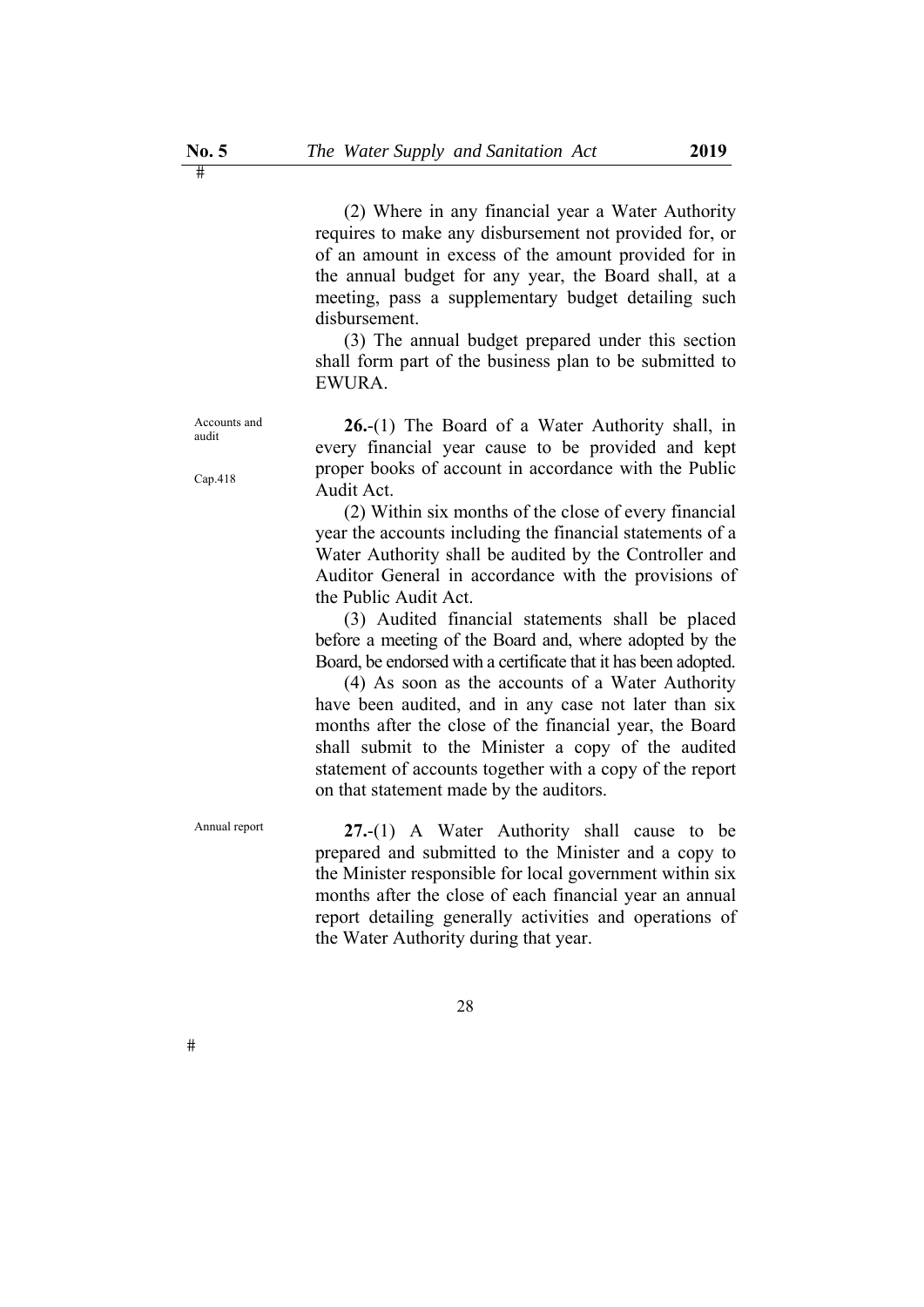(2) The report shall be accompanied by-

- (a) a copy of the audited accounts of the Water Authority together with the auditor's report on the accounts;
- (b) a statement of all directions given by EWURA to the water authority during a year in question; and
- (c) such other information as Minister may direct.

(3) A water authority shall also submit to EWURA such other reports on its financial affairs as EWURA may by writing request.

(4) The Minister shall, as soon as practicable after receiving the report, lay before the National Assembly the audited accounts of a Water Authority together with the auditor's report, where any, on the accounts and the annual report of the water authority.

(5) A copy of the report submitted to the Minister responsible for local government in accordance with subsection (1) shall be submitted to each local government authority in the area of jurisdiction of the Water Authority.

#### PART VI

#### ENERGY AND WATER UTILITIES REGULATORY AUTHORITY

#### *(a) Regulation of Functions*

Application of Energy and Water Utilities Regulatory Act Cap. 414

**28.** The Water Authority shall, in performance of its functions under this Act, be subject to regulation by the Energy and Water Utilities Regulatory Authority in accordance with the Energy and Water Utilities Regulatory Act.

#### *(b) Licensing Procedures*

**29.**-(1) Notwithstanding the generality of the functions of EWURA stipulated under the Energy and Water Utilities Regulatory Authority Act, the functions

Functions of EWURA Cap. 414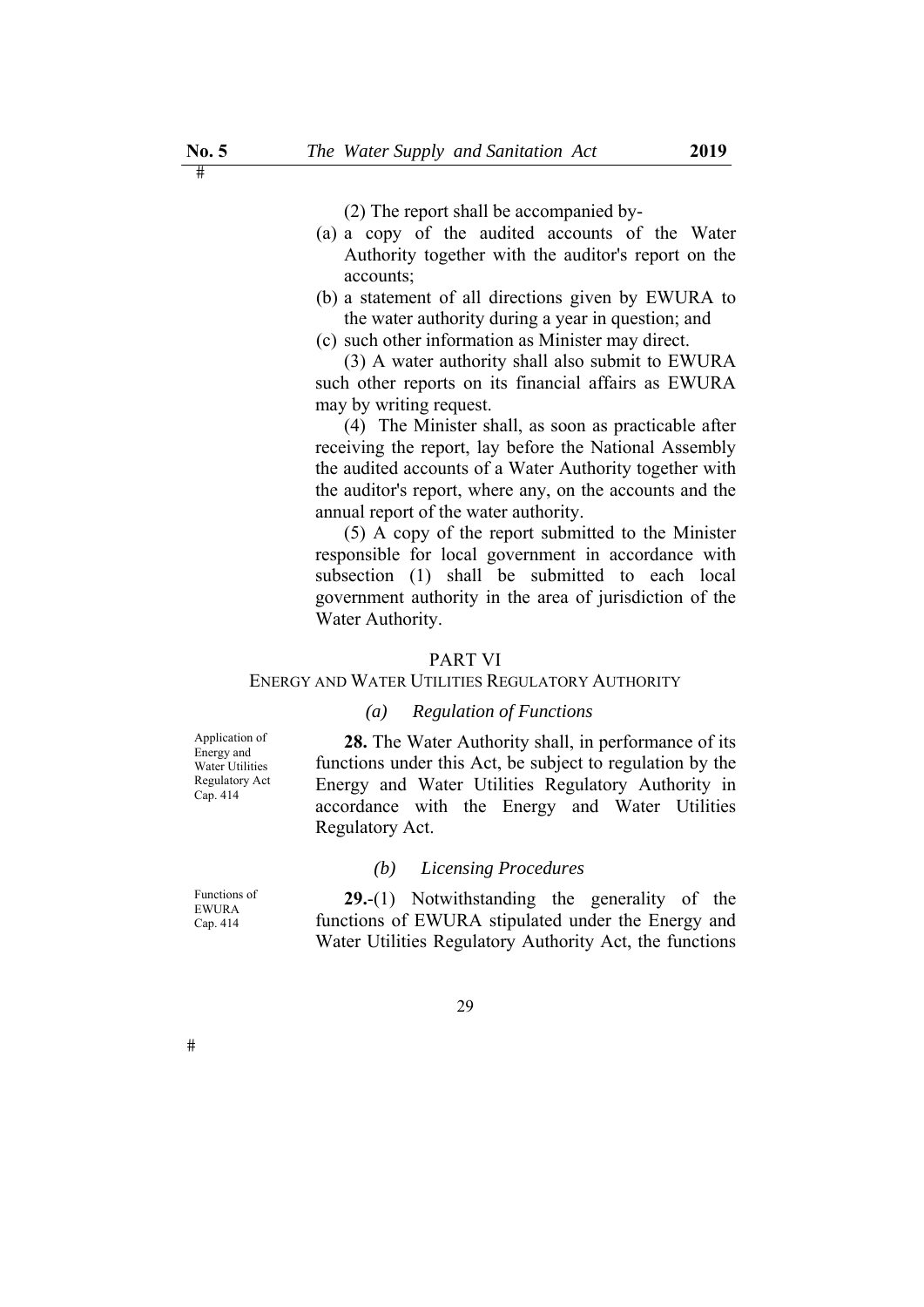sanitation services shall be to- (a) exercise licensing and regulatory functions in respect of water supply and sanitation services; (b) establish standards relating to equipment attached to the water and sanitation system; (c) establish guidelines on tariffs chargeable for the provisions of water supply and sanitation services; (d) approve tariffs chargeable for the provision of water supply and sanitation services; (e) monitor water quality and standards of performance for the provision of water supply and sanitation services; (f) initiate and conduct investigations in relation to the quality of water and standards of service given to consumers; (g) conduct studies necessary for administrative or management purposes; (h) collect and compile data on licensees as it considers necessary for the performance of its functions under this Act; (i) issue orders or give directions to any person granted a licence in respect of a regulated activity under this Act or other written law; (i) subject to Section  $20(i)$ , charge levies, and fees applicable to Water Authority and other sector participants in respect of regulatory activities of the EWURA charged in accordance with section 41 of

> the Energy and Water Utilities Regulatory Authority Act;

- (k) establish or approve standards and codes of conduct in respect of-
	- (i) licensees;
	- (ii) consumers; and

30

(iii) public safety;

Cap. 414

 $\overline{\mathbf{H}}$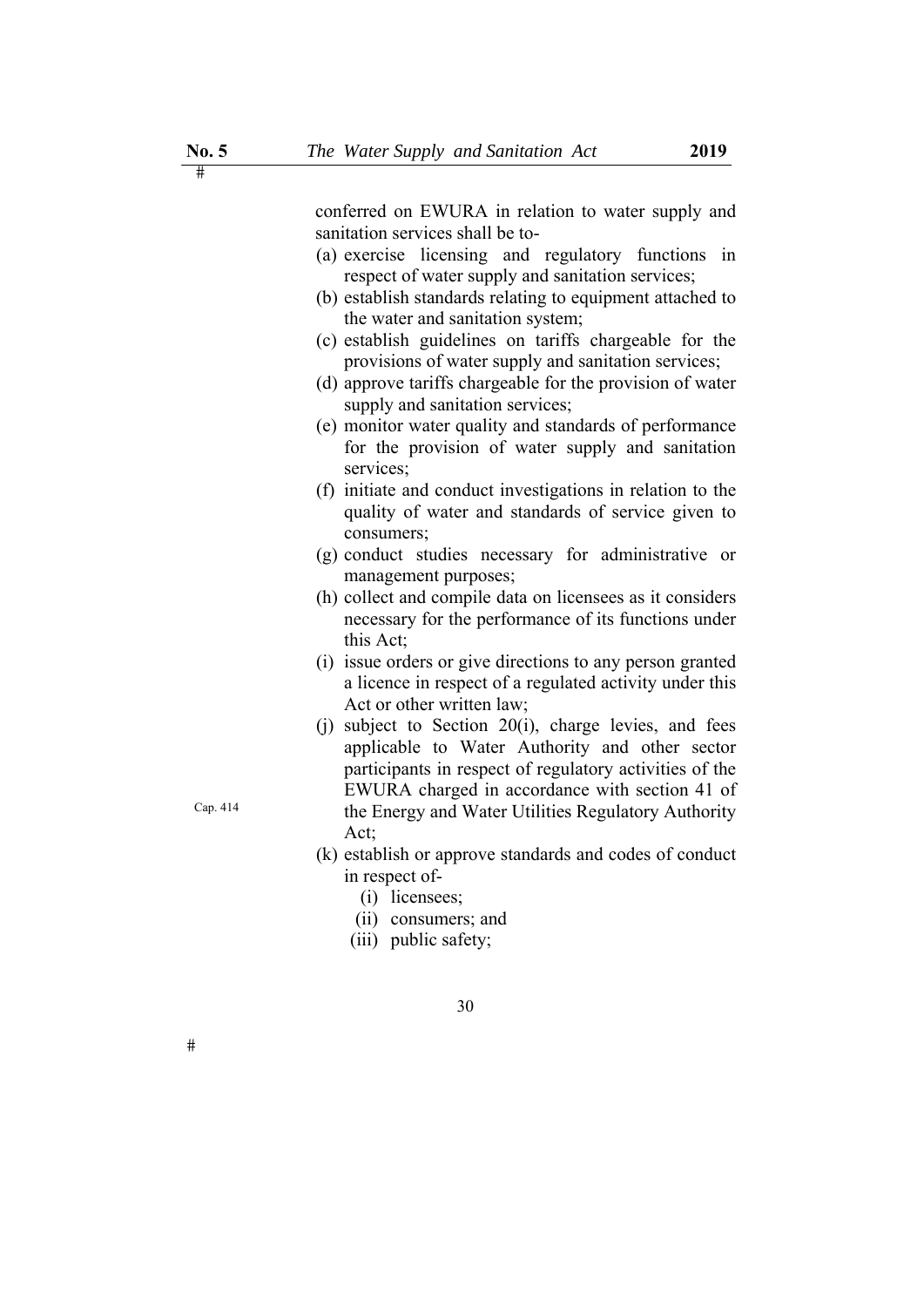- (l) promote the development of water supply and sanitation services in accordance with recognised international standard practices and public demand;
- (m)prescribe rules and declaration and cause the same to be published in the *Gazette* and in at least one Kiswahili and one English newspaper circulating in a water authority's area of jurisdiction; and
- (n) perform other functions which are incidental or ancillary to the functions stipulated under this section.

(2) Notwithstanding the provisions of the Energy and Water Utilities Regulatory Authority Act, the annual report prepared for submission to the Minister responsible for EWURA shall, in respect of regulation of water authorities and services, include-

- (a) a comparative analysis of the performance of the licensees in relation to performance targets specified in the licences;
- (b) a statement of all directives and orders given by EWURA to licensees during the year in question; and
- (c) any other information as may be directed by EWURA.

Procedure for

 $#$ 

Procedure for **30.**-(1) A person other than a community obtaining licence organisation shall not provide water supply and sanitation services except under authority of a licence issued under this Act.

> (2) EWURA shall prescribe the rules and procedures for the purpose of this section.

> (3) Subject to other relevant laws, a licence issued under this section shall be valid for a minimum period of ten years and shall be renewed for the same period where the applicant has been complying with licence conditions and the provisions of this Act or other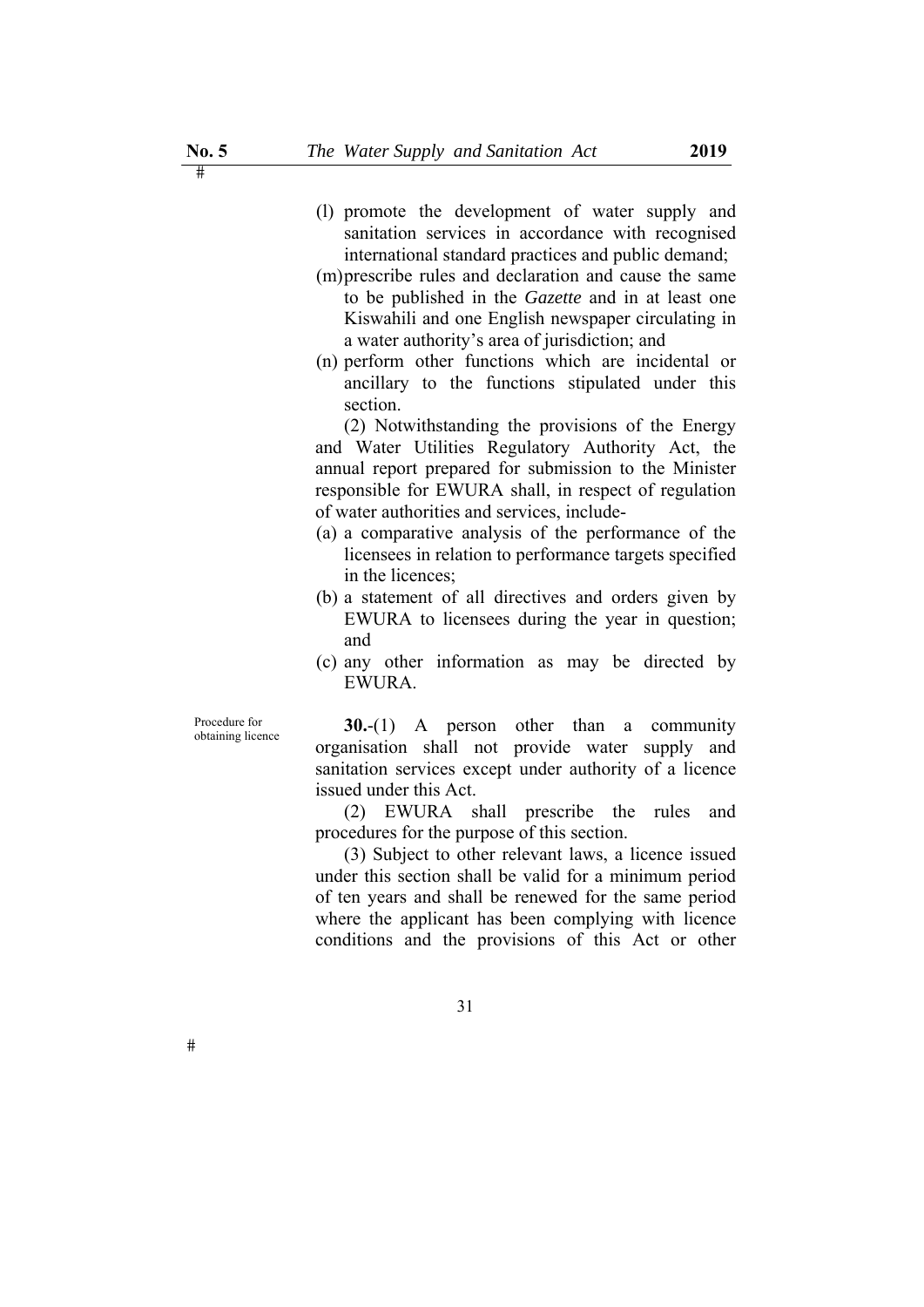applicable law.

Conditions of Conditions of **31.** A licensee issued with a licence under this Part shall-

- (a) construct and maintain water supply mains and where necessary according to its licence, sewerage systems to the boundary of a consumer's property;
- (b) operate in accordance with its business plans;
- (c) comply with directives or orders issued by EWURA in the exercise of its functions under this Act;
- (d) keep a record of its water supply and sanitation services in a form specified by EWURA and submit the record to EWURA every year from the commencement of the licence; and
- (e) comply with any other condition issued by EWURA for the proper delivery of its water supply and sanitation services.

#### PART VII

#### COMMUNITY BASED WATER SUPPLY ORGANISATIONS

Establishment of community based water supply organisations

**32.**-(1) A community based water supply organisation may be established by the agreement of the majority of the members of a community.

(2) A community organisation established pursuant to subsection (1) shall be a corporate body for the purposes of this Act as may be prescribed in any law including-

(a) a Water Consumer Association;

(b) a Water Trust;

(c) a Cooperative Society;

(d) a Non-government Organisation;

(e) a Company; or

(f) any other body as approved by the Minister.

(3) The community organisation shall in that capacity have perpetual succession and a common seal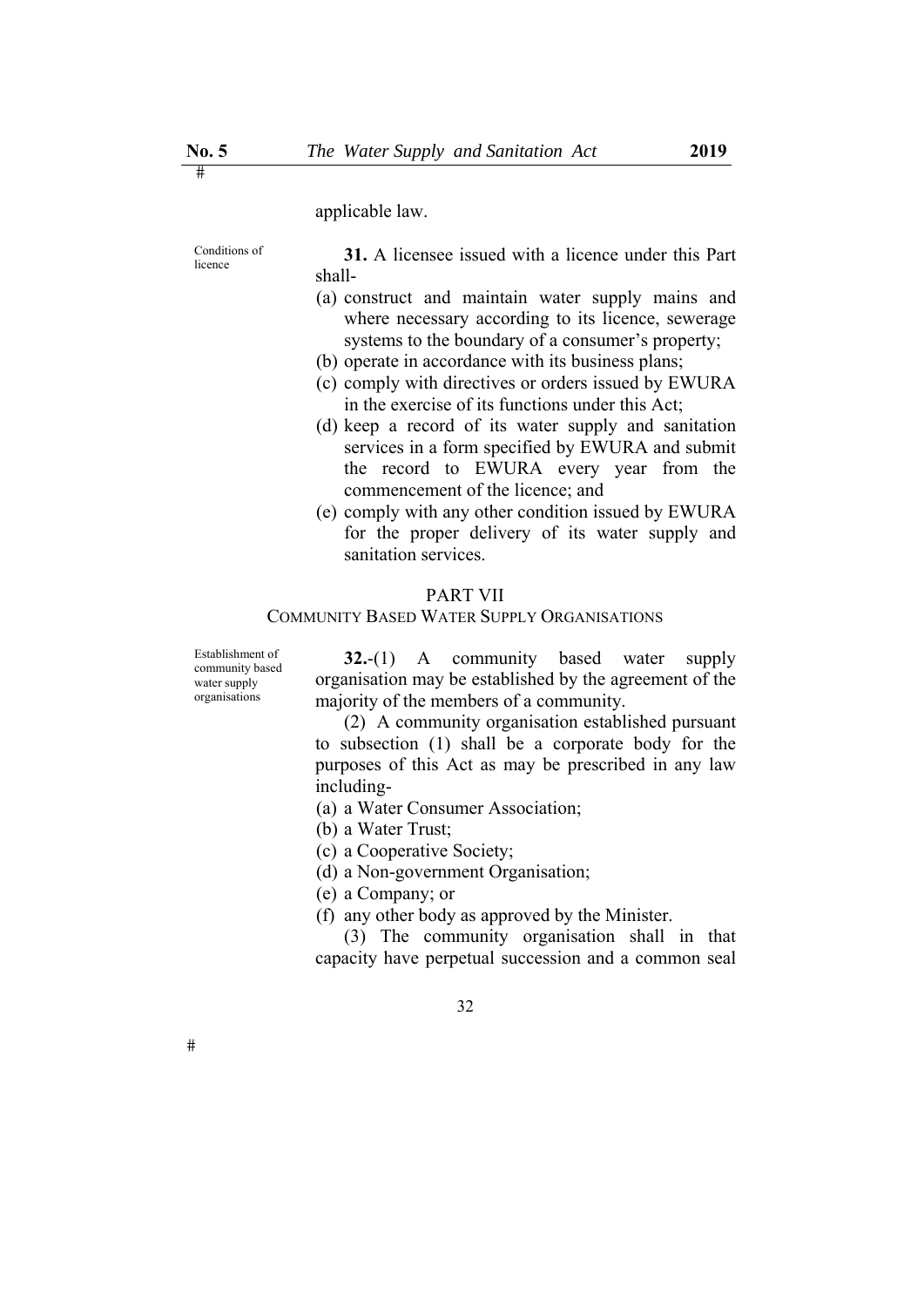and shall have power, in and by its corporate name, to sue and be sued and, in the exercise and performance of its powers and functions, to do and permit all such things as may lawfully be done or permitted by a body corporate in furtherance of its objectives under this Act.

(4) Notwithstanding the provisions of subsection (2), a community based water supply organisations established shall form its association in accordance with its constitution or memorandum of agreement.

**33.**-(1) A community organisation established under section 32 shall, subject to the terms of this Act, have the powers and functions in its area of jurisdiction to-

- (a) own movable and immovable properties including public taps and waterworks;
- (b) manage, operate and maintain public taps and waterworks and provide an adequate and safe supply of water to its consumers;
- (c) determine rules for the use of public taps and or waterworks by consumers;
- (d) install water meters for the purpose of measuring the amount of water supplied to a public tap or a consumer;
- (e) charge consumers for the water supplied from public taps and or waterworks;
- (f) limit the access of any persons from the water source, public taps or from supplies from the waterworks who are not complying with the rules, regulations or the constitution of the community organisation;
- (g) consult and cooperate with the village council or any other institution responsible for land to plan and control the use of land in the immediate vicinity of the water points and or waterworks; and
- (h) do such other thing or enter into any transaction

Powers and functions of community based water supply organisations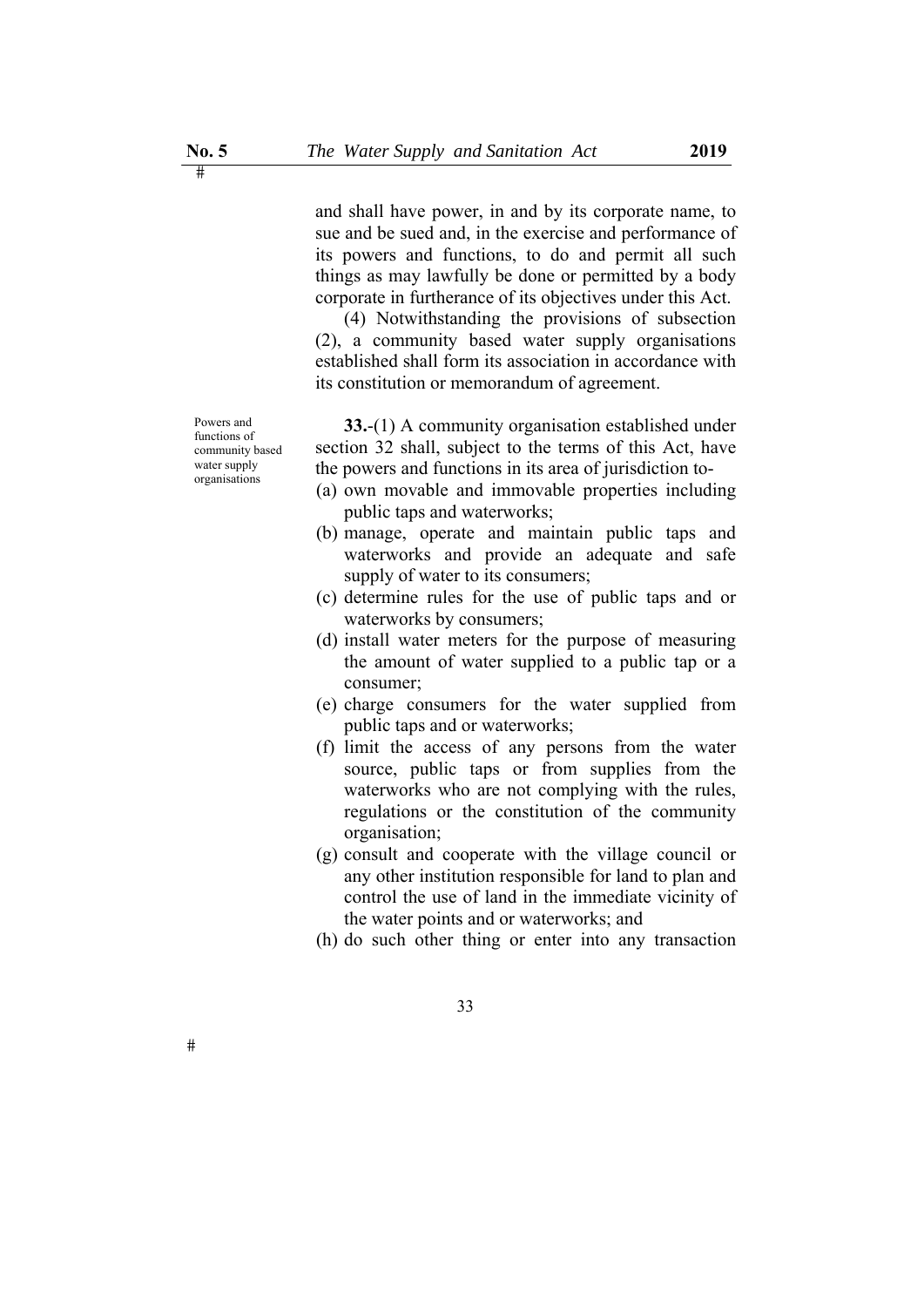which, in the opinion of the Community Water Committee is necessary and proper in carrying out its obligations under this Act.

(2) Notwithstanding the provisions of section 32(3) and section 33(1), where a water scheme operated or to be operated by a community organization is developed through grant, donation or investment by community or Government, the ownership of such scheme shall be public.

**34.**-(1) The proposed members of a community organisation shall prepare a Constitution or Memorandum of Agreement substantively in the form set out in the Second Schedule and submit such Constitution or Memorandum of Agreement to RUWASA for approval subject to the consultation of the relevant local government authority.

(2) Upon request of a community or group of water consumers intending to establish an association, RUWASA shall provide assistance in formulating the Constitution or Memorandum of Agreement.

(3) A Community Water Committee shall be the governing body responsible for overseeing operations of the community organisation and shall be elected and have the powers as set out in the constitution or memorandum of agreement prepared under subsection (1).

(4) A Community Water Management Team shall be the executive organ responsible for day to day operations of the community organisation and shall perform functions as set out in section 33(1) and the constitution or memorandum of agreement of the community organization prepared under subsection (1).

(5) A Community Water Management Team shall submit to RUWASA reports regarding performance of

 $#$ 

Constitution of community organisations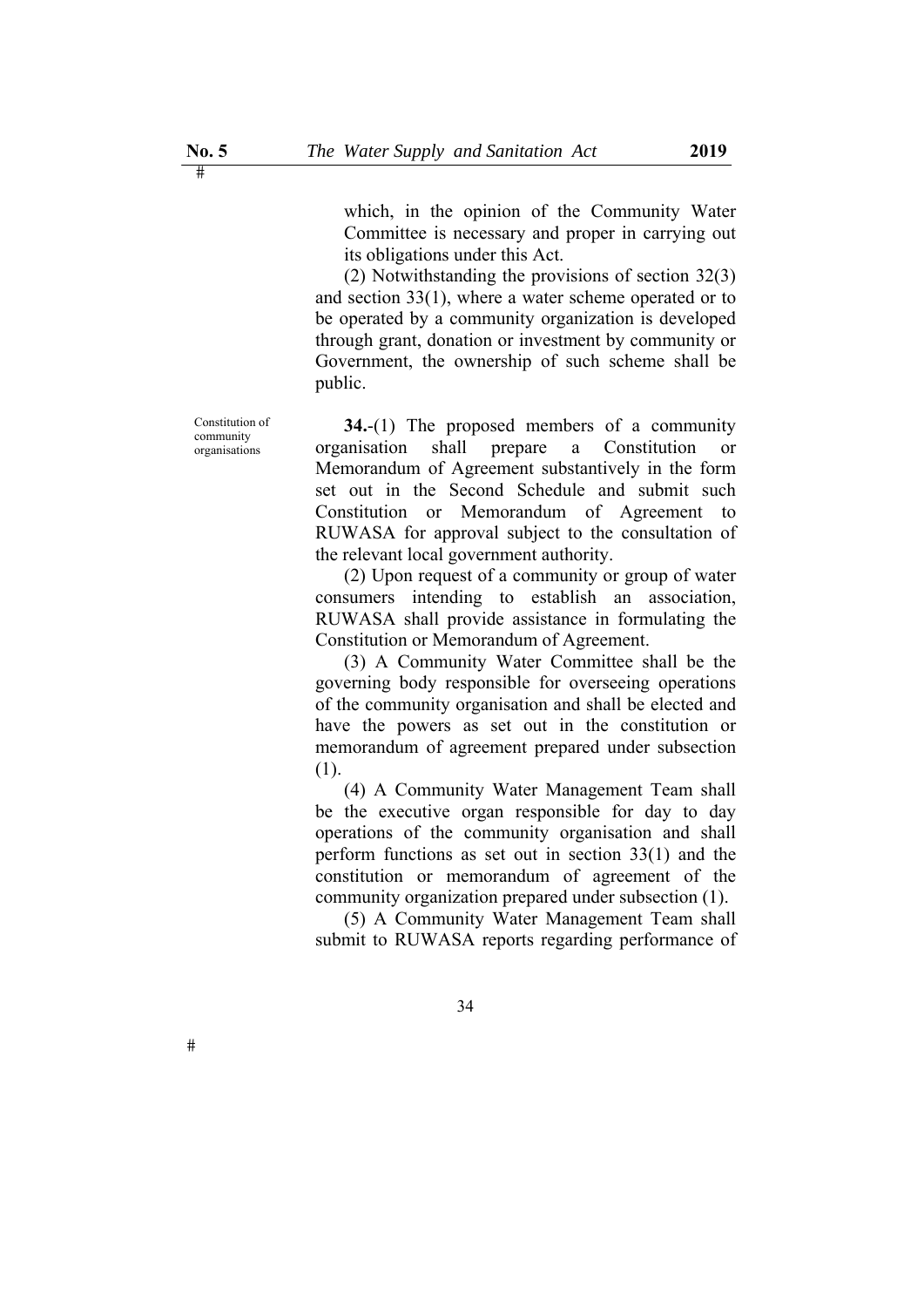community organizations.

Registration of community organisations

**35.**-(1) Upon approval of the constitution or memorandum of agreement, and the community organisation's establishment under the provisions of any other law, the community organisation shall be registered in accordance with the procedure as shall be prescribed by the Minister and published in the *Gazette*.

the water scheme, functional and non-functional water points, major breakdowns and financial affairs of the

(2) With effect from the date of registration the community organisation shall be responsible for the water supply system or systems for which it was established.

(3) With effect from the date of registration all water consumers within the area of a community organisation shall be required to pay such rates and charges as may be levied for the provision of water supply.

**36.**-(1) Notwithstanding the provisions of sections 33, 34 and 35, RUWASA may cluster community organizations into one community organization in order to achieve efficiency and economies of scale.

(2) In clustering community organizations under subsection (1), RUWASA shall consult respective community organizations and other relevant authorities.

(3) Upon clustering under subsection (1), all assets and infrastructure used by the clustered community organizations in connection with provision of water services, shall vest to the clustered community organization.

Appointment of

 $#$ 

Appointment of **37.**-(1) For the purposes of section 33, a community service providers organisation may, arrange for the exercise of powers

Clustering of community water

organisations

35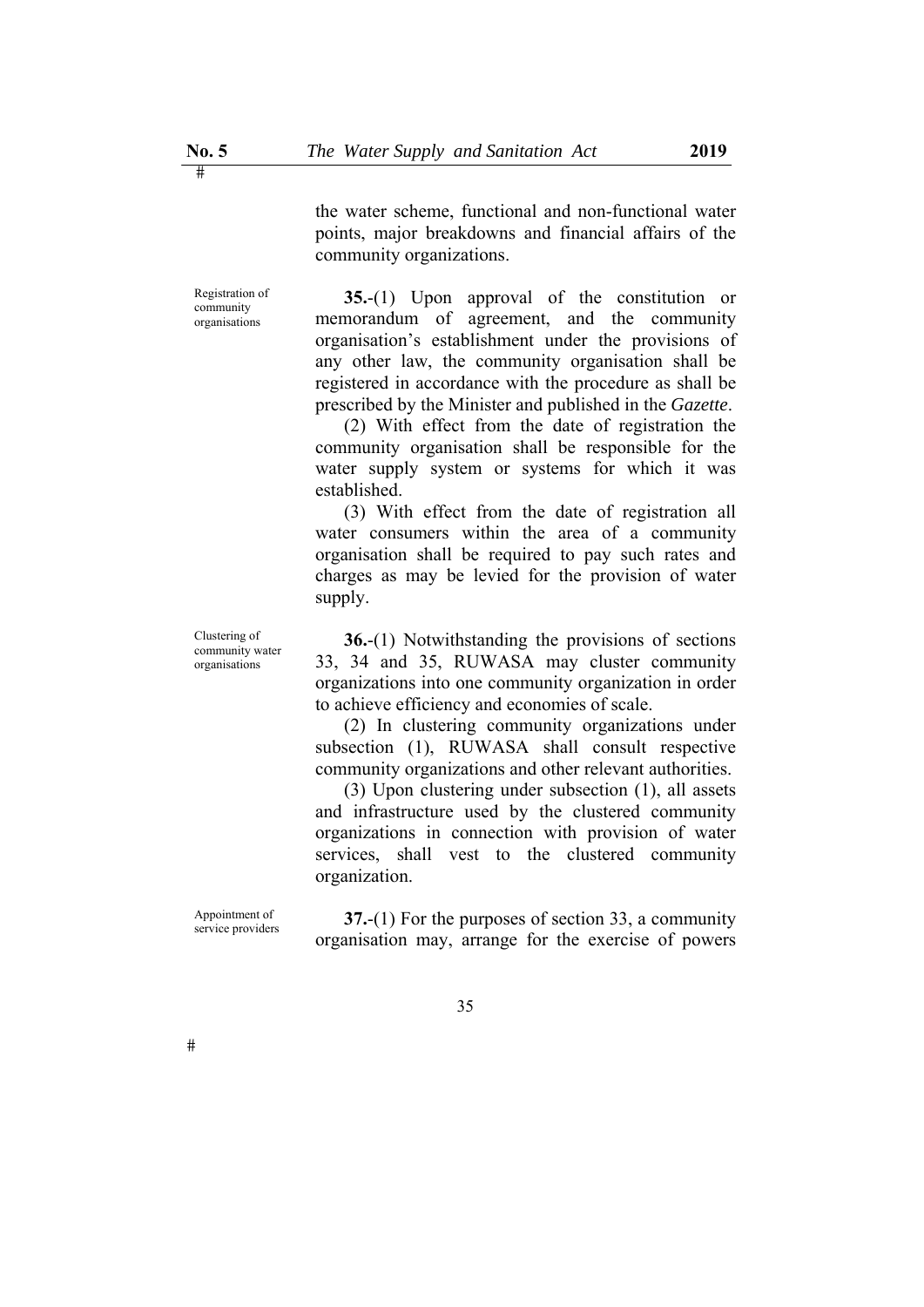and performance of its functions by one or more agents, to be known as service providers.

(2) Such arrangement shall be reduced to a written agreement between the community organisation and the service provider the terms of which, and any amendment of which, shall be approved by RUWASA.

#### PART VIII

## FINANCIAL PROVISIONS FOR COMMUNITY BASED WATER SUPPLY **ORGANISATIONS**

Sources of funds **38.** The sources of funds for community based water supply organisations shall be-

- (a) the water tariffs or water charges payable to it by each consumer using the water scheme;
- (b) any contributions by its members and financial support from the communities;
- (c) any moneys that may be payable by members under its constitution;
- (d) any moneys that the community organisation may obtain with the approval of the Minister from donations, loans or other financial assistance;
- (e) any such sums as may be set aside by local government authority as percentage of their revenue for community organisation on projects; and
- (f) any moneys that may be contributed by the respective local government authority to finance construction of new schemes, rehabilitation and expansion of existing schemes.

Financial support to community based water supply

**39.**-(1) Subject to subsection (3), local government authorities may give assistance to community organisation to enable them to discharge their functions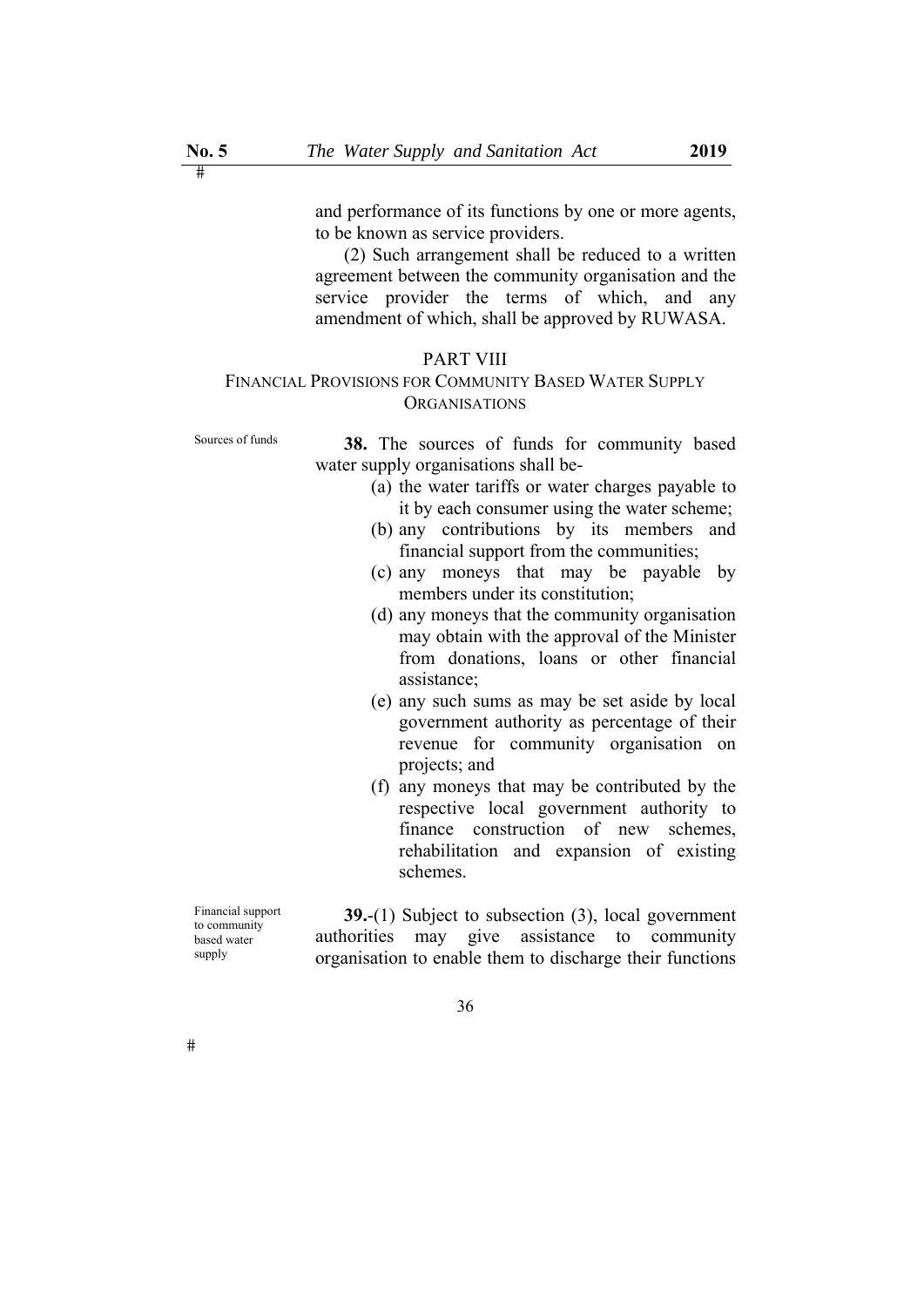organisations under this Act.

(2) The assistance may be in the form of grants, loans or subsidies necessary subject to such conditions as the Minister responsible for local government determines.

(3) Prior to giving any financial assistance, the local government authorities must take into account all relevant considerations including the-

(a) need for equity;

(b) need for transparency;

(c) purpose of the financial assistance; and

(d) financial position of the recipient.

(4) Any community organisation shall be required to meet the costs of operation and maintenance of its water supply system or systems from its own resources and make a contribution, in cash or kind, to the capital costs.

(5) The community organisation requesting financial support shall be required to demonstrate-

(a) ability to sustain water schemes; and

(b) willingness to pay a portion of the capital costs of the water schemes both in cash and in kind.

Accounts and audit of community organisations Cap.418

**40.**-(1) The accounts of community organisations shall be audited in accordance with the Public Audit Act.

(2) RUWASA shall in respect of the community organisations, have the duty to inquire into any matter regarding the performance of activities and management of the funds of such organizations in relation to water supply and services.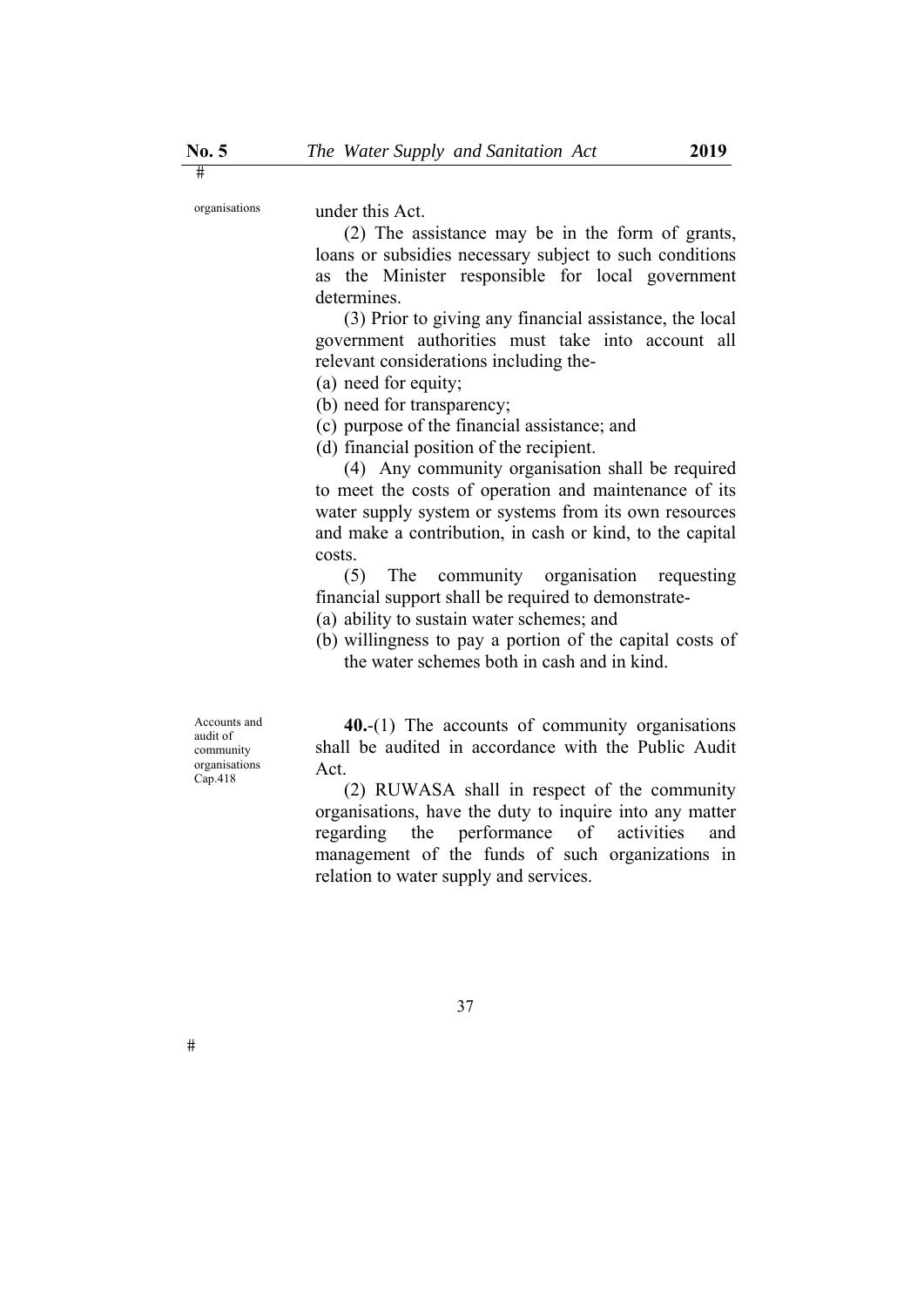# PART IX

# MONITORING AND REGULATION OF COMMUNITY BASED WATER SUPPLY **ORGANISATIONS**

Monitoring and regulation of community organisations

**41.**-(1) RUWASA shall carry out monitoring and regulations of community based water supply organizations, and in particular shall-

- (a) establish standards and codes of conduct in respect of the community organization and its consumers;
- (b) monitor water quality and standards of performance of the community organization in the provision of the water supply services;
- (c) conduct studies required for administrative or management purposes;
- (d) promote the development of water supply services in communities, including linkages with sanitation measures;
- (e) perform other functions which are incidental or ancillary to the functions stipulated under this subsection; and
- (f) provides guidelines for monitoring and regulation of community organizations.

(2) The Minister shall provide guidelines, by a notice published in the *Gazette* for the establishment and conduct of affairs of community organization.

(3) The RUWASA shall submit reports to the Minister in such form and at such times as the Minister may prescribe in the regulations.

(4) Notwithstanding the general responsibilities stipulated in subsection (1), RUWASA in consultation with a local government authority may take such measures as it deems necessary in respect of any community organization in its area of jurisdiction in respect of-

(a) settlement of disputes between a community organisation and its consumers;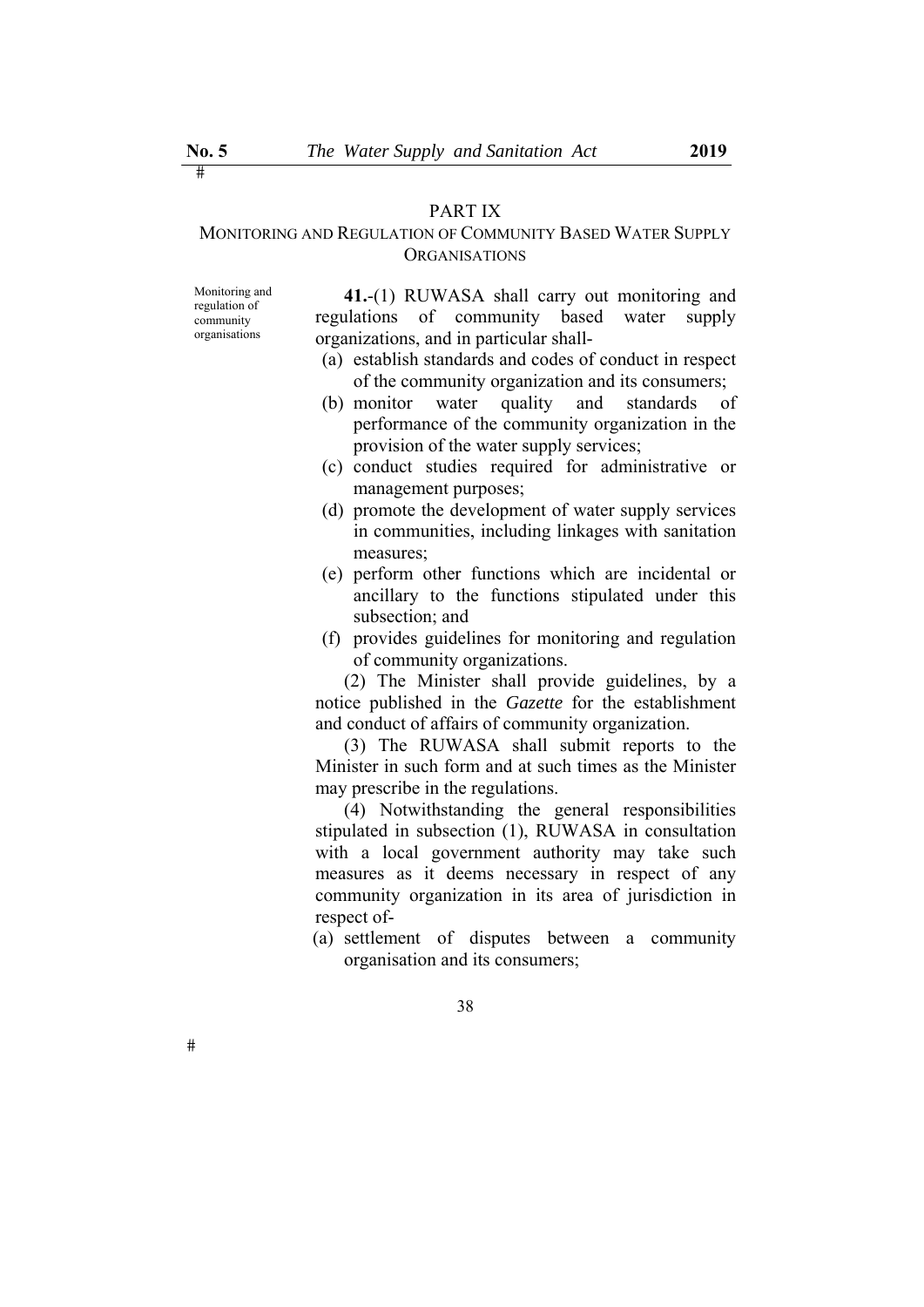- (b) settlement of disputes between a community organisation and its service providers;
- (c) settlement of disputes between community organisations *inter se*;
- (d) failure of a community organisation to provide services; or
- (e) any other matter which, in the opinion of RUWASA, is contrary to the interest of its consumers.

### PART X

ESTABLISHMENT OF RURAL WATER SUPPLY AND SANITATION AGENCY

*(a) Establishment of Rural Water Supply and Sanitation Agency* 

Establishment of<br>RUWASA

**42.**-(1) There is hereby established an Agency to be known as the "Rural Water Supply and Sanitation Agency with its acronym "RUWASA".

(2) The RUWASA shall be a body corporate with perpetual succession and a common seal and shall be capable of-

- (a) suing and being sued in its corporate name;
- (b) borrowing, acquiring, holding and dispose of movable and immovable property; and
- (c) entering into any contract or transaction and doing all such other things as a body corporate may lawfully do.

(3) Notwithstanding the preceding provisions of this section, the Attorney General shall have the right, through the Solicitor General, to intervene in any suit or matter instituted by or against the Authority.

(4) Where the Attorney General intervenes in any matter in pursuance of subsection (3), the provisions of the Government Proceedings Act, shall apply in relation to the proceedings of that suit or matter as if it had been instituted by or against the Government;

Cap. 5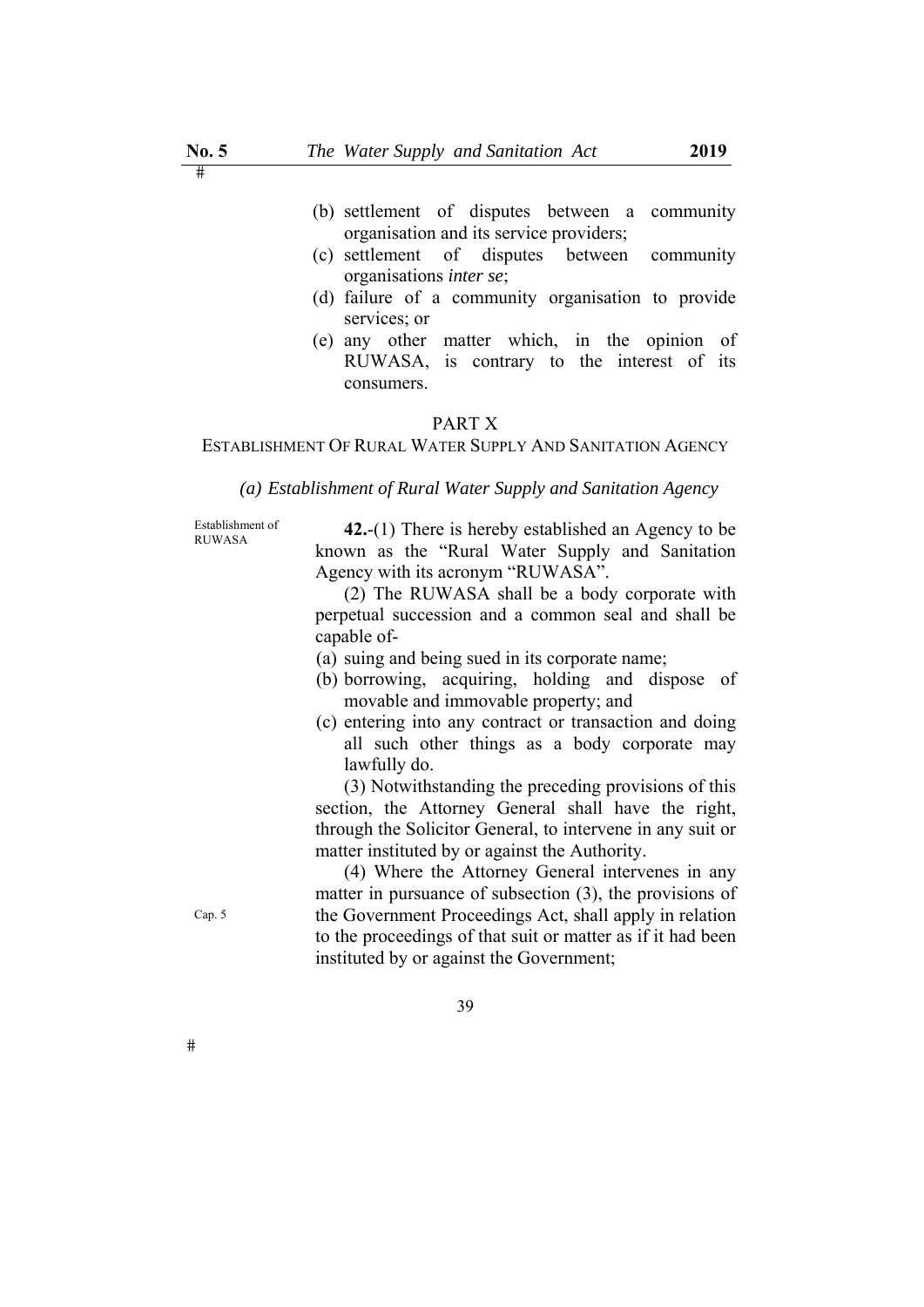provided that, the requirement of ninety days notice of intention to sue the Government as stipulated under the Government Proceedings Act shall not apply where the Attorney General intervenes under this section.

Functions of

 $#$ 

Functions of **43.**-(1) The RUWASA shall be responsible for development and sustainable management of rural water supply and sanitation projects.

- (2) Without prejudice to the generality of subsection (1) RUWASA shall:
- (a) plan, design, construct and supervise rural water supply projects;
- (b) conduct ground water survey including prospecting and explorations, and undertake drilling operations including water well flushing and pumping test, and rehabilitation of water wells;
- (c) design and construct dams of different types and carry out geotechnical and soil investigation for dam construction and other civil engineering structures;
- (d) monitor and evaluate performance of community organisations in relation to rural water supply and sanitation services;
- (e) promote and sensitize rural communities on sanitation, hygiene education and practice as well as protection and conservation of rural water sources;
- (f) provide financial and technical support to community organisations for major maintenance of rural water schemes;
- (g) provide support to community organisations in relation to management, operation and maintenance of rural water supply schemes;
- (h) advise the Minister on issues related to rural water supply and sanitation;
- (i) facilitate participation of communities in the identification, planning, construction and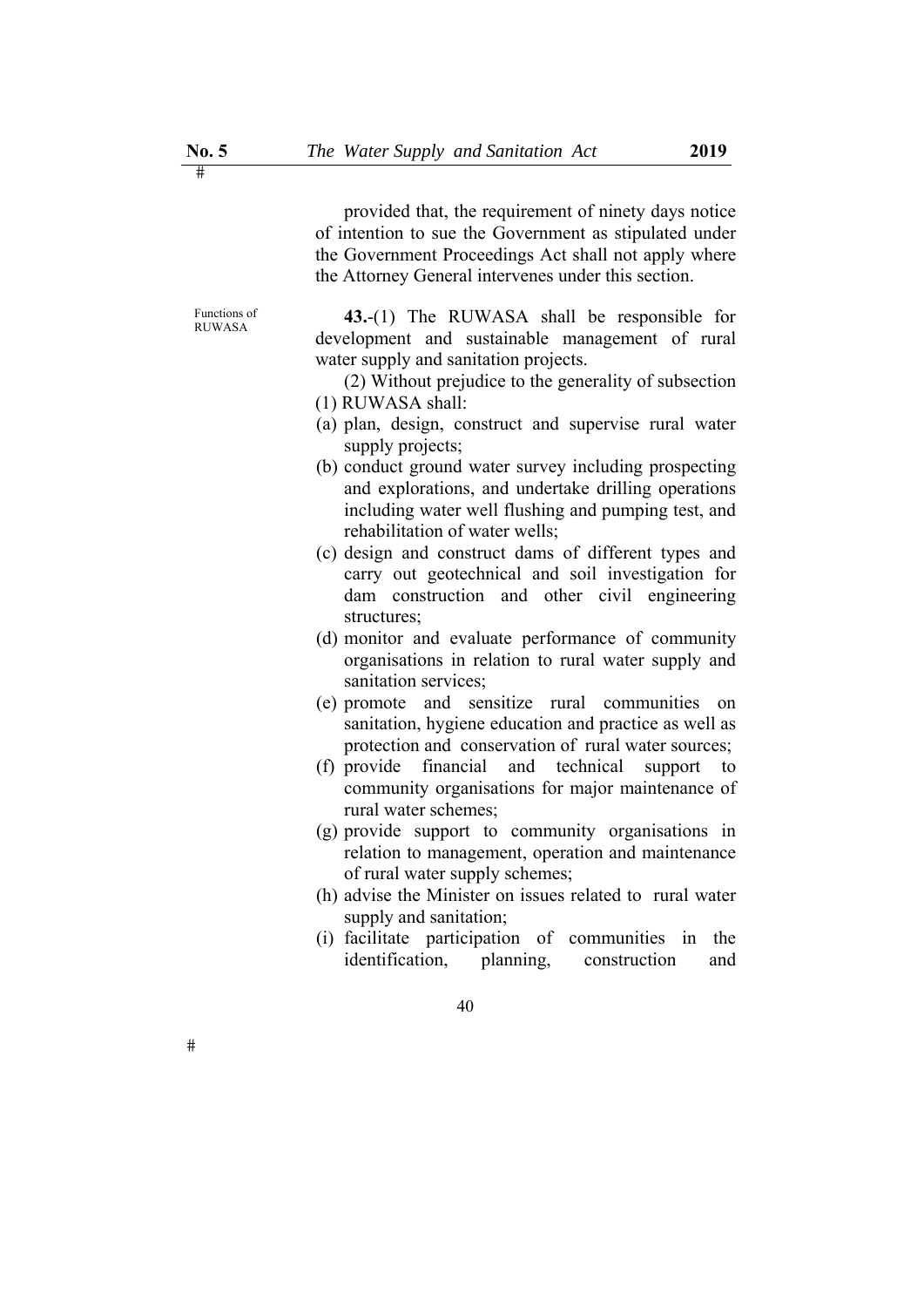management of rural water and sanitation projects;

- (j) facilitate private sector engagement in the provision of the rural water supply and sanitation services;
- (k) facilitate training and capacity building to community organisations in financial, technical and management of rural water supply schemes;
- (l) register and regulate the performance of community organisations according to this Act and Regulations made by the Minister; and
- (m)undertake any other initiative or activity aimed at ensuring the Agency attain its objectives.

# *(b) Board of Directors of Rural Water Supply and Sanitation Agency*

Establishment of

Establishment of **44.**-(1) There shall be a Board to be known as the Rural Water Supply and Sanitation Agency Board.

> (2) The Third Schedule shall have effect in respect with the composition of the Board of RUWASA, appointment, removal and tenure of its members, proceedings of the Board of RUWASA and such matters in relation to the Board and its members.

> (3) Except for the provision relating to the appointment of Chairman of the Board of RUWASA, the Minister may, by order published in the *Gazette* amend the Third Schedule.

Functions of Board **45.-(1)** The Board of RUWASA shall be responsible and accountable for carrying out the functions and managing the business and affairs of RUWASA.

> (2) Without prejudice to subsection (1), the Board of RUWASA may, by instrument, appoint and delegate on such terms and conditions as it may specify, to any of the employees of RUWASA or any Committee appointed by it any of the functions, powers, authorities or duties conferred upon it by or under this Act.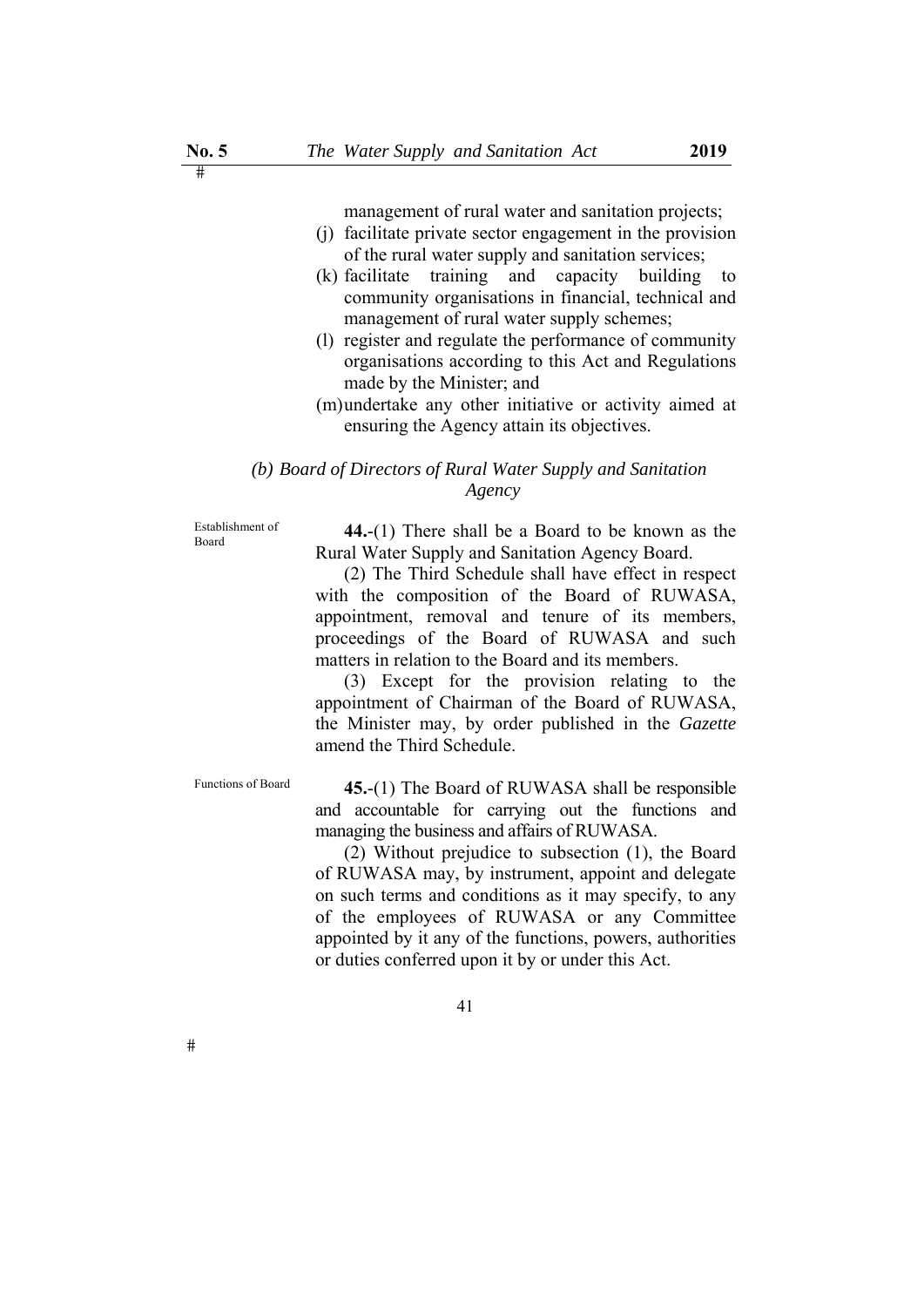Director General

Director General **46.**-(1) There shall be a Director General who shall and other employees be appointed by the Minister on the competitive selection procedure after recommendation of the Board of RUWASA for a term not exceeding five years and shall be eligible for re-appointment for one further term only.

> (2) A person shall not be qualified for appointment as a Director General unless he-

- (a) is a holder of a degree or its equivalent from a recognised institution;
- (b) possesses at least eight years experience in managerial position or such other qualification as may be required;
- (c) has knowledge and experience of water sector;
- (d) has satisfied the Board that he is unlikely to have conflict of interest with the principal functions of RUWASA; and
- (e) is, in the opinion of the Board otherwise well suited to execute the functions of RUWASA.

(3) The Director General shall not be engaged in any other paid employment, and shall not participate in any deliberations or decisions of the Board of RUWASA relating to his terms and conditions of employment.

(4) The Board of RUWASA may appoint such number of employees as may be necessary for efficient and effective performance of the functions and day to day operations of RUWASA upon such terms and conditions as it may determine.

*(c) Duties of RUWASA in relation to Community Organisations* 

Payments by<br>RUWASA

47. The RUWASA shall, in relation to water works executed in rural areas make payment for purposes of-

(a) compensating all parties claiming interest in the land for all damage sustained by them as a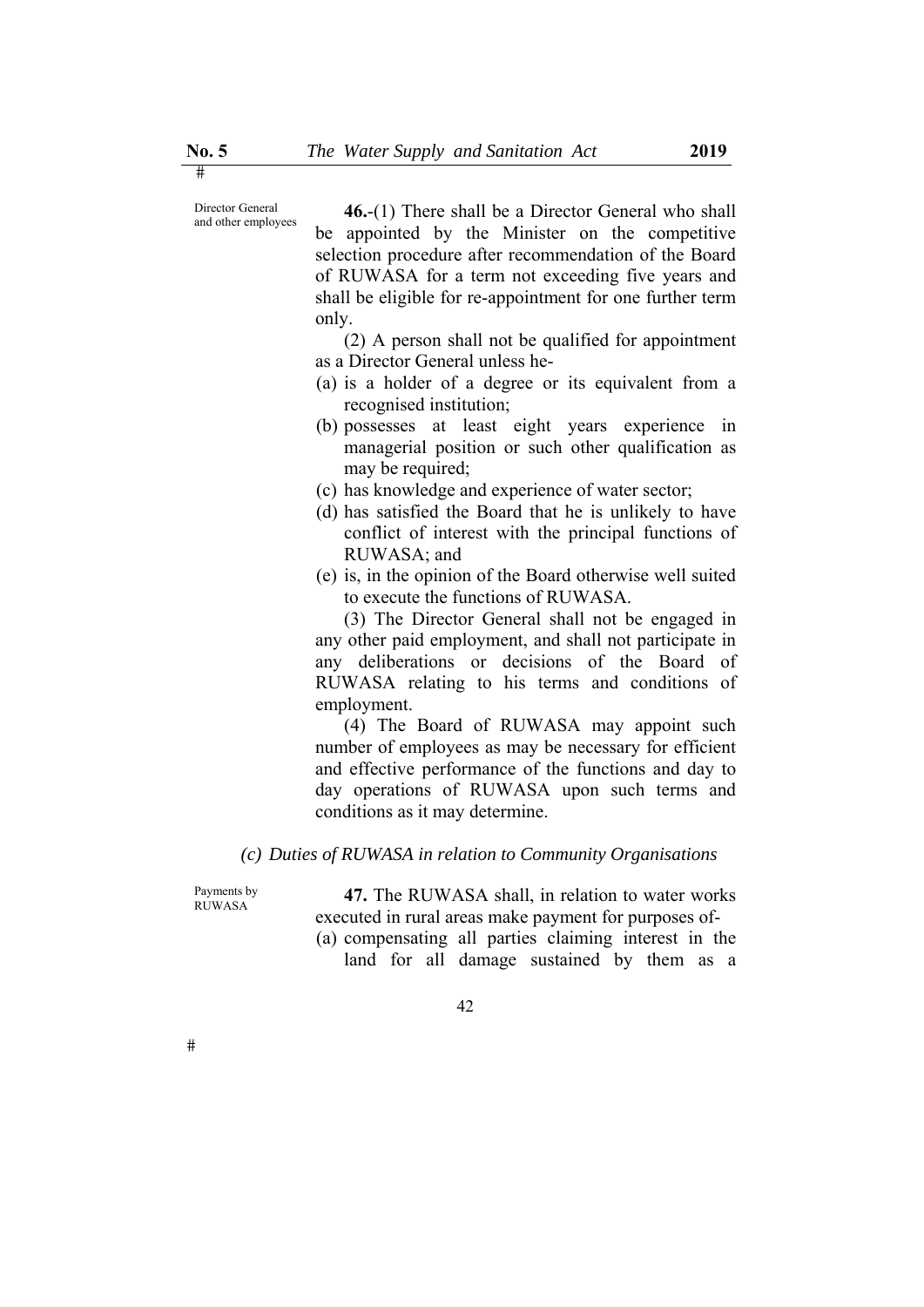consequences of execution, expansion or rehabilitation of waterworks carried out by or on behalf of the community organisation through or on their land; and

(b) meeting part of the costs incurred by community based water supply organisations in the major rehabilitation and expansions of water schemes and payment for costs for services rendered.

Cooperation of local government authorities

**48.**- The RUWASA shall cooperate with local government authorities in exercising any of the following duties-

- (a) facilitating the acquisition by all water organisations developing water schemes of certificates of title prior to the commencement of the schemes;
- (b) mobilizing rural communities and provide technical and financial support in the implementation of water development programmes;
- (c) implementing defined regulatory roles with respect to protection of water sources, community organisations and service providers;
- (d) mobilizing revenue for the purpose of supporting the development, operation and maintenance of water schemes;
- (e) facilitating and encouraging the communities to construct, maintain and control of water points, and sanitation facilities in any household or within the community organisation's area;
- (f) promoting efficient water use, pollution control and take measures for the conservation and the protection of water sources, waterworks, streams, rivers, springs and other water sources within its area;
- (g) promoting registration of community organisations in order to facilitate ownership of water schemes to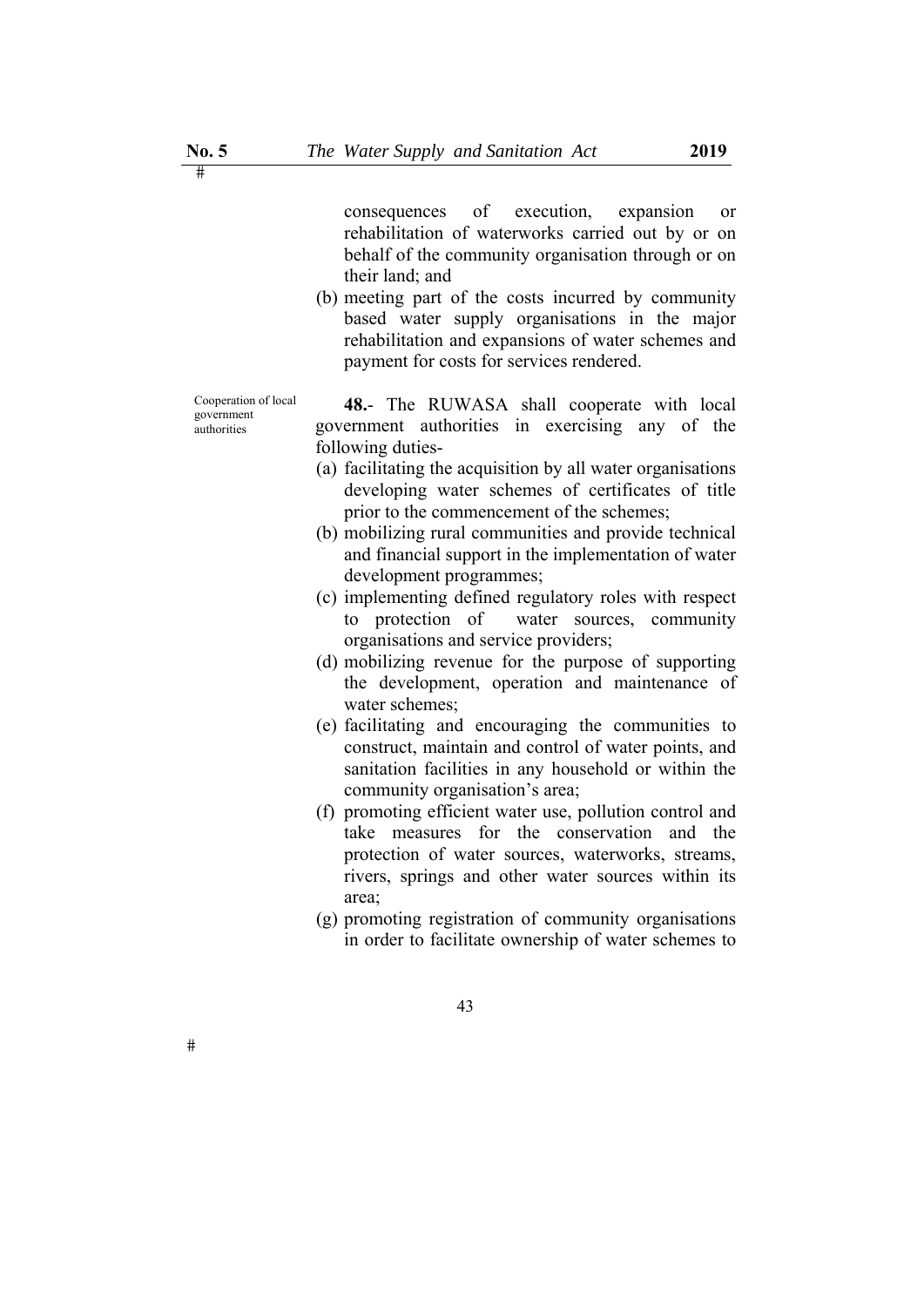them; and

(h) submit plans and operational reports to full councils for information.

Cooperation with Regional and **District** Administration

**49.** In the exercise of its mandate under this Act, RUWASA shall have obligation to submit reports on its operations to Regional and District Administration forums including Regional Consultative Councils and District Consultative Councils.

### *(d) Financial Provisions*

Funding sources **50.**-(1) The sources of funds for RUWASA shall consist of:

- (a) monies as may be appropriated by Parliament;
- (b) donations, grants and bequeaths;
- (c) monies as may be payable by the Fund;
- (d) monies as may be payable by the customers for the service rendered; and
- (e) such other monies as may, by or under any Act, be payable to RUWASA.

(2) The RUWASA shall disclose details of the sources of funds in the Annual Report.

 $#$ 

Budget **51.**-(1) Before the end of each financial year, RUWASA shall prepare a budget for the following financial year showing estimates of its receipts and expenditure of the following financial year.

> (2) Subject to the provisions of subsection (1), RUWASA shall inform the Minister of its budget of the following financial year by submitting a copy of the budget to the Minister not less than two months before the end of a financial year.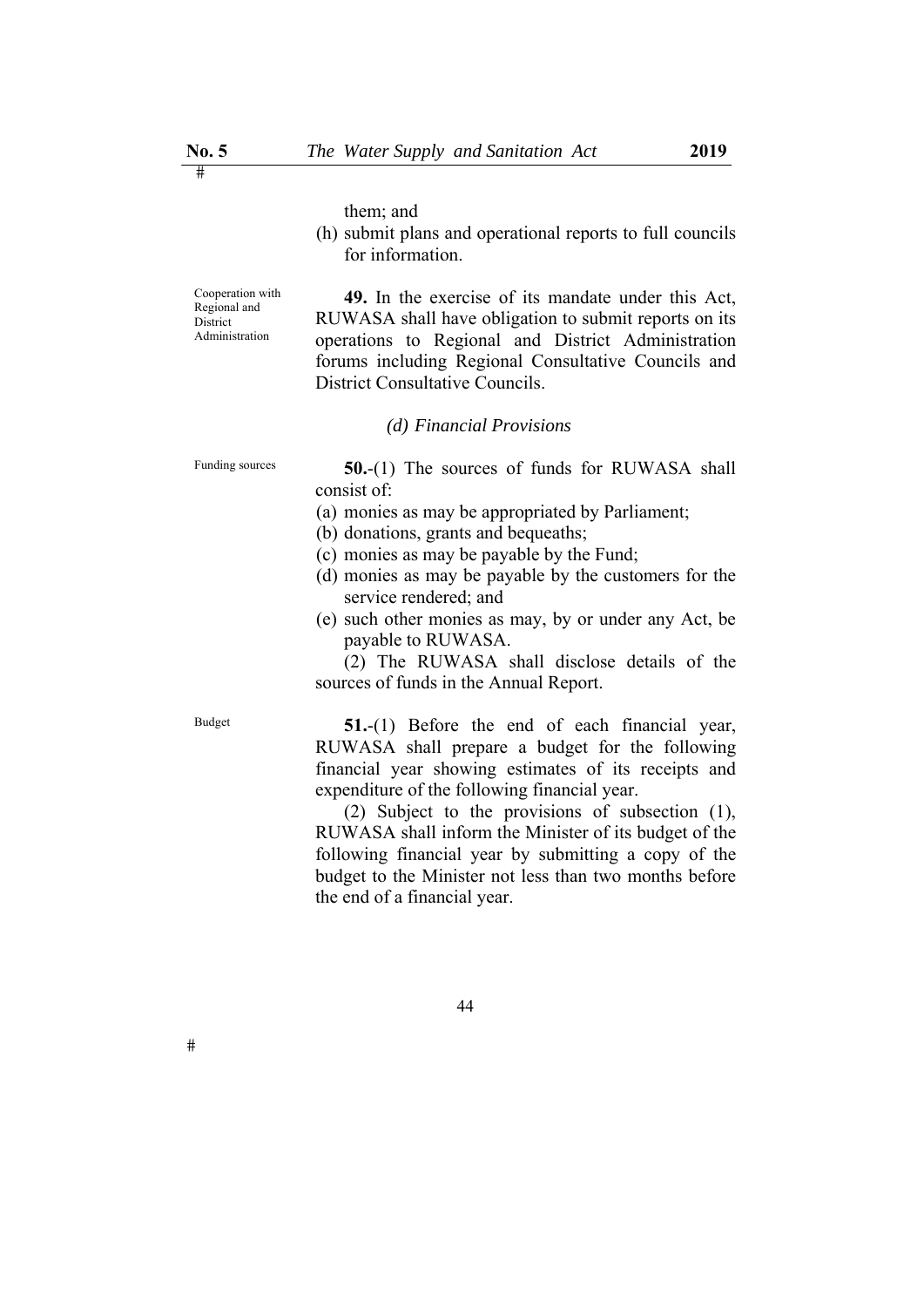Accounts and audit

Cap.418

 $\overline{\mathbf{H}}$ 

**52.**-(1) The Board of RUWASA shall in every financial year cause to be provided and kept proper books of account in accordance with the Public Audit Act.

(2) Within six months of the close of every financial year the accounts including the financial statements of RUWASA shall be audited by the Controller and Auditor General in accordance with the provisions of the Public Audit Act.

(3) Audited financial statements shall be placed before a meeting of the Board and, where adopted by the Board of RUWASA, be endorsed with a certificate that it has been adopted.

(4) As soon as the accounts of RUWASA have been audited, and in any case not later than six months after the close of the financial year, the Board of RUWASA shall submit to the Minister a copy of the audited statement of accounts together with a copy of the report on that statement made by the auditors.

Annual reports  $53-(1)$  On or before  $30<sup>th</sup>$  December each year, RUWASA shall prepare an annual report in respect of that year up to the immediately preceding  $30<sup>th</sup>$  June and submit it to the Minister.

> (2) The annual report shall provide detailed information regarding the exercise of the functions and powers of RUWASA during the year to which it relates and shall include-

- (a) a copy of the audited account of RUWASA;
- (b) a copy of a report of the Controller and Auditor General on the performance audit carried out during the year to which the annual report relates; and
- (c) such information and other material as RUWASA may be required by this Act.
	- (3) The Minister shall cause copies of each annual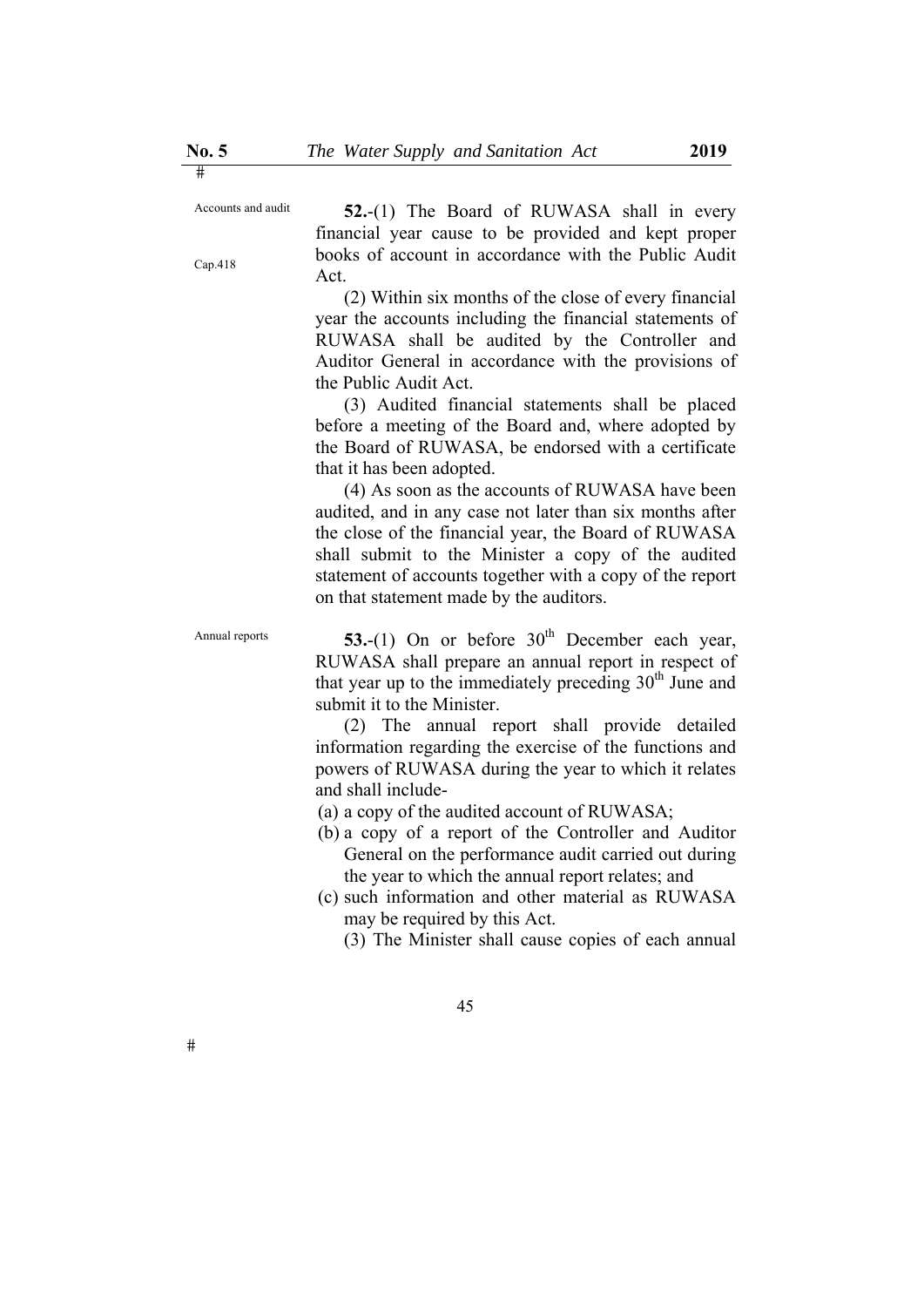report to be laid before National Assembly within two months after he has received them or at next meeting of

### PART XI

the National Assembly.

### CODES OF WORKMANSHIP

Codes of

workmanship **54.**-(1) The Minister shall prescribe codes of workmanship in respect of the construction, operation and maintenance of any-

- (a) works for the provision of water supply and sanitation services by water supply and sanitation authorities or community based water supply organisations under this Act; and
- (b) private water supply or sanitation systems.

(2) A code of workmanship may without limitation include -

- (a) design, construction, alteration, operational and maintenance;
- (b) types of machinery, materials, fittings or appliances which may be used in;
- (c) the requirement for waterworks and sanitation works to only be executed by, or under the direct supervision of a person holding prescribed qualifications;
- (d) the procedures for obtaining approval for the works where necessary; and
- (e) any other thing connected with it.

# PART XII

# NATIONAL WATER FUND

Establishment of National Water Fund

**55.**-(1) There is established a Fund which shall be known as the National Water Fund.

(2) The objectives of the Fund shall be to mobilize resources and provide investment support for water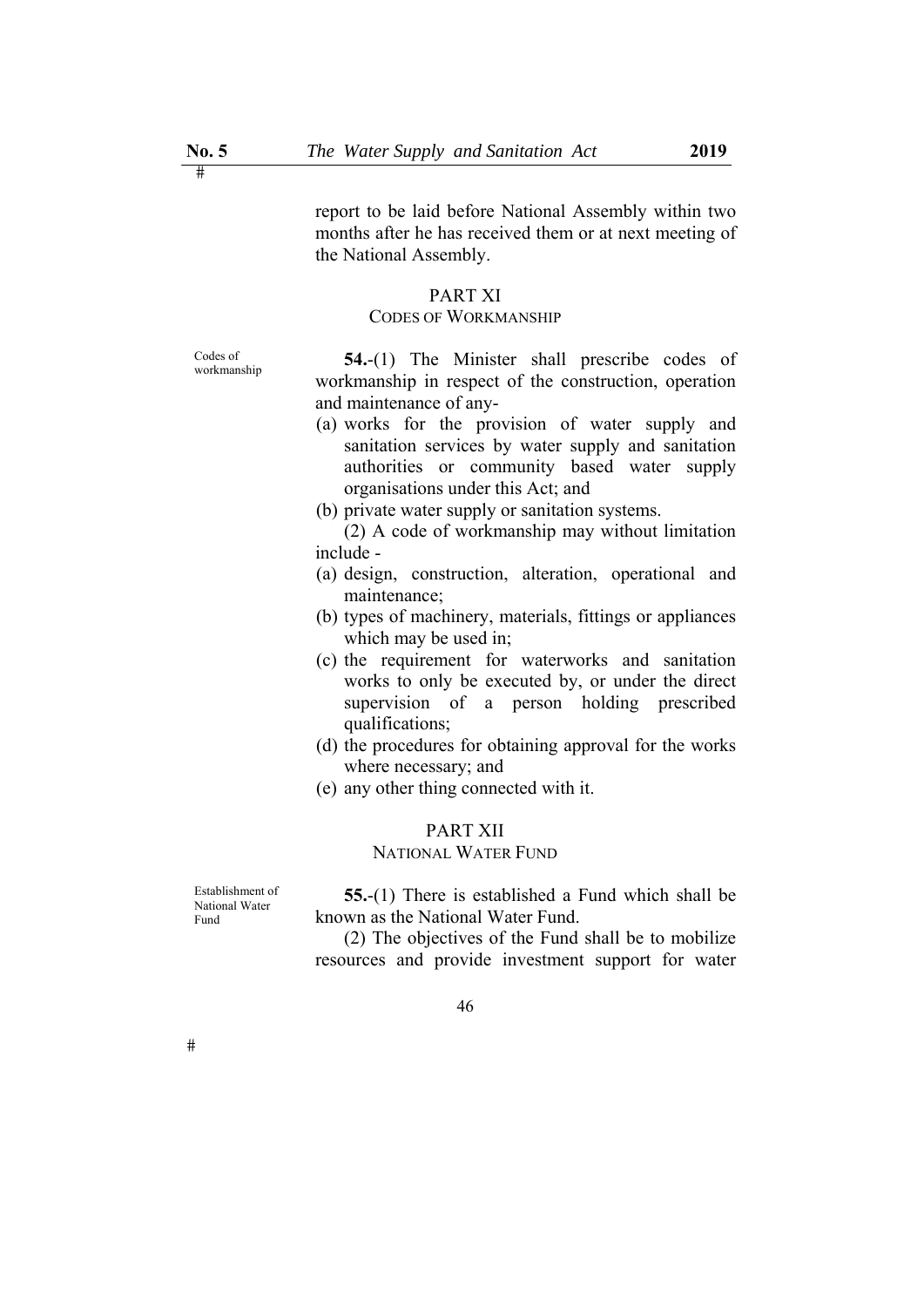service provision, and the management of catchment areas serving water supply abstractions.

(3) The sources of funding for the Fund shall consist of-

- (a) such moneys as may be appropriated by Parliament for the purposes of the Fund;
- (b) such moneys as may be received by the Fund from donations, grants, and bequests from whatever source;
- (c) such other sources of money as the Minister may, upon consultation with the Minister responsible for finance determine; and
- (d) such other moneys as may, by or under any Act, be payable to the Fund.

(4) The Fund may allocate loans on favourable terms to water authorities and community organisation.

(5) The Minister may make regulations prescribing procedures for the performance of the functions and the use of the funds for the operations of the Fund.

Functions of

Functions of **56.** The functions of the Fund established under section 55 shall be:

- (a) to mobilise financial resources necessary for fulfilment of its objectives under this Act;
- (b) to disburse funds to implementing agencies for the purpose of execution of water projects;
- (c) to issue loans on favourable terms, to implementing agencies for investments in water service provisions;
- (d) to monitor the use of the funds disbursed to implementing agencies;
- (e) to facilitate capacity building of implementing agencies to improve and enhance their ability in execution and management of water projects;
- (f) recommend to the Minister guidelines for issuance of loans to water authorities; and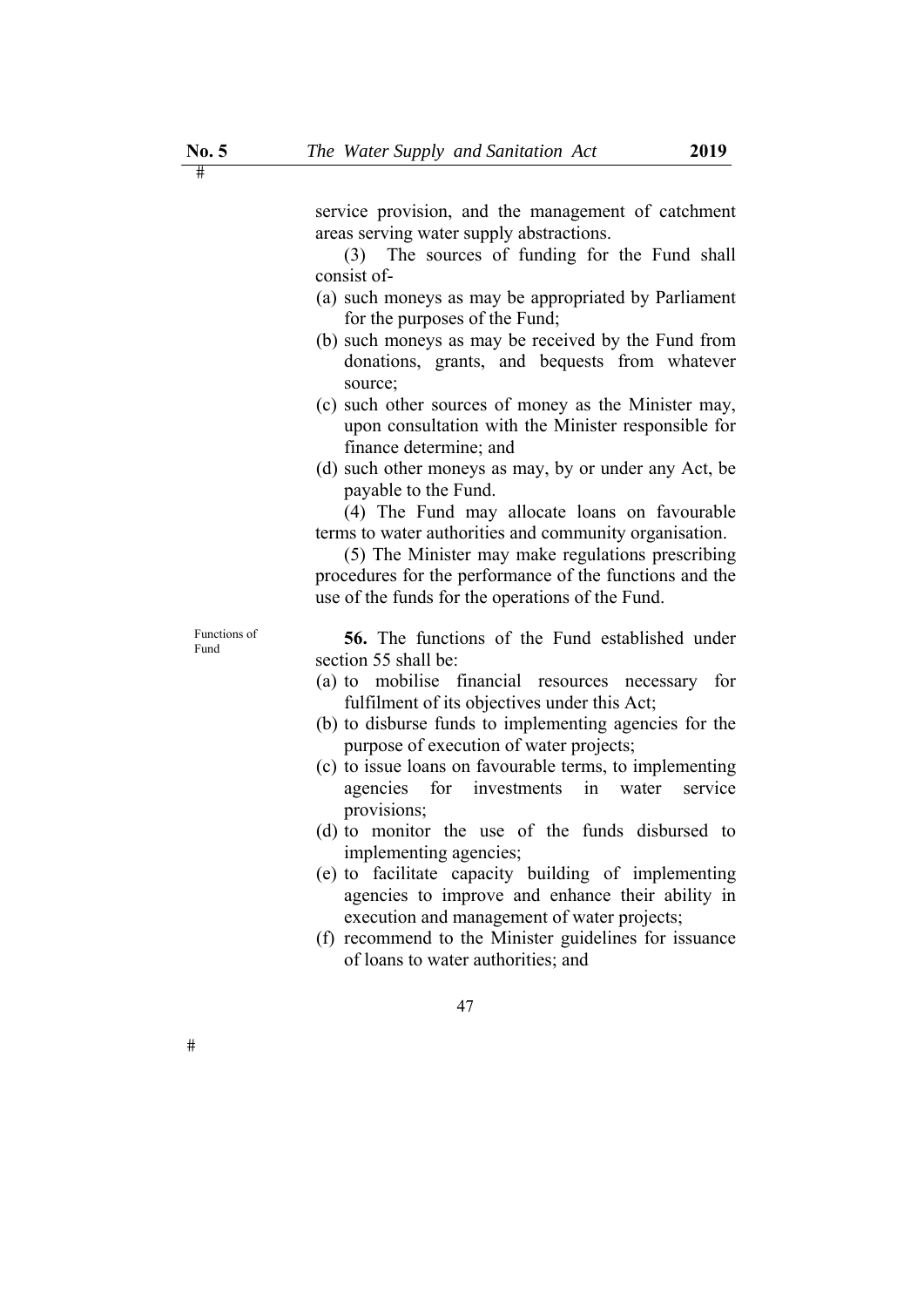(g) develop operational guidelines on issuance of loans and grants to implementing agencies.

Use of funds  $57-(1)$  The resources of the Fund shall be applied for-

- (a) issuance of funds to implementing agency for execution of water projects;
- (b) payment or discharge of the expenses or obligations incurred in connection with the performance of the functions of the Fund and the Board of the Fund; and
- (c) payment of any remuneration or allowance of the members of the Board of the Fund and employees of the Fund.

(2) Without prejudice to subsection (1)(a) and subject to the approval by the Minister, the Board of the Fund shall cause to be prepared guidelines directing the manner in which the Fund may issue loans to implementing agencies.

(3) The funds deposited in the Fund shall not be used for any other purpose than those provided under this Act.

Establishment of

Establishment of **58.**-(1) There shall be established a Board of the Board of the National Water Fund to be known as the "Board of the Fund" for the purpose of administering the functions of the Fund.

> (2) The members of the Board of the Fund shall be appointed by the Minister and shall consist of persons who possess the qualities prescribed in the Fourth Schedule.

> (3) The Fourth Schedule shall have the effect with regards to the membership and procedure of the Board of the Fund.

> (4) Subject to the provisions of subsection (5), the Board may by instrument appoint and delegate on such terms and conditions as it may specify, to any employee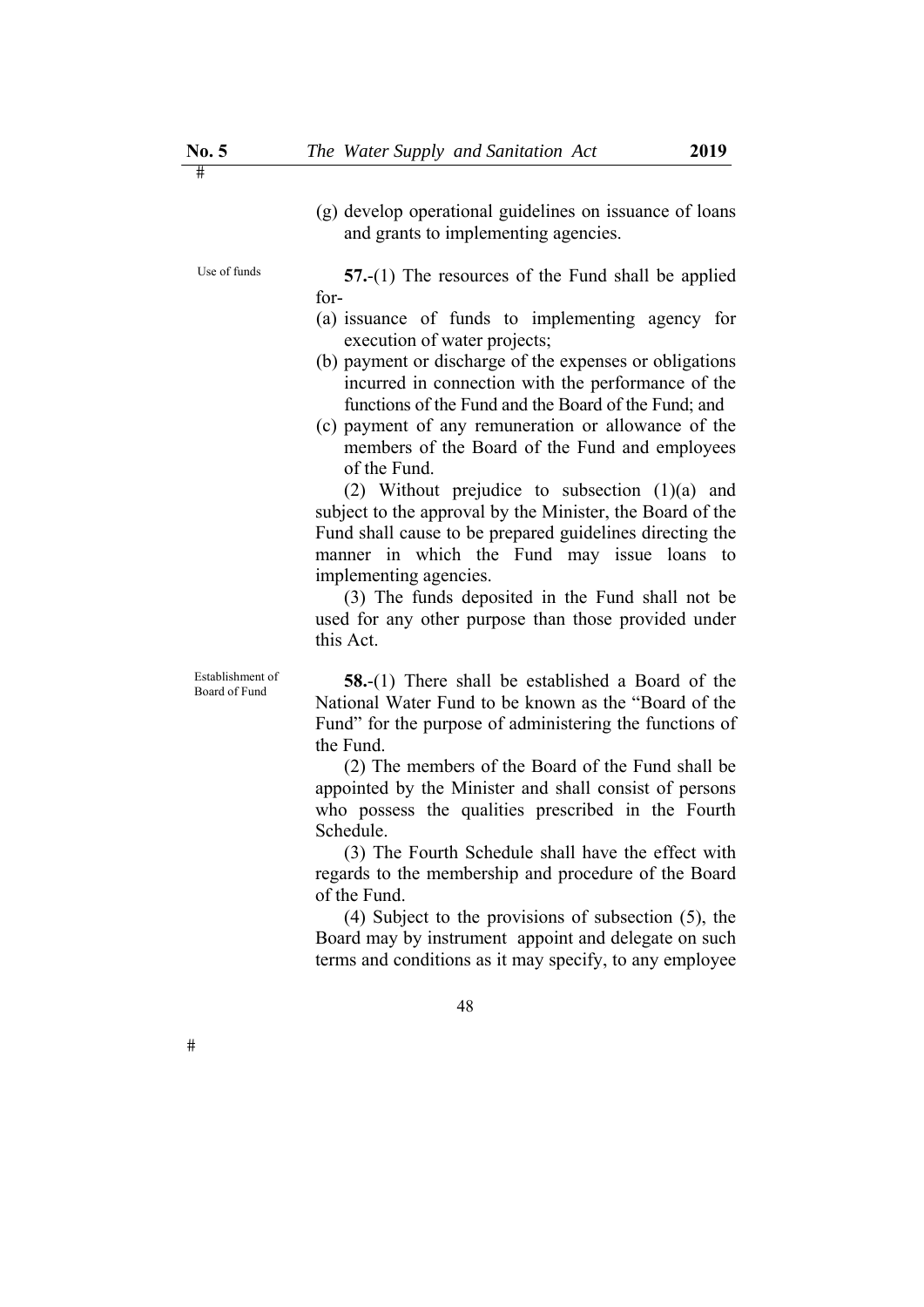of the Fund or any committee appointed by it any of the functions, power, authorities or duties conferred upon it by or under this Act.

(5) The Board shall not delegate its powers or functions in relation to-

- (a) approval of the awarding of funds for execution of water projects;
- (b) approval of the terms and conditions for issuance of funds to implementing agencies;
- (c) approval of the plans and budget; and
- (d) approval of the annual reports and audited accounts.

(6) Except for the provision relating to the appointment of Chairman of Board of the Fund, the Minster may, by order published in the *Gazette* amend the Fourth Schedule.

 $#$ 

Secretariat of Fund **59.**-(1) There shall be established an executive organ of the Fund to be known as the "Secretariat of the Fund" which shall be composed of the Chief Executive Officer and such other staff as may be necessary for proper functioning of the Fund.

> (2) The Secretariat shall be headed by the Chief Executive Officer appointed by the Minister after recommendation of the Board of the Fund on the competitive selection procedure for the term not exceeding four years and upon satisfactory performance, shall be eligible for re-appointment for one further term only.

> (3) A person shall not be qualified for appointment as Chief Executive Officer unless he-

- (a) is a holder of a degree or its equivalent from a recognised institution;
- (b) possesses at least five years experience in managerial position or such other qualification as may be required;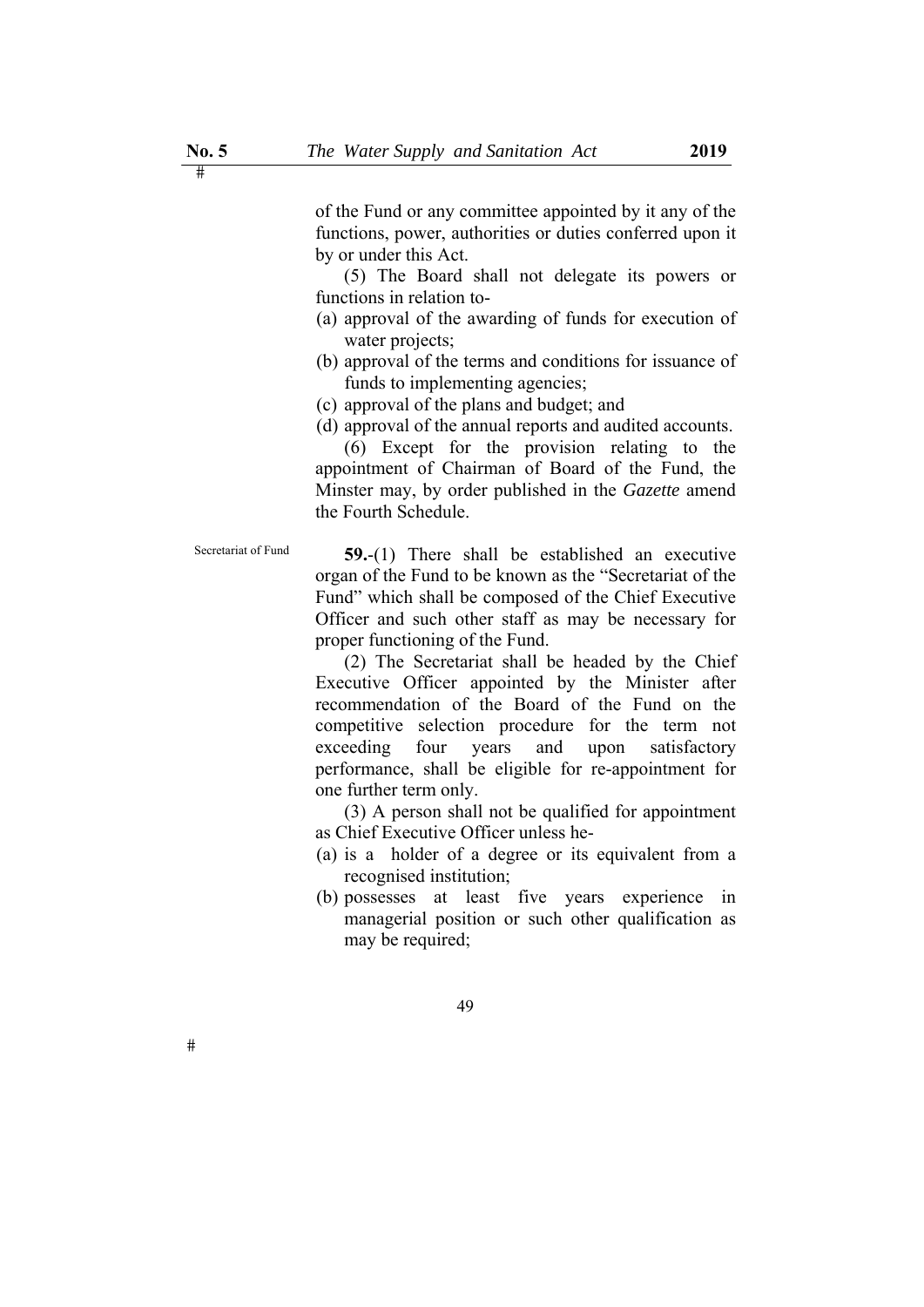- (c) has satisfied the Board that he is unlikely to have conflict of interest with the principle functions of the Fund; and
- (d) is, in the opinion of the Board otherwise well suited to execute the functions of the Fund.

(4) The Chief Executive Officer shall not be engaged in any other paid employment, and shall not participate in any deliberations or decisions of the Board of the Fund relating to his terms and conditions of employment.

(5) The Board of the Fund may appoint such number of staff as may be necessary for efficient and effective performance of the functions and day to day operations of the Fund upon such terms and conditions as it may determine.

(6) The Chief Executive Officer shall be the secretary to the Board of the Fund.

Annual accounts and audit of Fund Cap.418

**60.**-(1) The Board of the Fund shall cause to be provided and kept, proper books of accounts in accordance with the Public Audit Act.

(2) Within six months of the close of every financial year the accounts including the balance sheet of the Fund shall be audited by the Controller and Auditor General in accordance with the provisions of the Public Audit Act.

(3) Every audited balance sheet shall be placed before a meeting of the Board of the Fund and, where adopted by the Board, be endorsed with a certificate that it has been so adopted.

(4) As soon as the accounts of the Fund have been audited, and in any case not later than six months after the close of the financial year, the Board shall submit to the Minister a copy of the audited statement of accounts together with a copy of the report on that statement

Cap.418

 $#$ 

50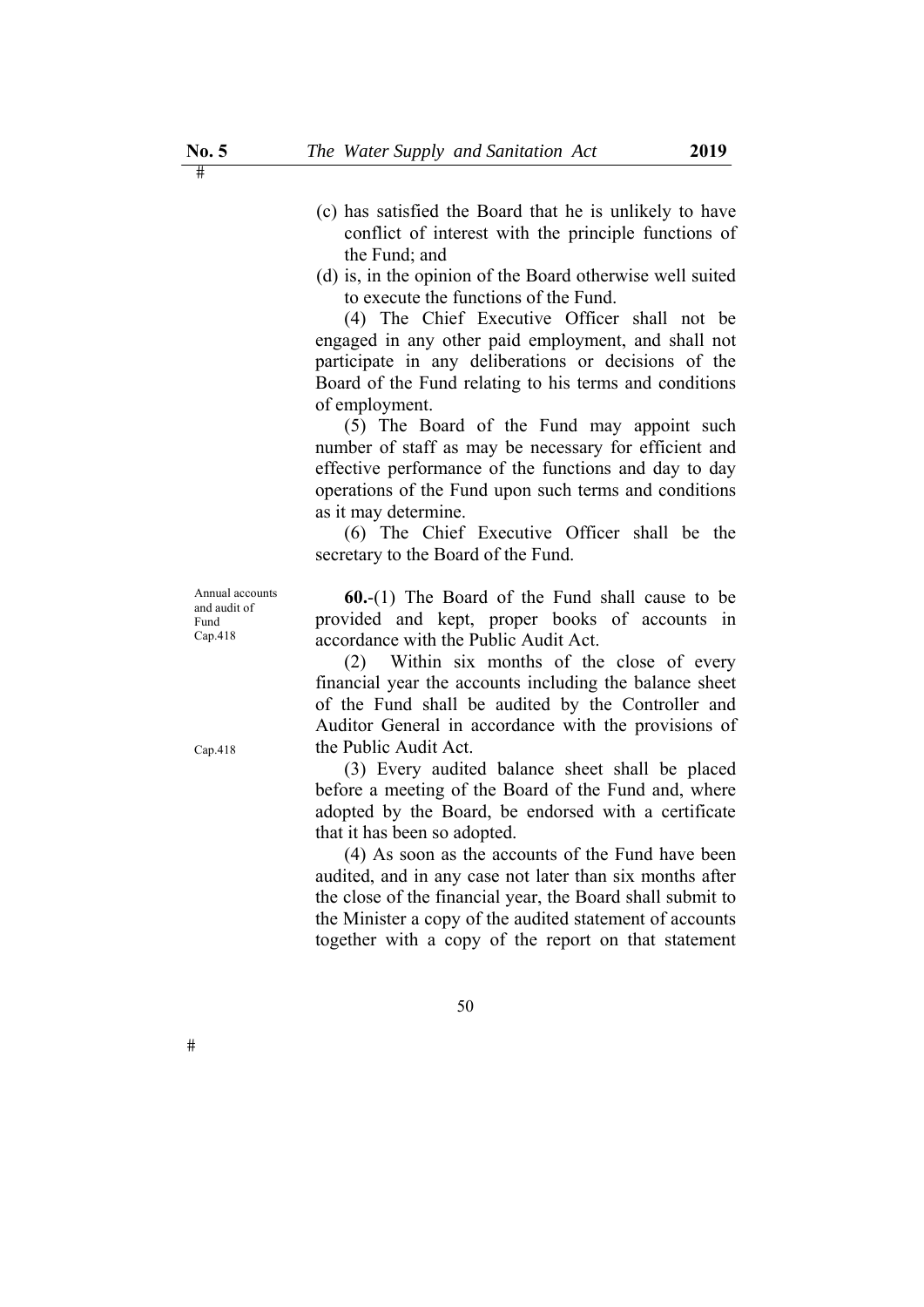made by the auditors.

(5) The Minister shall, as soon as practicable after receiving the report, lay before the National Assembly the audited accounts of the Fund together with the auditor's report, where any, on the accounts.

### PART XIII

## OFFENCES AND PENALTIES

Damage to or interference with water works

**61.** Any person, who damages, hinders, disrupts, diverts or interferes with water works or sanitation works or other assets owned or vested in a water authority or community organization commits an offence and shall, upon conviction, be liable to a fine of not less than five hundred thousand shillings but not exceeding fifty million shillings or to imprisonment for a term of not less than two years but not exceeding five years to both.

Unlawful abstraction of water

 $#$ 

**62.**-(1) Any person who abstract or draws of f# from water works water using a pipe, drain, pond, pump or other means whereby water may be conveyed or retained contrary to the provisions of this Act commits an offence.

(2) In any proceedings for an offence under subsection (1) proof of the existence of a pipe, drain, pond, pump or other means whereby water may be conveyed or retained, shall be *prima facie* evidence of the commission of the offence under subsection (1).

(3) Any person convicted of an offence under this section shall be liable to a fine of not less than five hundred thousand shillings and not exceeding fifty million shillings or to imprisonment for a term of not less than twelve months and not more than five years or to both, and in addition to fine or imprisonment the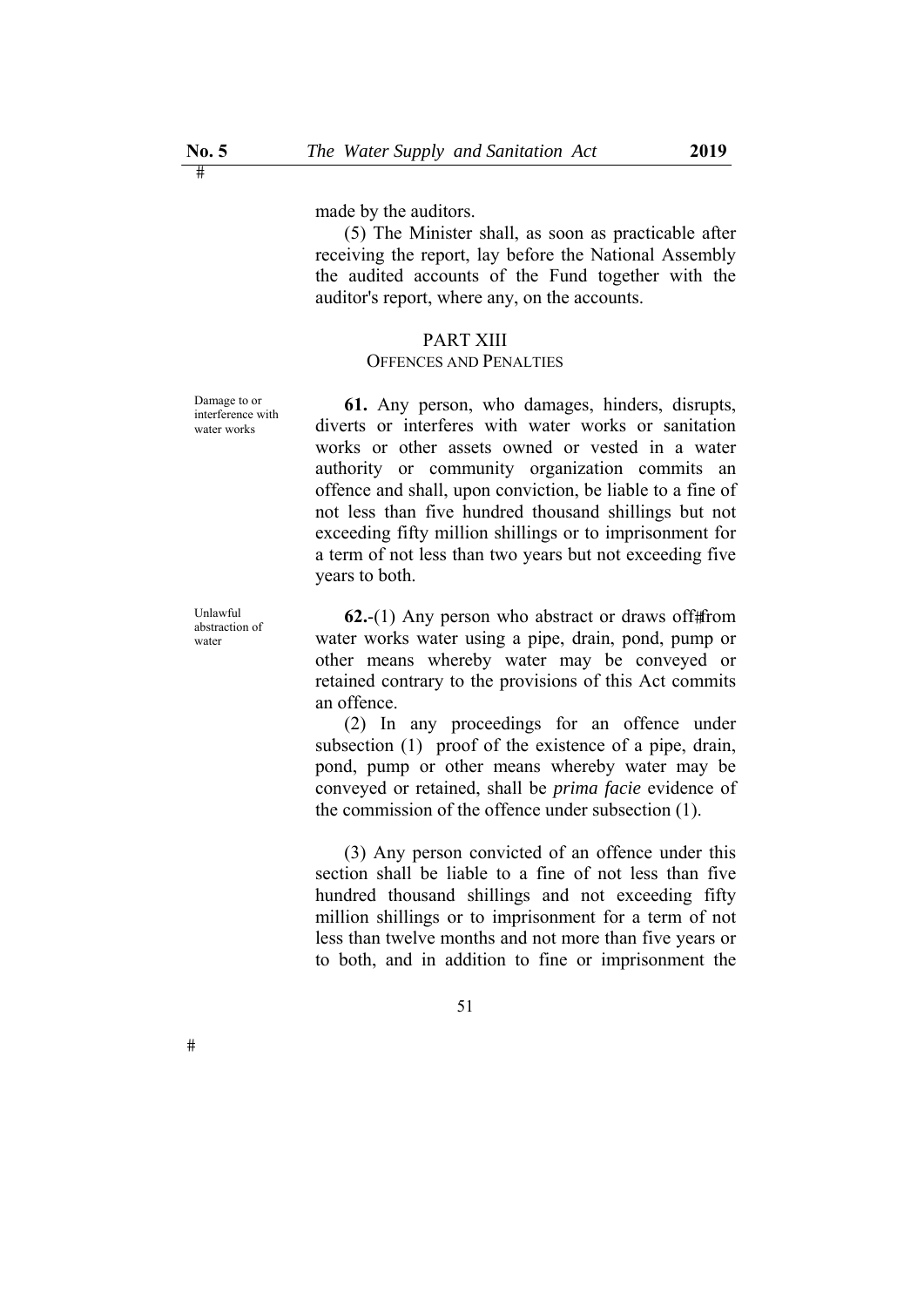court may issue an order requiring the person to remedy any damage or loss caused.

Misuse of water **63.** Any person who misuses or wastes, or causes or allows to be misused or wasted any water passing into, through or upon or near any premises from the waterworks, commits an offence and shall on conviction be liable to a fine of not less than five hundred thousand shillings but not exceeding ten million shillings or to imprisonment for a term of not less than six months but not exceeding two years or to both.

> **64.**-(1) Any person who alters or causes or permits to be altered any appurtenances with intent to avoid the accurate measurement or register of water by means of any meter or to obtain a greater supply of water than he is entitled to or to avoid payment for the supply of water or who interferes with or damages any meter, commits an offence and on conviction shall be liable to a fine of not less than five hundred thousand shillings but not exceeding ten million shillings or to imprisonment for a term of not less than six months but not exceeding two years and in the case of subsequent conviction, to a fine of not less than ten million shillings but not exceeding twenty million shillings or to imprisonment for a term of not less than two years but not exceeding five years or to both.

(2) In addition to fine or imprisonment under this section, the court shall order the payment of cost incurred to repair or replace an appurtance altered or meter damaged or interfered with, and the cost incurred shall be recovered from that person as a civil debt by way of summary suit.

Fraudulent measurement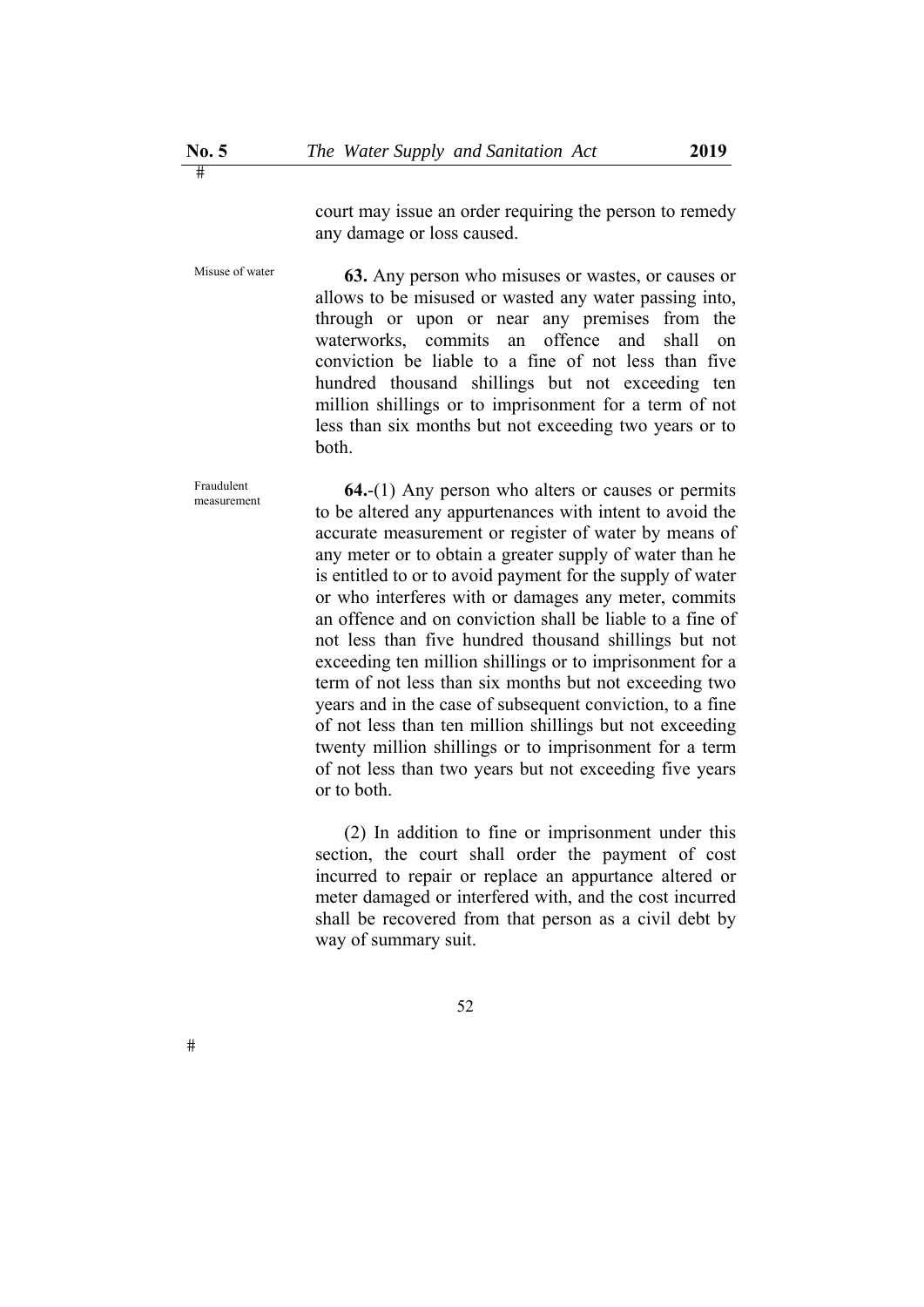Using water other than for purposes supplied

**65.**-(1) Any person who uses any water supplied to him by a water authority or community organisation for purposes other than those for which water is supplied commits an offence.

(2) A person who is convicted under subsection (1) shall be liable to a fine not exceeding five million shillings or imprisonment for a term not less than six months.

(3) A penalty imposed under this section shall be procured without prejudice to the right of a water authority or community organisation to recover the value of water improperly used.

Bathing, washing, etc. in waterworks

**66.** Any person who-

- (a) washes his person or bathes in any part of the waterworks or waterworks area or in any vessel used by a water authority or community organisation for supplying water from any public tap;
- (b) washes, throws or causes or permits to enter into waterworks or waterworks area or into any vessel used by a water authority or community organisation for supplying water from any public tap, any animal, clothing, material or thing; or
- (c) wrongfully opens or closes any lock, cock, valve, or manhole of the waterworks,

commits an offence and shall on conviction be liable to a fine of not less than fifty thousand shillings but not exceeding one million shillings or to imprisonment for a term of not less than one month but not exceeding three months or to both.

Water pollution **67.-**(1) Any person who deposits or allows or causes to be deposited any earth material or liquid in such manner or place that it may be washed, fall or be carried into the waterworks commits an offence and shall be liable on conviction to a fine of not less than one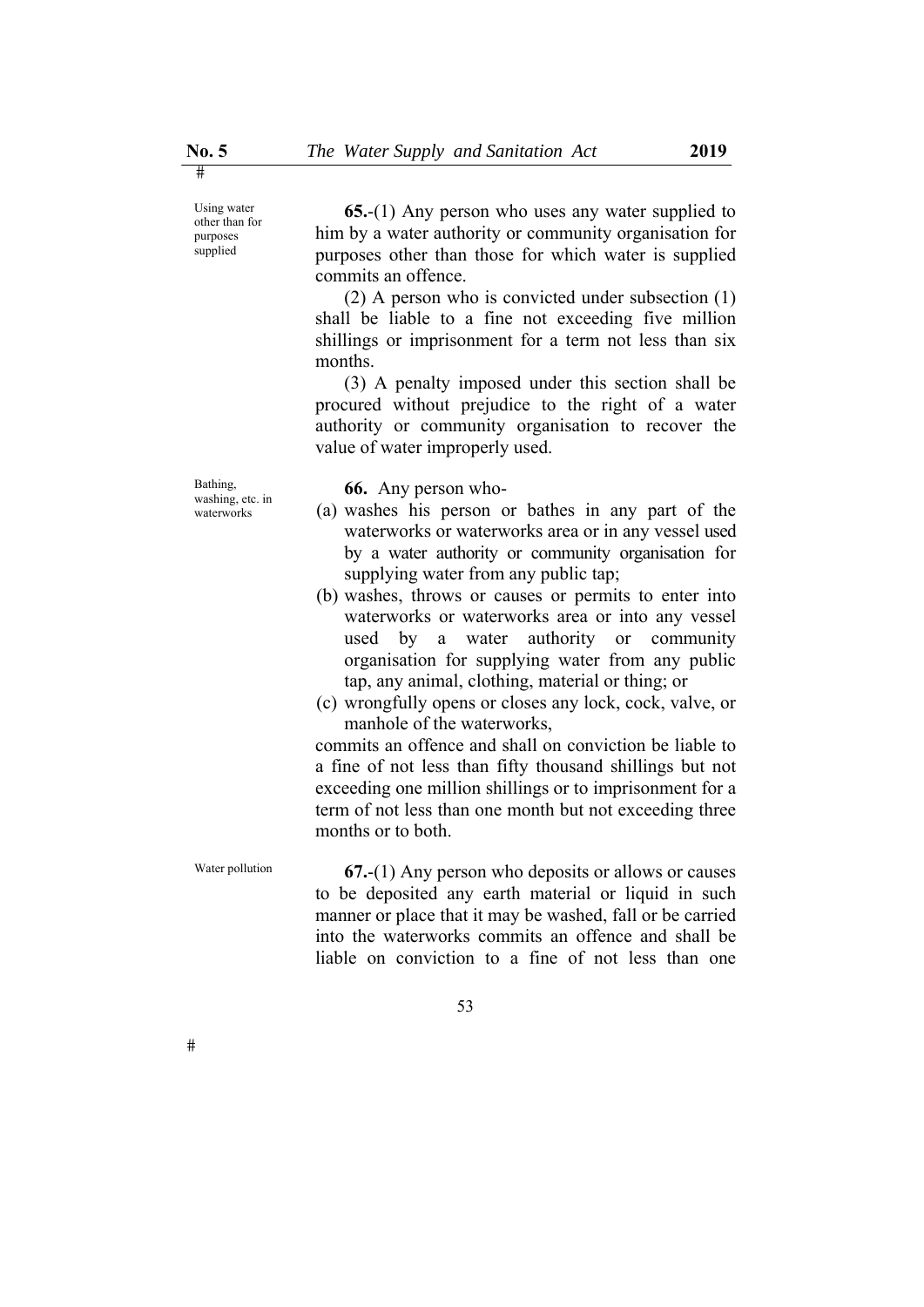million shillings but not exceeding five million shillings or to imprisonment for a term of not less than twelve months but not exceeding three years or to both.

(2) Where the earth material or liquid under subsection (1) has been washed into waterworks or sanitation works, commits an offence and on conviction is liable to a fine of not less than ten million shillings or to imprisonment for a term of not less than two years or to both.

(3) Any person who on any part of the waterworks erects or inhabits or allow or causes to be erected or inhabited any structure whether of permanent or temporary nature or who inhabits any cave, cavity, depression or hole in any part of the waterworks, commits an offence and on conviction shall be liable to a fine of not less than one million shillings but not exceeding ten million shillings or to imprisonment for a term of not less than six months but not exceeding two years or to both.

(4) Where a court convicts a person in pursuance of subsection  $(1)$  or  $(2)$ , it shall issue an order requiring-

- (a) that person to remove any object or stop from doing any act or omission with respect to which an offence has been committed and such person shall comply forthwith with this order; and
- (b) the costs of remedying any damage or loss arising.

Prohibition to

 $#$ 

Prohibition to<br>dump waste **68.**-(1) A person shall not dump, discharge or cause to be dumped or discharged any unauthorized waste into the sanitation works.

> (2) A person who contravenes subsection (1) commits an offence and shall, upon conviction, be liable to a fine of not less than one million shillings but not exceeding three million shillings or to imprisonment for a term of not less than six months but not exceeding two years or to both.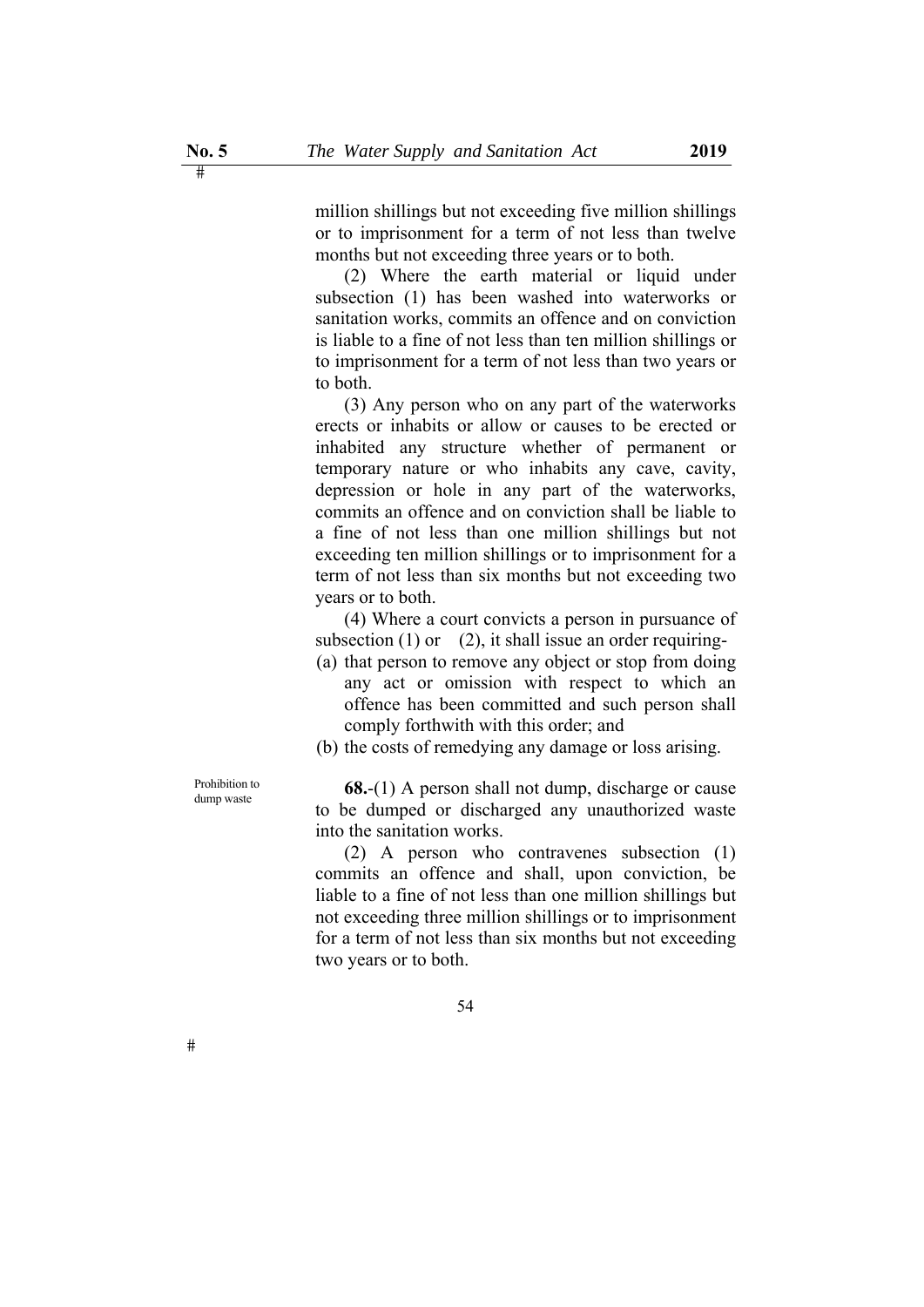Compounding of

 $\begin{array}{ll}\n\text{Comounding of} \\
\text{of the previous section} \\
\text{of this.} \\
\text{Not with standing the provisions of this.}\n\end{array}$ relating to penalties, where a person admits in writing that he has committed an offence under this Act, the Managing Director may, at any time prior to the commencement of the hearing by a court of competent jurisdiction, compound such offence and order such person to pay-

- (a) the sum of money together with all reasonable expenses the water authority or community organisation may have incurred in the inspection, making of measurements in connection with the offence; and
- (b) all fees and charges which would have been due where the action had been authorised under this Act.

(2) Where an offence is compounded in accordance with sub section (1) and proceeding are brought against the offender for the same offence, it shall be a good defence for the offender to prove to the satisfaction of the court that the offence with which the offender is charged has been compounded under subsection (1).

(3) Where the person fails to comply with the order issued under this section within the prescribed period, the Managing Director:

- (a) shall, in addition to sum ordered, require the person to pay an interest at the rate prescribed in the regulations; and
- (b) may enforce the order in the same manner as a decree of a court for the payment of the amount stated in the notification.

(4) The Minister may make regulations prescribing procedure for compounding offences under this Act.

#### PART XIV

# GENERAL PROVISIONS

Integrated Water Resources Management Plan

**70.** Any person or institution undertaking planning for water supply and sanitation developments under this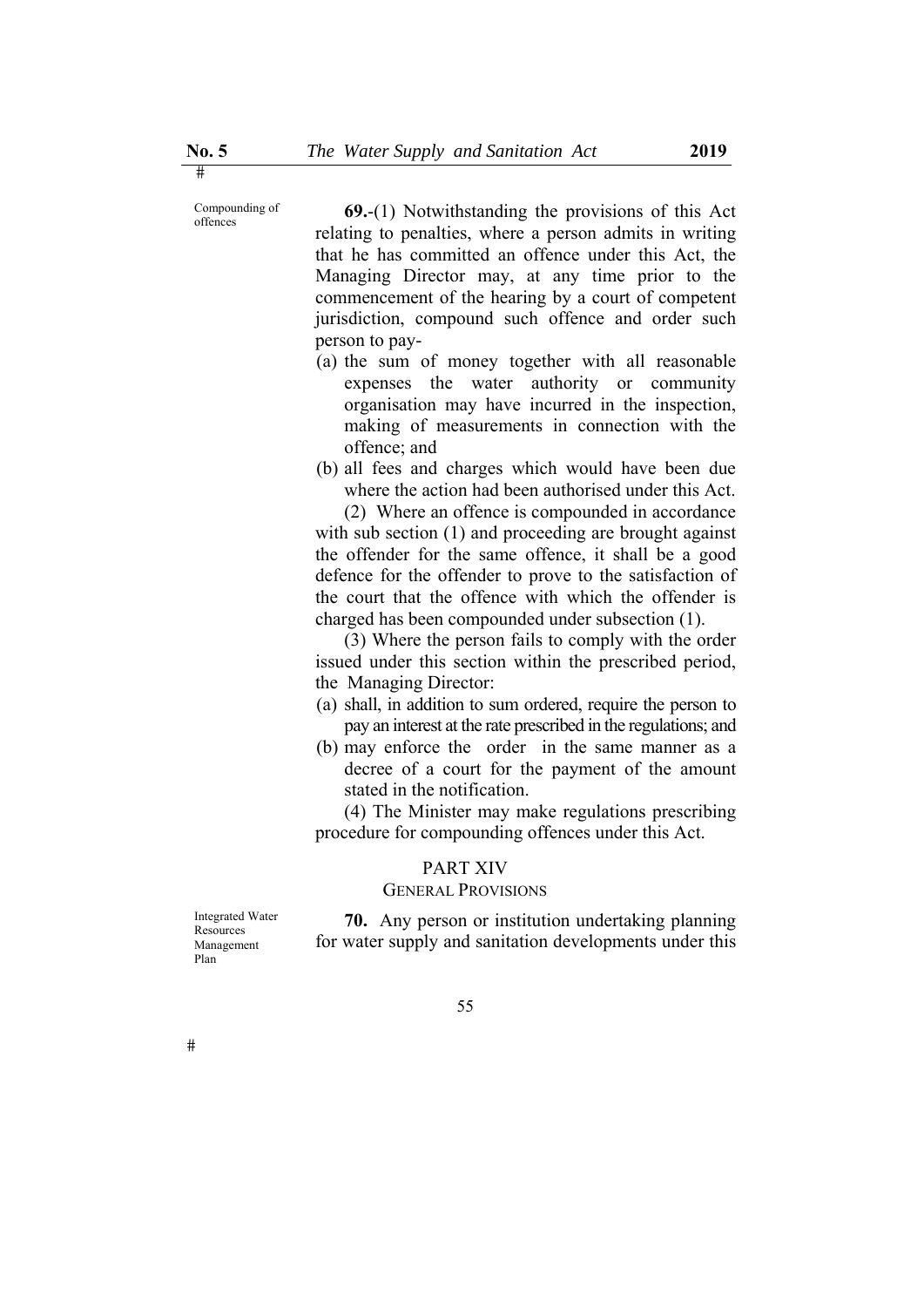Cap. 331 Act, shall take into account the Integrated Water Resources Management Plans prepared under the Water Resources Management Act.

Proof of liability **71.** In any action for recovery of any amount due under this Act, a Certificate under the hand of the Managing Director or any employee of a Water Authority so authorized on that behalf specifying the amount in question is due and that the defendant is the person liable to pay the money, shall in the absence of evidence to the contrary, be conclusive evidence of the amount which is due for payment by the defendant.

> **72.**-(1) Where after the time fixed for the payment of any rate or bill, any person fails to pay the rate or bill due by him, the water authority or the community organization shall cause a written demand to be served upon such person to pay the amount stated in such demand within thirty days after service of the demand.

> (2) A person who fails to make payment in accordance with subsection (1), the water authority or the community organization may apply to a competent court having jurisdiction for a summary of suit in the manner prescribed under the Civil Procedure Code.

> **73.**-(1) The Minister may make regulations providing for-

- (a) the forms of all notices required to be given or sent under this Act and the issuing and service of those notices;
- (b) the procedure for approval of project and implementation of the project cycle; and
- (c) anything which may be prescribed under this Act.

(2) Any regulations made under this Act may provide that the contravention of any of their provisions shall constitute an offence and may prescribe penalties in respect of an offence committed.

 $\overline{\mathbf{H}}$ 

Summary recovery

Cap. 33

Power of the Minister to make Regulations

<sup>56</sup>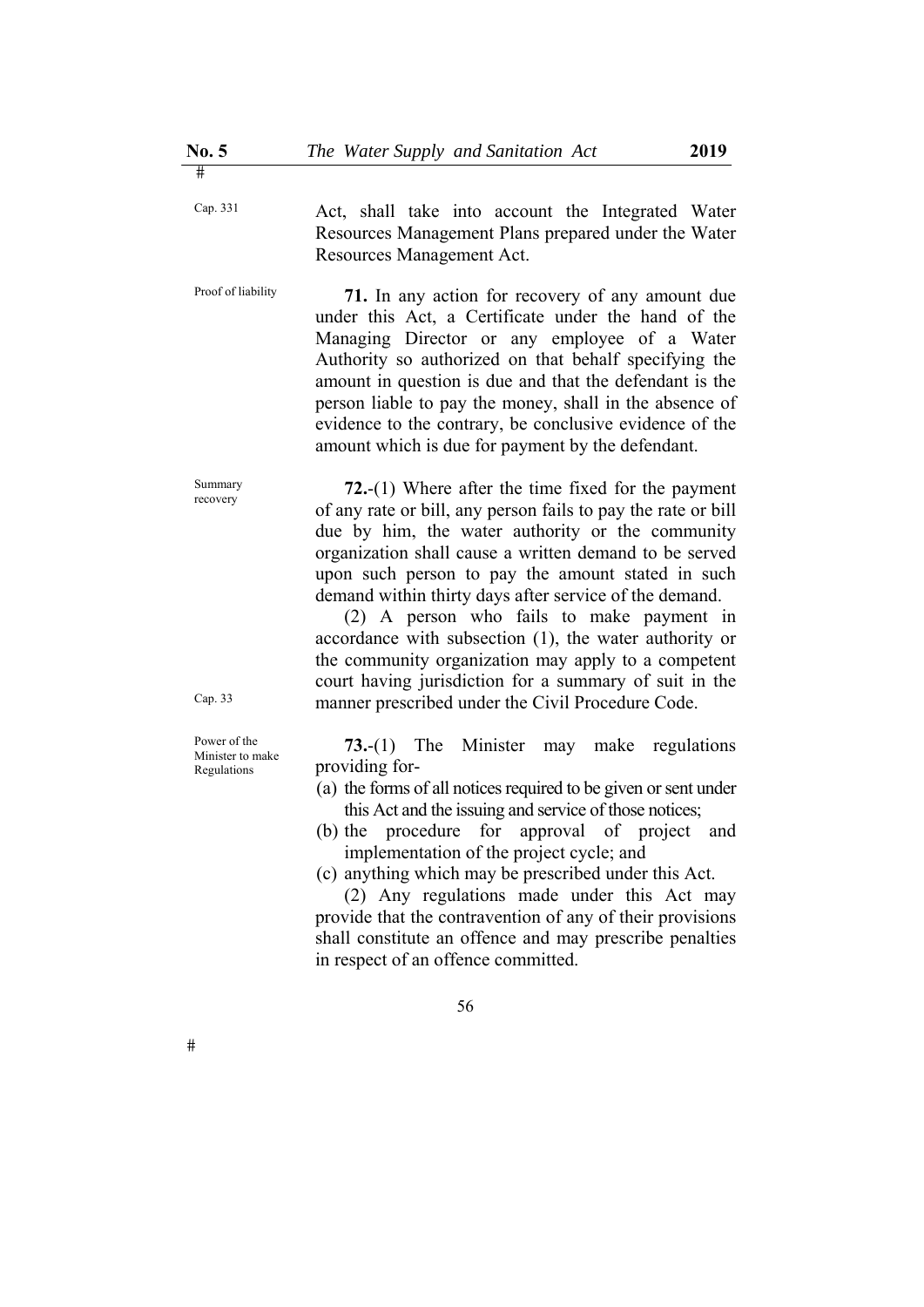Competitive Appointment of Board Members

Powers of the Minister to dissolve water authorities

Cessation of Community Organisations

**74.** Without prejudice to the provisions of this Act and where appropriate, the Minister may use competitive recruitment procedures in making appointment of qualified persons to be member of Boards established under this Act.

**75.** The Minister shall, in consultation with the Minister responsible for local government authorities, have powers to dissolve water authorities in the event of the following circumstances-

- (a) clustering; or
- (b) where license of the Authority has been cancelled by EWURA.

**76.** Where there is a water authority and a community organisation, or the water authority extends water services to an area serviced by community organisation, the community organisation shall cease to operate and the water authority shall assume the provisions of water services in such area in accordance with regulations issued by the Minister.

Jurisdiction of Court Cap. 11

Civil proceedings against water authority

**77.** Subject to the provisions of the Magistrates' Courts Act, offences under this Act may be tried in the primary court.

**78.** Notwithstanding any other provisions of this Act, civil proceedings may be instituted against the water authority provided no suit shall be instituted against water authority unless the claimant previously submits to the water authority a notice of not less than thirty days of his intention to sue the water authority specifying the basis of his claim against the water authority.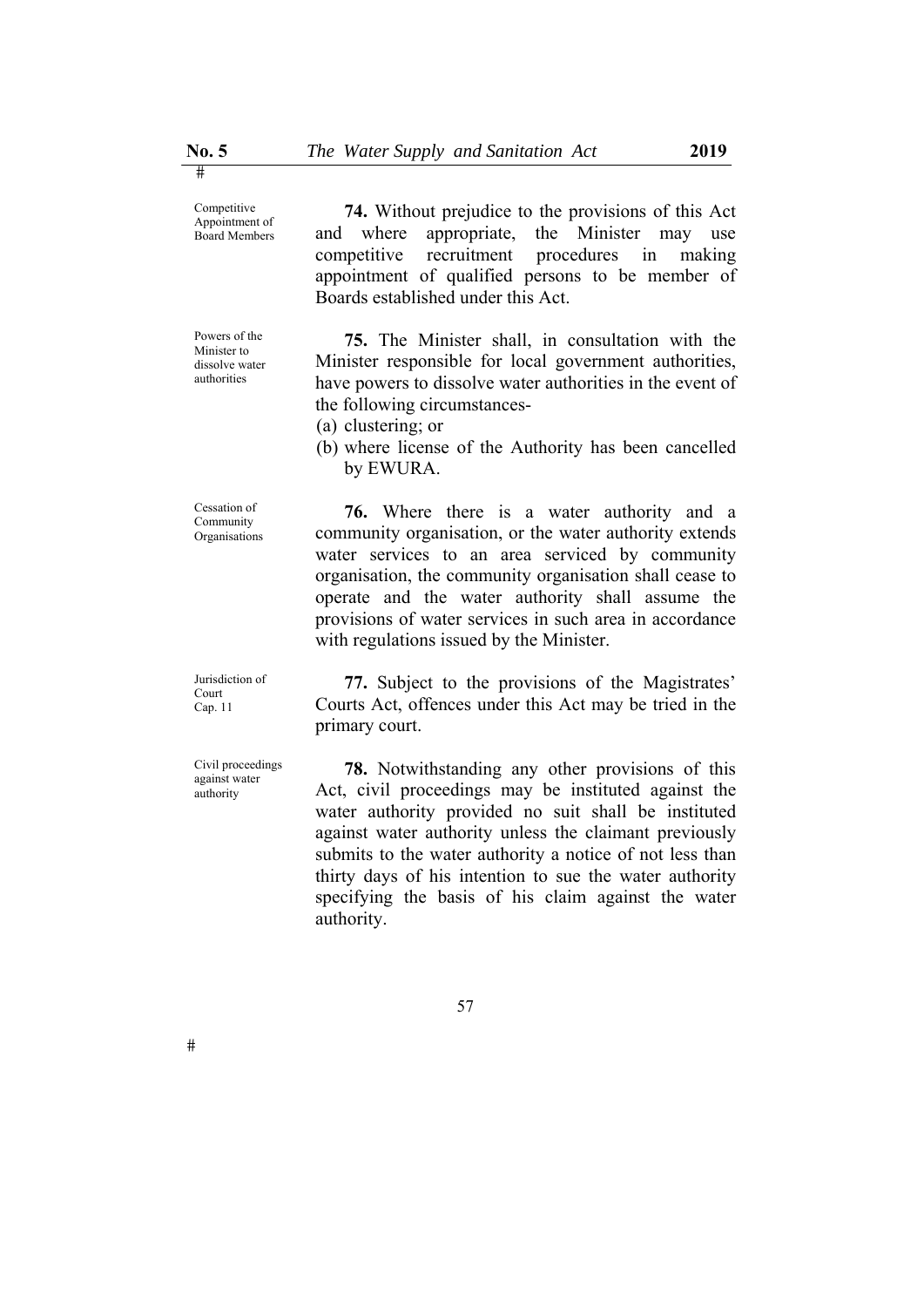Execution of orders against water authority

**79.** Notwithstanding anything to the contrary in any written law where any judgment, order or award has been obtained against water authority, no execution or attachment or process in the nature thereof shall be issued against the water authority or against the property of the water authority but the managing director shall cause to be paid out of the revenue of the water authority such amount as may, by the judgment or order, be awarded against the water authority to the person entitled to it.

#### PART XV

# TRANSITIONAL PROVISIONS

Repeal and Savings Cap. 272

Cap. 273

**80**.-(1) The Water Supply and Sanitation Act and Dar es Salaam Water and Sewerage Authority Act are hereby repealed.

(2) Notwithstanding the repeal of the Water Supply and Sanitation Act-

- (a) a water authority, community organization or entity established under the Water Supply and Sanitation Act, which, immediately before the date of commencement of this Act was providing water supply and sanitation services within the meaning of this Act shall continue to exercise the same powers and functions in respect of the provision of water supply and sanitation services as it was exercising immediately before such date of commencement.
- (b) for the purposes of the exercise of powers and performance of functions in accordance with paragraph (a), the repealed provision of the Water Supply and Sanitation Act and the provisions of Local Government Acts and any rules, regulations and bylaws made for the purposes of such provision, shall be deemed to continue in force until repealed, revoked or replaced.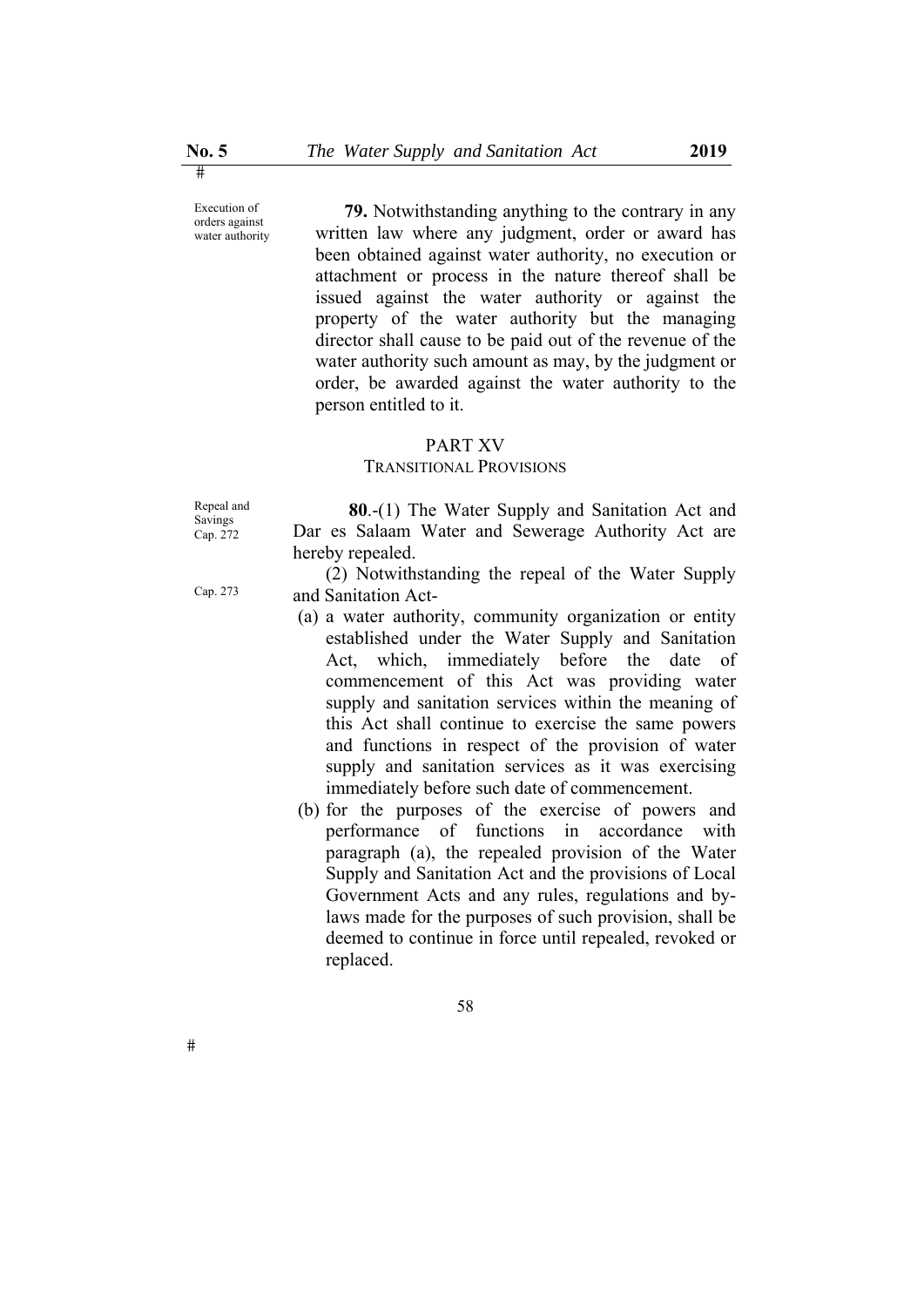(3) Notwithstanding the repeal of the DAWASA Act:

- (a) the Dar es Salaam Water and Sewerage Authority established under the DAWASA Act, which, immediately before the commencement of this Act was providing water supply and sewerage services within the meaning of the DAWASA Act shall continue to exercise the same powers and functions in respect of water supply and sewerage services as it was exercising immediately before that date, until the establishment of a new water authority under section 9 of the Water Supply and Sanitation Act to take over the functions and duties performed by DAWASA;
- (b) all appointments and directions made, issued or given under the provisions of the DAWASA Act shall continue to be valid unless they are revoked, cancelled or otherwise cease by reason of effluxion of time; and
- (c) unless the context requires otherwise any reference in any written law to DAWASA Act shall be construed as references to the Water Supply and Sanitation Act.

Pending disciplinary proceedings

**81.** Where immediately before the day on which this Act comes into operation-

(a) any disciplinary proceedings have been initiated against any employee of DAWASA and such proceedings are still pending before the court or Board or are in the course of being heard or any such matter likely to give rise to investigation by DAWASA and no other or decision had been rendered on it; or

(b) any employee has been interdicted or suspended;

the court or Board shall carry on and complete the hearing or such disciplinary proceedings and make an order or render such matter as it deems appropriate.

Management of rural water supply by water

**82.** The Minister shall retain residual powers of assigning execution of rural water projects and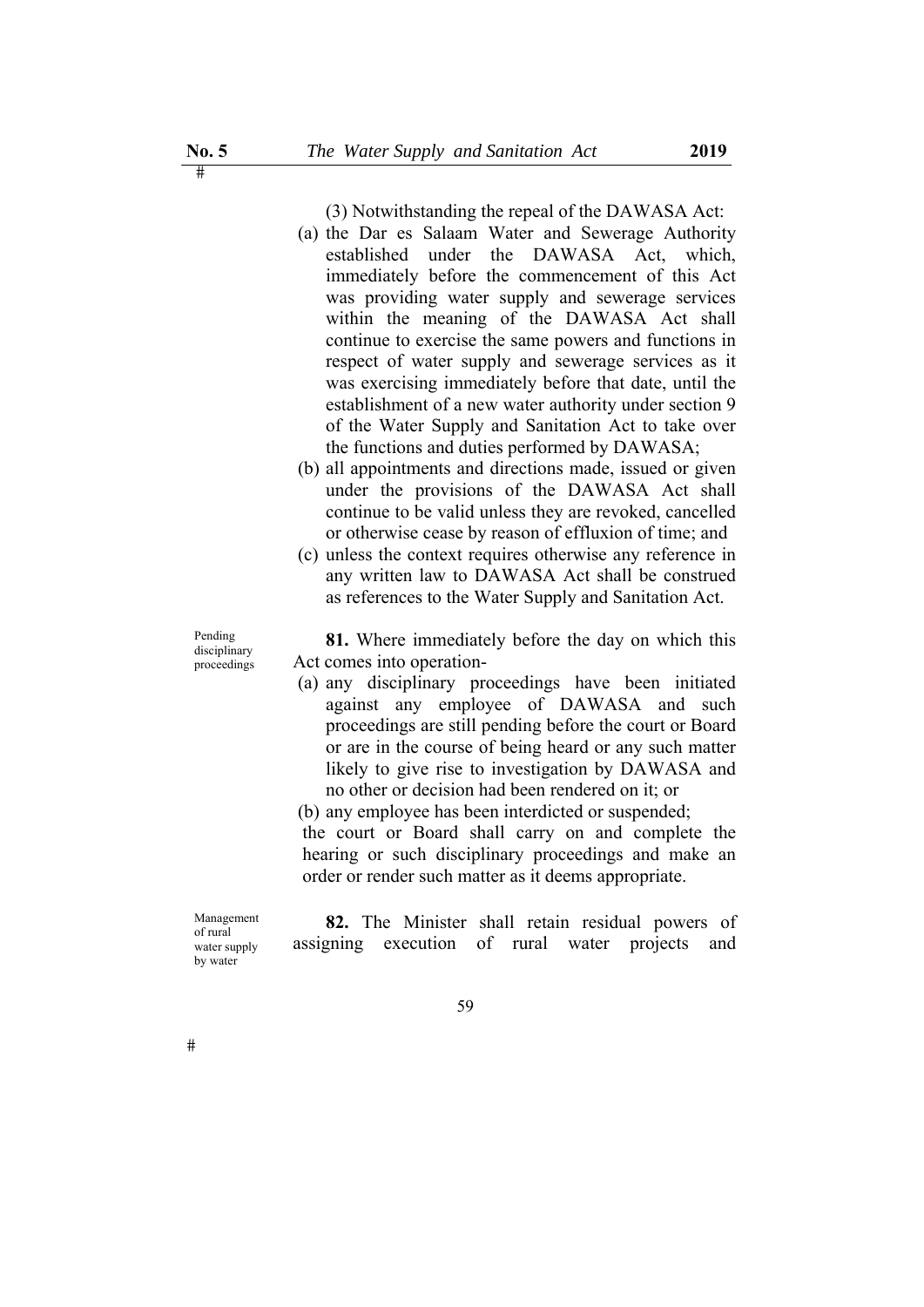authorities management of rural water supply and sanitation services to water authorities during the transitional period, pending operationalisation of RUWASA.

60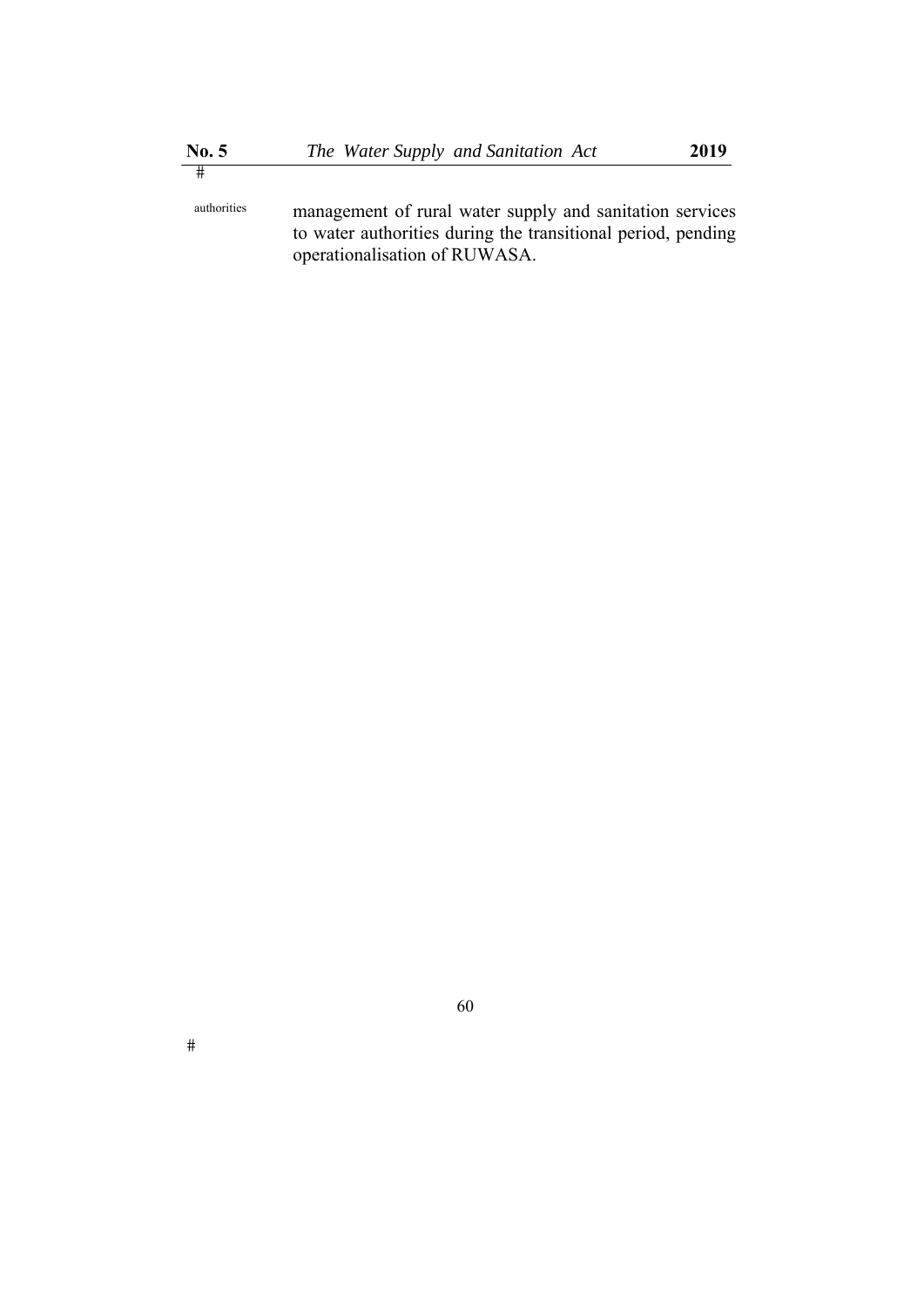#### FIRST SCHEDULE

 $\mathcal{L}_\text{max}$ 

#### *(Made under section 10(2))*

#### MEMBERS AND PROCEDURE OF THE BOARD OF THE WATER AUTHORITY

Composition of Board

**1.**-(1) The Board of Directors of the water authority operating at the regional headquarter shall comprise of ten members appointed by the Minister as follows-

- (a) a Chairman who shall be a resident of the municipality, township or locality in question;
- (b) the Managing Director of the Water Supply and Sanitation Authority;
- (c) one member representing the Ministry responsible for water;
- (d) a representative of the regional administration;
- (e) the Director of Municipal or City Council in the area of jurisdiction of the water authority;
- (f) at least five members appointed by the Minister upon consultation with the regional administration being-
	- (i) Councilors;
	- (ii) a representative of the local commercial sector or large scale water consumer;
	- (iii) a representative of the locally based large scale consumers of water;
	- (iv) a representative of the domestic consumers of water; and
	- (v) a representative of women's groups.

 (2) The Board of Directors in the District and township level shall comprise of seven members appointed by the Minister as follows-

- (a) a Chairman who shall be a resident of the area of the operation of the water authority;
- (b) the Managing Director of the Water Supply and Sanitation Authority;
- (c) the Director of each district council in the area of jurisdiction of the authority; and
- (d) at least four members being-
	- (i) a Councilor; and
	- (ii) one representative of the local commercial sector;
	- (iii) one representative of the large scale water consumers;
	- (iv) one representative of the domestic water consumers.

 (3) Where a service area of water authority transcends into more than one District or Region, the Board of such water authority shall be appointed by the Minister as follows-

- (a) a chairman;
- (b) a representative of:-
	- (i) Regional administration of regions within the area of jurisdiction

61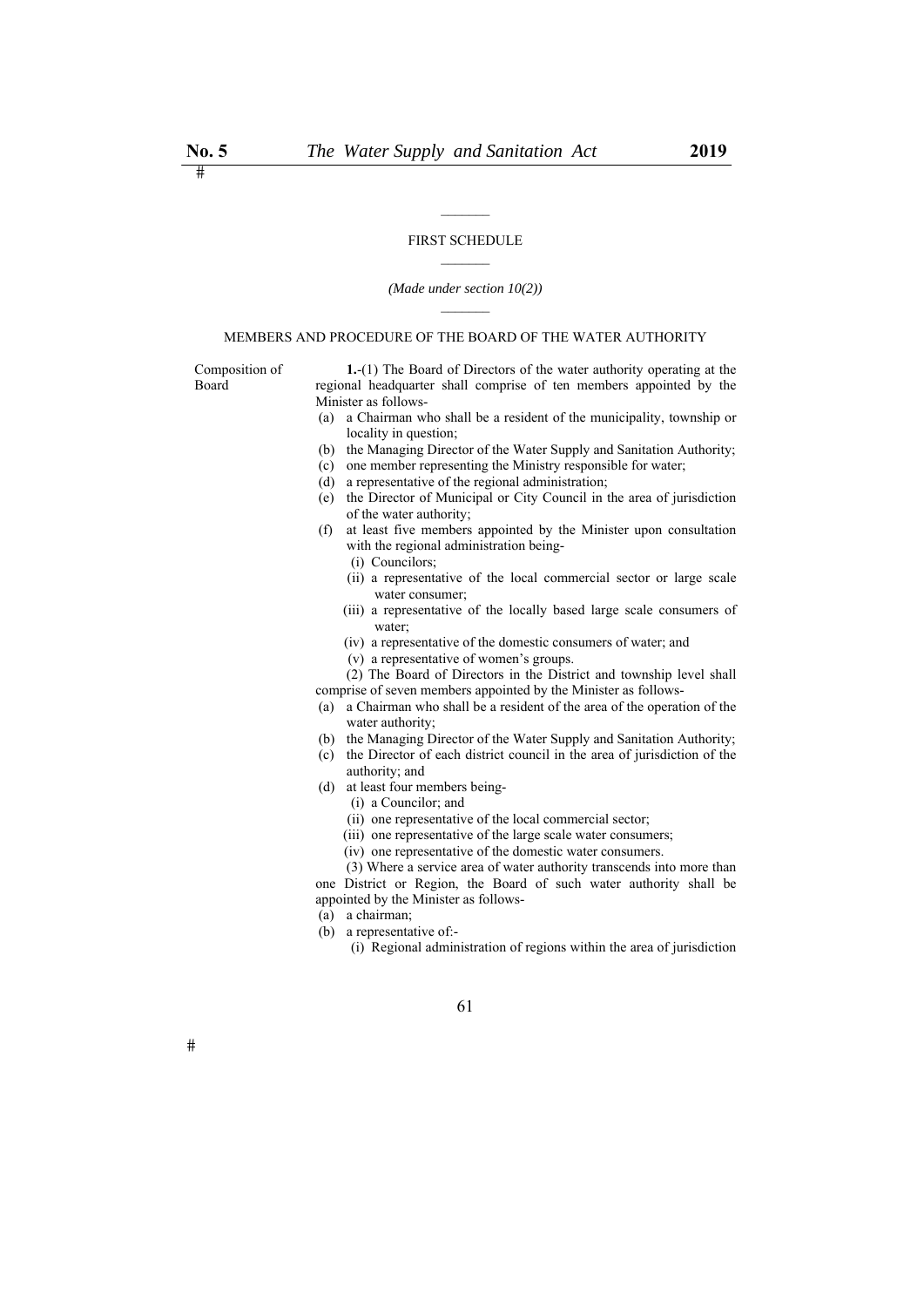|                             | of the water authority;<br>(ii) large scale water consumers;<br>(iii) Tanzania Chamber of Commerce, Industry and Agriculture from<br>the jurisdiction of a water authority;<br>(iv) women groups;<br>(v) District Executive Directors of districts within the area of<br>jurisdiction of the water authority who shall be elected by the<br>respective District Executive Directors;<br>(vi) Councilors of councils within the area of jurisdiction of the<br>water authority;<br>(vii) Ministry responsible for water; and<br>(c) The Managing Director.<br>(4) The members under paragraphs (i), (ii), (iii), (iv), (v) and (vi) of<br>paragraph 3(b) shall be appointed on the principle of rotation among the<br>respective regions, districts and councils.<br>(5) At least one third of members of the Board shall be women.                                 |
|-----------------------------|--------------------------------------------------------------------------------------------------------------------------------------------------------------------------------------------------------------------------------------------------------------------------------------------------------------------------------------------------------------------------------------------------------------------------------------------------------------------------------------------------------------------------------------------------------------------------------------------------------------------------------------------------------------------------------------------------------------------------------------------------------------------------------------------------------------------------------------------------------------------|
| Qualification<br>of members | 2.-(1) The Minister in making appointments of members shall have<br>regard to desirability that every person appointed possess such technical<br>qualifications or experience by virtue of his involvement in commerce,<br>industry, agriculture, finance, public services or administration, as would<br>enable that person to make a useful contribution to the deliberations of the<br>Board and to assist it in the furtherance of the functions of the Authority.<br>(2) Minister shall use competitive recruitment procedures in making<br>appointment of members mentioned under paragraph $1(1)(a)$ ; $1(1)(f)(i)$ ,<br>(ii), (iii), (iv) and (v); 1(2)(a); 1(2)(d)(ii), (iii) and (iv); 1(3)(a); 1(3)(b)(ii),<br>(iii) and (iv). Provided that where a competitive procedure is not<br>practicable, he shall make direct appointment without competition. |
| Tenure                      | 3.-(1) Members of the Board of Directors appointed under<br>subparagraph $1(1)$ , (2) and (3) shall hold office for a period of three years<br>but shall be eligible for re-appointment at the end of that period.<br>(2) Members not appointed by virtue of their office shall be eligible<br>for reappointment for one further term only.<br>(3) Notwithstanding the eligibility of members for re-appointment<br>under subparagraph (1), at each re-appointment of members, there shall be<br>at least two members who have previously served as members.                                                                                                                                                                                                                                                                                                       |
| Secretary to<br>Board       | 4. The Managing Director shall be the Secretary of the Board.                                                                                                                                                                                                                                                                                                                                                                                                                                                                                                                                                                                                                                                                                                                                                                                                      |
| Vice<br>Chairman            | <b>5.</b> The members shall elect amongst themselves a Vice-Chairman of<br>the Board and any member so elected shall, subject to his continuing to be<br>a member, hold office for a term of one year from the date of his election<br>and shall be eligible for re-election.                                                                                                                                                                                                                                                                                                                                                                                                                                                                                                                                                                                      |
| Meetings of                 | $6-(1)$ The Board shall ordinarily meet for the transaction of its                                                                                                                                                                                                                                                                                                                                                                                                                                                                                                                                                                                                                                                                                                                                                                                                 |

62

 $\frac{\text{No. 5}}{\text{#}}$ 

 $\#$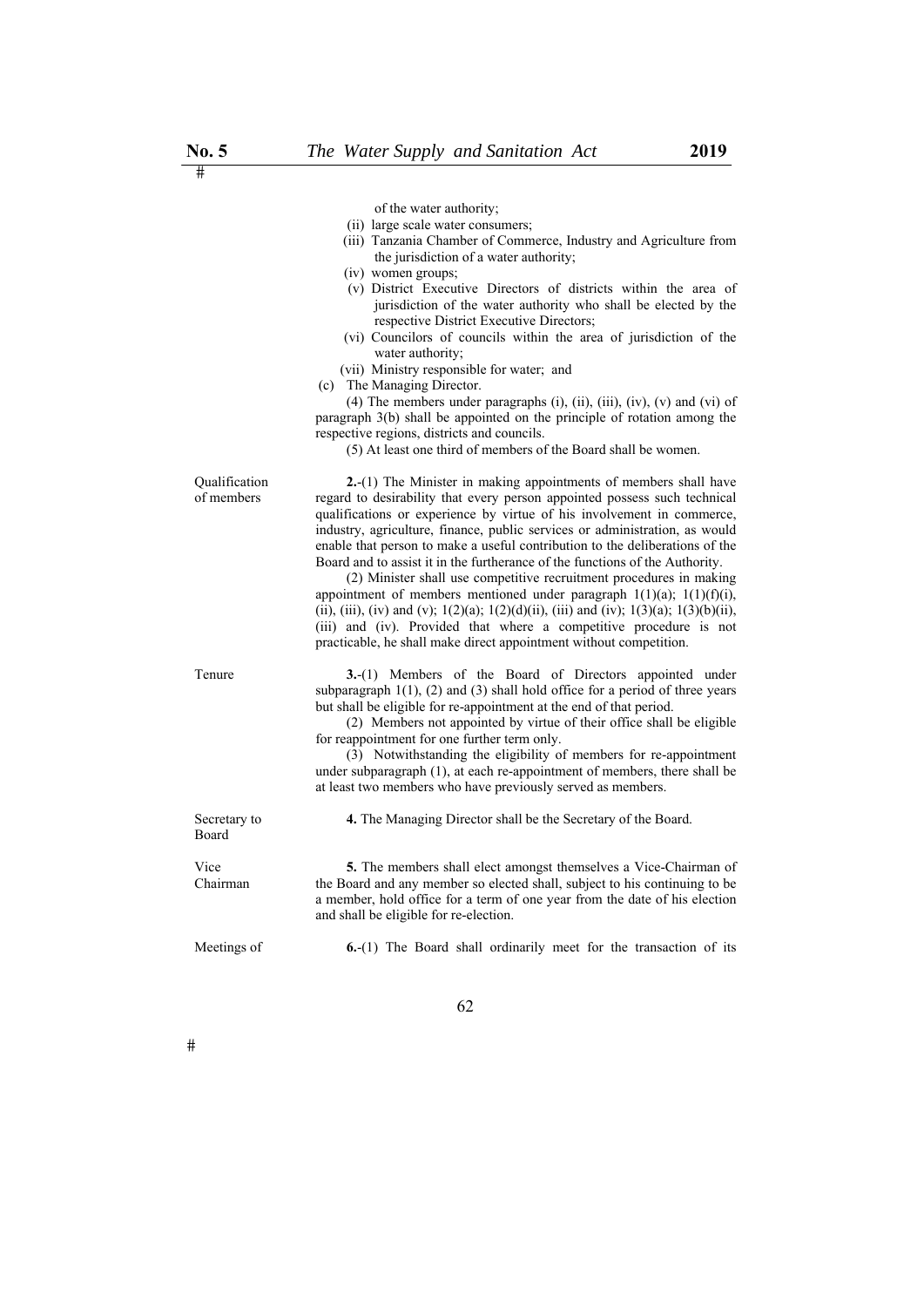| Board                                                   | business at the times and at the places determined by it, but shall meet at<br>least once in every three months.<br>(2) The Chairman, or in his absence, the Vice-Chairman, may any<br>time call a special meeting of the Board upon a written request by a<br>majority of the members in office.<br>(3) The Chairman, or in his absence, the Vice-Chairman, shall<br>preside at every meeting of the Board and in the absence or both the<br>Chairman and the Vice-Chairman the members present at a meeting shall<br>appoint one of their number to preside at the meeting.<br>(4) The Chairman or, in his absence, the Vice-Chairman, may invite<br>any person who is not a member to participate in the deliberations at any<br>meeting of the Board but a person so invited shall not be entitled to vote. |
|---------------------------------------------------------|-----------------------------------------------------------------------------------------------------------------------------------------------------------------------------------------------------------------------------------------------------------------------------------------------------------------------------------------------------------------------------------------------------------------------------------------------------------------------------------------------------------------------------------------------------------------------------------------------------------------------------------------------------------------------------------------------------------------------------------------------------------------------------------------------------------------|
| Quorum                                                  | 7. The quorum at any meeting of the Board shall be half of the<br>members in office.                                                                                                                                                                                                                                                                                                                                                                                                                                                                                                                                                                                                                                                                                                                            |
| Decisions                                               | <b>8.</b> -(1) Questions proposed at a meeting of the Board shall be decided<br>by a majority of the votes of the members present and in the event of<br>equality of votes, the person presiding shall have a second or casting vote<br>in addition to his deliberative vote.<br>(2) Notwithstanding sub-paragraph (1) a decision may be made by<br>the Board without a meeting by circulation of relevant papers among the<br>members, and the expression in writing of similar views by the majority of<br>the Members shall constitute the decision of the Board.                                                                                                                                                                                                                                            |
| Minutes of<br>meetings                                  | 9.-(1) The Board shall record and keep minutes of all business<br>conducted or transacted at its meetings and the minutes of each meeting of<br>the Board shall be read and confirmed, or amended and confirmed, at the<br>next meeting of the Board and signed by the person presiding at the<br>meeting.<br>(2) Any minutes purporting to be signed by the person presiding at a<br>meeting of the Board shall, in the absence of proof of error, be deemed to<br>be a correct record of the meeting whose minutes they purport to be.                                                                                                                                                                                                                                                                        |
| Proceedings<br>not<br>invalidated<br>by<br>irregularity | 10. The validity of any act of proceedings of the Board shall not be<br>affected by any vacancy among its members or by any defect in the<br>appointment of any of them.                                                                                                                                                                                                                                                                                                                                                                                                                                                                                                                                                                                                                                        |
| Orders and<br>directions<br>etc                         | 11. All orders, directions, notices or other documents made or issued<br>by or on behalf of the Board shall be signed by-<br>(a) the Chairman or the Vice Chairman: or                                                                                                                                                                                                                                                                                                                                                                                                                                                                                                                                                                                                                                          |

 (b) the Managing Director or any other officer or officers of the Authority authorized in writing to do so by the Managing Director.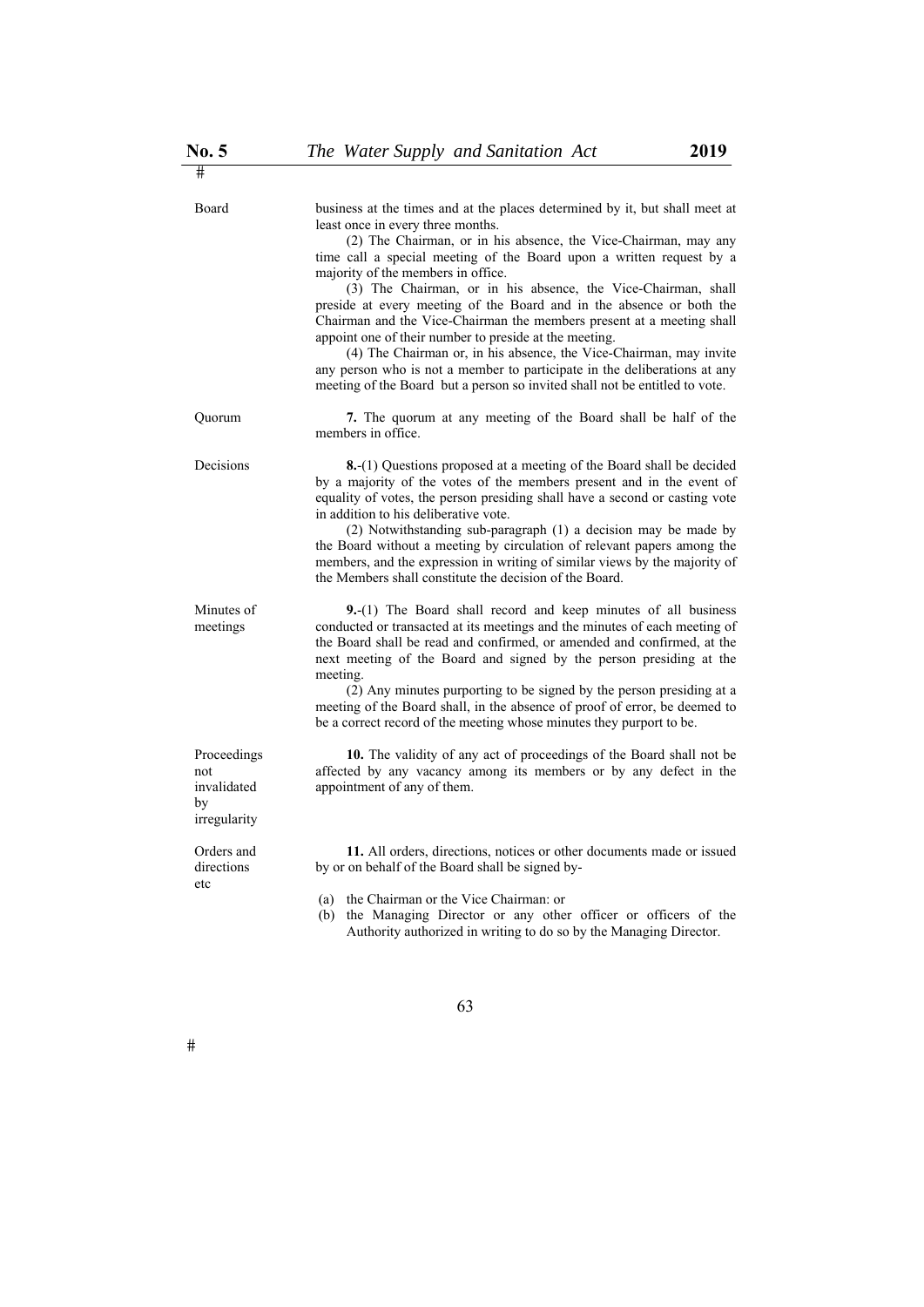**12.** The seal of a Water Supply and Sanitation Authority shall not be affixed to any instrument except in the presence of the Chairman or the Vice-Chairman or the Managing Director or some other officer of a Water Supply and Sanitation Authority and at least one other member of the Board. **13.** The Board may regulate its own proceedings.

**14.** The Minister may dissolve the Board of Water Authority.

Board may regulate its own proceedings Power to

dissolve Board of Water Authority

Affixing seal of authority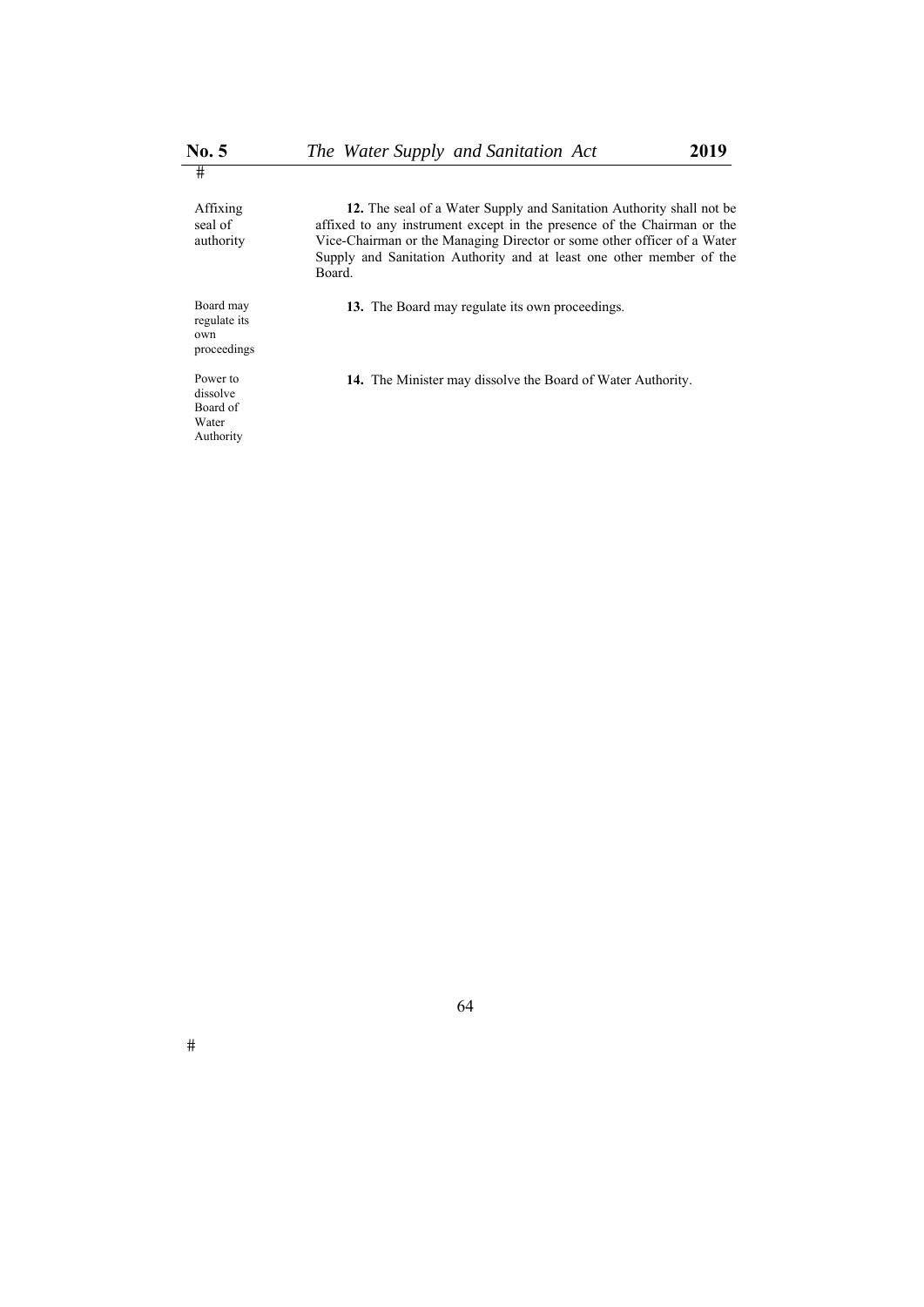#### SECOND SCHEDULE  $\frac{1}{2}$

#### *(Made under section 34(1))*

#### CONSTITUTION OF THE COMMUNITY BASED WATER SUPPLY ORGANIZATION

**1.**-(1) There is hereby formed a Community based Water Supply Organization (hereinafter referred to as the "Organization").

(2) The Organization, including its Community Water Committee and Community Water Management Team, shall have the status of a legal person and in that capacity it shall be capable of suing and being sued.

(3) The liability of any venture of the Organization shall be limited.

(4) The members of the Organization shall be any and all persons natural or legal as may be consumers of water from water points or direct connections located within the area of responsibility of the Organization.

(5) The area of responsibility of the organization shall be*…………………………(state an area of responsibility).*

**2.** The powers and functions of the Organization shall be to-

- (a) own movable and immovable properties including public taps and waterworks;
- (b) manage, operate and maintain public taps and or waterworks and provide an adequate and safe supply of water to its consumers;
- (c) determine rules for the use of public taps and or waterworks by consumers;
- (d) install water meters for the purpose of measuring the amount of water supplied to a water point or a consumer;
- (e) charge consumers for the water supplied from public taps and or waterworks;
- (f) exclude any person from public taps or supplies from the waterworks who is not complying with the rules, regulations or this constitution;
- (g) consult and cooperate with the village council or any other institution responsible for land to plan and control the use of land in the immediate vicinity of public taps and or waterworks; and
- (h) do such other thing or enter into any transaction which, in the opinion of the Community Water Committee, is calculated to facilitate the proper exercise of the functions of the community organisation under the Water Supply and Sanitation Act, 2019.

**3.**-(1) There shall be a Community Water Committee composed of:

- (a) Chairman who shall be elected by the members of the Organization;
- (b) Supervisor of the Organization who shall be the Secretary of the Committee;
- (c) One member who is a Headmaster or Head Teacher of one of the schools in the service area of the Organization elected by members of the Organization;
- (d) One member from Health Centre or Dispensary in the service area of the Organization elected by members of the Organization;
- (e) One member representing Village Executive Officers in the service area of the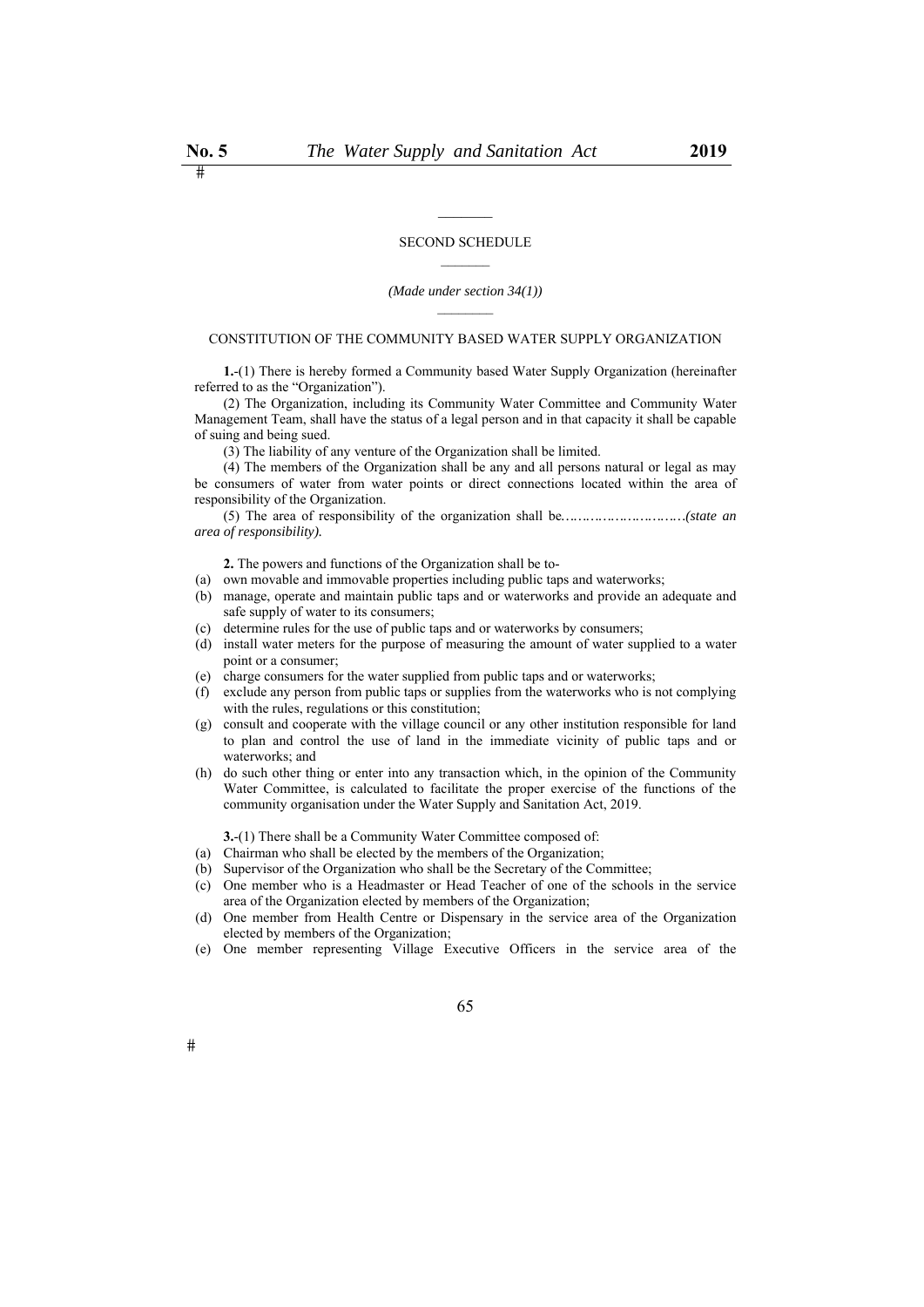Organization elected by members of the Organization;

- (f) One member representing Ward Executive Officers in the service area of the Organization elected by members of the Organization;
- (g) One member representing women elected by members of the Organization;
- (h) One counselor in the service area of the Organization elected by members of the Organization; and
- (i) One member representing Water Users in the service area of the Organization elected by members of the Organization.

(2) The Community Water Committee shall be responsible and accountable for overseeing carrying out the functions and managing the business and affairs of the Organization and in particular it shall mobilize and sensitize community participation in-

- (a) identification and implementation of rural water schemes;
- (b) protection of water sources and water supply infrastructure; and
- (c) payments of rates and charges for water services;

(3) Members of the Community Water Committee shall hold office for the duration of three years and shall be eligible for reappointment upon good performance.

**4.**-(1) There shall be a Community Water Management Team composed of:

- (a) Supervisor of the Organization, who shall be a person possessing at least artisan certificate in a related field or above from a recognized institution preferably NTA Level 3;
- (b) Treasurer who shall be a person possessing at least a basic certificate in accounting preferably NTA Level 3; and
- (c) any such number of staff as the Organization deem fit.

(2) Community Water Management Team shall be responsible for the day to day operations of the Organization.

(3) Supervisor of the Organization, Treasurer and such number of staff under subparagraph (1), shall be recruited on competitive basis on such terms as the Organization determines.

**5.** Community Water Committee shall meet at least twice annually.

**6.**-(1) An Annual General Meeting of the members of the Organization shall be held once each year and not more than fifteen months following the previous Annual General Meeting to follow up on water service provisions, statement of income and expenditure and elect members of the Community Water Committee.

(2) Extra-ordinary General Meeting of the Organization may be called by five per centum of members giving two weeks' notice to the Secretary in writing.

(2) One third of the full number of members shall constitute a quorum.

(3) Voting can be exercised by a member or proxy in favour of another member provided the proxy form is in the hands of the Secretary prior to the meeting.

 (4) A majority of votes at the Annual General Meeting shall decide the principles governing the provision of water supplies, maintenance of the water points and water works, and shall decide the charges to be levied thereof and for expenses of the Association.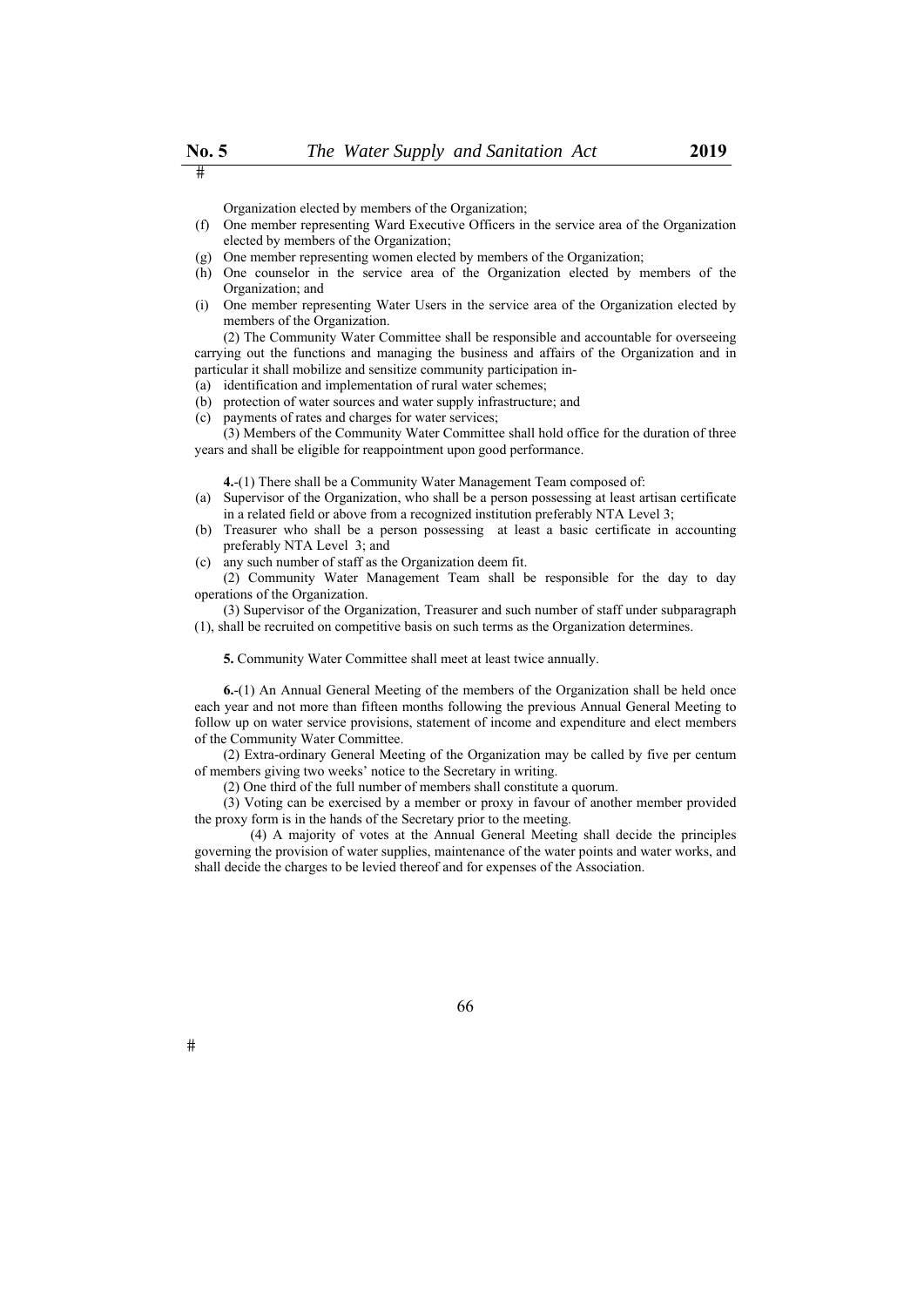#### *(Made under section 44(2))*

Composition and Proceedings of the Board of RUWASA

Composition of Board

- (a) the Chairman;
- (b) seven members; and (c) the Director General.

 (2) The Chairman and seven members shall be non-executive and will be appointed as follows:

**1.**-(1) The Board shall be composed of nine members being-

- (a) Chairman who shall be appointed by the President;
- (b) one member with knowledge and experience in the water sector from outside public service appointed by the Minister;
- (c) one member representing the Ministry responsible for Local Government;
- (d) one member representing the Rural Energy Agency nominated by the Director General of Rural Energy Agency;
- (e) one member representing the Contractors' Registration Board;
- (f) one member representing the Basin Water Offices nominated by the National Water Board;
- (g) one member from the accredited higher learning institutions with knowledge or specialization in drilling, dam construction or materials and chemical supplies; and
- (h) one member representing the Ministry responsible for water nominated by the Permanent Secretary.

 (3) The Minister in making appointments of members shall have regard to desirability that every person appointed possess such technical qualifications or experience by virtue of his involvement in engineering, economics, water resource management, industry, finance, law, public services or administration, as would enable that person to make a useful contribution to the deliberations of the Board and to assist it in the furtherance of the functions of RUWASA.

 (4) The Board may invite a representative not mentioned in the Act from any sector whenever deemed necessary to attend its meeting but that member shall not have a voting right.

 (5) The Minister shall, in recommending appointment of a Chairman and in making appointment of a member mentioned under paragraph  $1(2)(b)$ , use competitive recruitment procedures. Provided that where a competitive procedure is not practicable, he shall make direct appointment without competition.

(6) At least one third of members of the Board shall be women.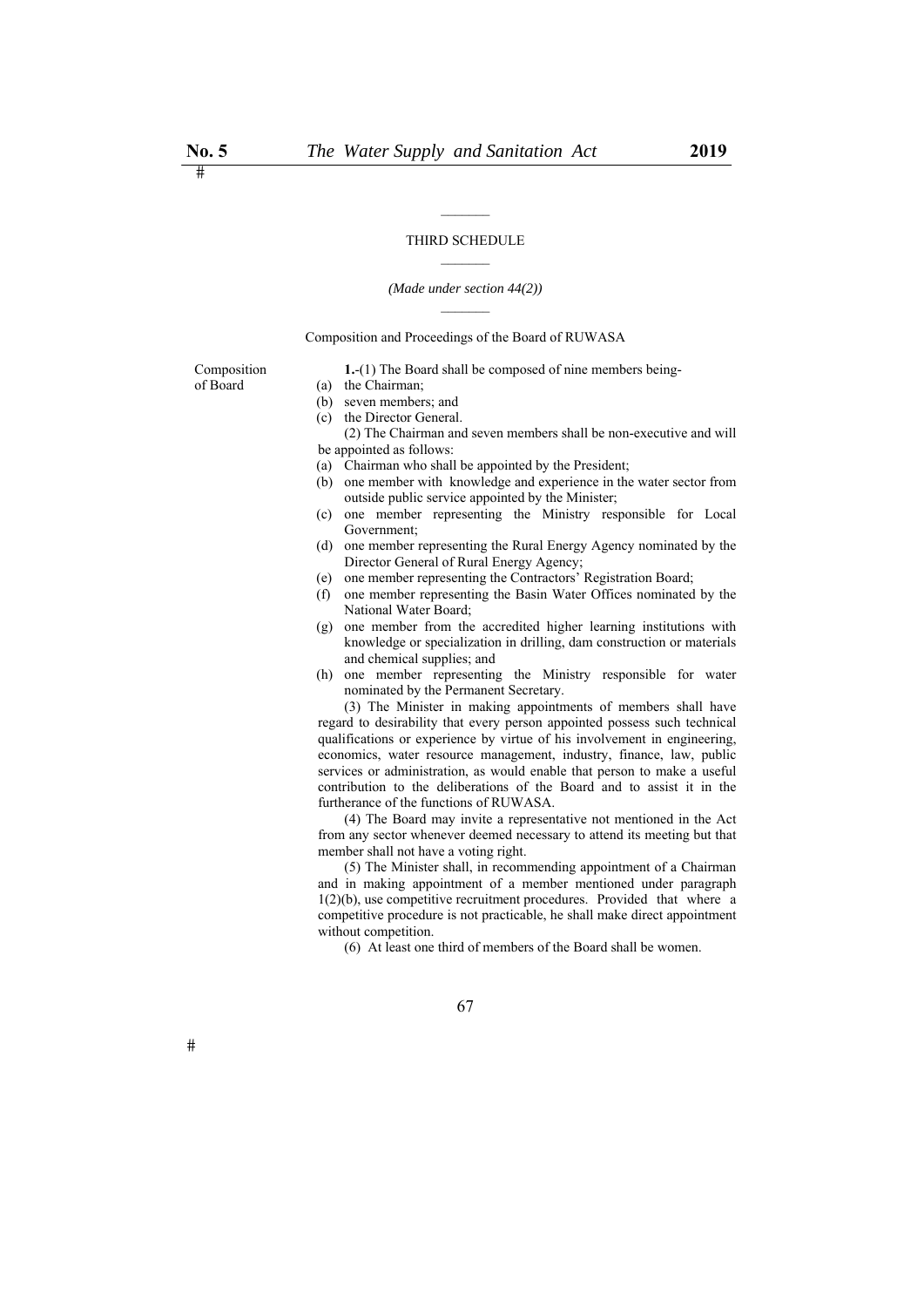Tenure of members of Board

**2.**-(1) A member of the Board, including the Chairman, shall hold office for the period of three years; and shall be eligible for reappointment for a non-renewable subsequent term not exceeding three years.

(2) The provisions of sub-section (1) shall not apply to ex-officio member of the Board.

Resignation of member

Quorum and decision making

Meetings of Board

**3.** Any member may at any time resign by giving notice in writing to the appointing authority and from the date specified therein the notice or if no date so specified from the date of receipt of the notice by the appointing authority, he shall cease to be a member.

**4.**-(1) Four members of the Board shall constitute a quorum at any meeting of the Board.

(2) All acts, matters, and items authorized by the Board shall be decided by resolution at a meeting of the Board at which there is a quorum.

(3) A decision approved by the majority of members present at a meeting of the Board shall be deemed to be a decision of the Board.

(4) Every member of the Board, excluding *ex-officio* members, shall have one vote and in the event of an equality of votes the Chairman of the meeting shall have a second or casting vote in addition to his deliberative vote.

(5) Notwithstanding the provisions of this Schedule, where the Chairman so directs a decision may be made by the Board without a meeting by circulation of the relevant papers among all the members and the expression in writing of their views, but any member shall be entitled to require that any such decision be deferred until the subject or matter be considered at a meeting of the Board.

**5.**-(1) The Board shall meet at least four times a year and at such other time as may be necessary or expedite for the transaction of its business.

(2) The Chairman shall preside at the meeting of the Board and in the absence of the Chairman the members present at the meeting shall elect one of their members to be an interim Chairman.

(3) Minutes in proper form of each meeting of the Board shall be kept and shall be confirmed by the Board at its next meeting and signed by the Chairman of the Meeting.

(4) All meetings of the Board shall be convened by the Secretary to the Board or where the Secretary is unable to convene a meeting, the Chairman, who shall appoint a suitable time, place and date for holding of each meeting.

 (5) The Secretary shall convene a special meeting of the Board on a request in writing signed by not less than five members of the Board for such a meeting and shall cause the meeting to be held within twenty one days of the receipt by him of such notice.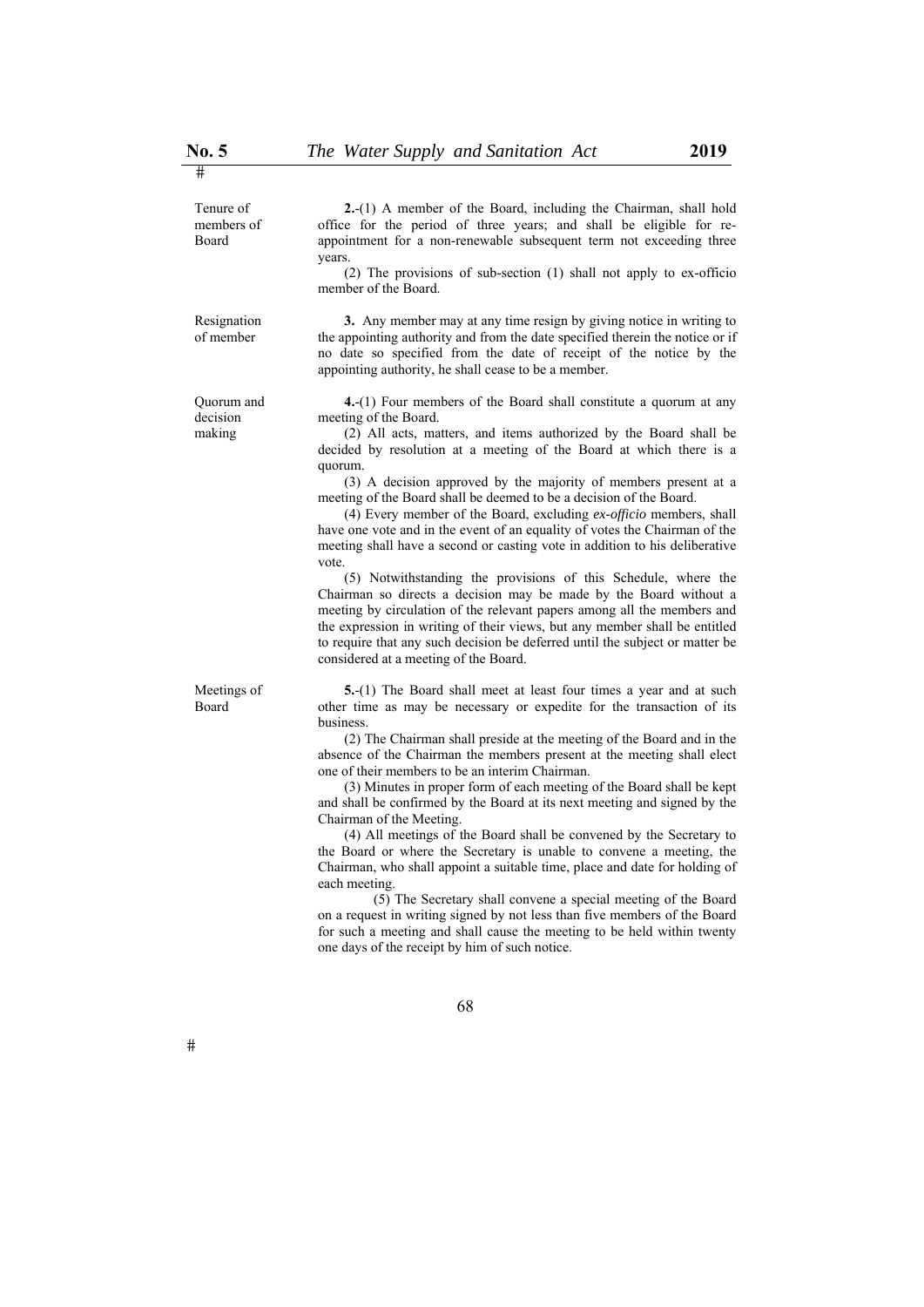(6) Except in case of a special meeting, a Board meeting shall be convened with at least five days' notice in writing, specifying the business to be transacted at the meeting, and written notice of the convening of the meeting shall be given to every member of the Board. Secretary to Board **6.**-(1) The Director General shall also save as the Secretary to the Board. (2) The Secretary of the Board may take part in the proceedings of the Board but shall have no voting right. Power to regulate procedures **7.** The Board shall have power to regulate its own procedure and may from time to time make standing orders providing for all matters relating to the meetings of the Board and the proper conduct of its business. Seal of RUWASA **8.**-(1) All deeds, instruments, contracts and other documents shall be deemed to be duly executed by or on behalf of the Board if- (a) sealed with the seal of the Board and signed by the Director General and the Secretary of the Board; or (b) sealed with the seal Board and signed by Director General and two members of the Board; or (c) sealed with the seal of the Board and signed by one member of the Board and the Secretary both of whom have been authorized by the Board for the purpose. Proceedings not invalidated by irregularity **9.** No act or proceeding of the Board shall be invalid by reason of vacancy in its membership, any defect or irregularity in the appointment of any member or by reason that any person who purported bona fide to act as a member at the time of the act or proceedings, was in fact disqualified or not entitled to act as a member. Removal of member **10.** Minister may, in consultation with the Board, remove a member from the office at any time if; (a) a member is declared bankrupt; (b) a member is convicted of criminal offence; (c) a member is in conflict of interests; (d) a member is incapable of carrying out member's duties due to ill health or physical or mental impairment; and (e) fails to attend at least two third of the meetings of the Agency in the period of twelve consecutive months. Power to **11.** The Minister may dissolve the Board of RUWASA.

dissolve Board of Water Authority

69

 $\overline{\phantom{1}}$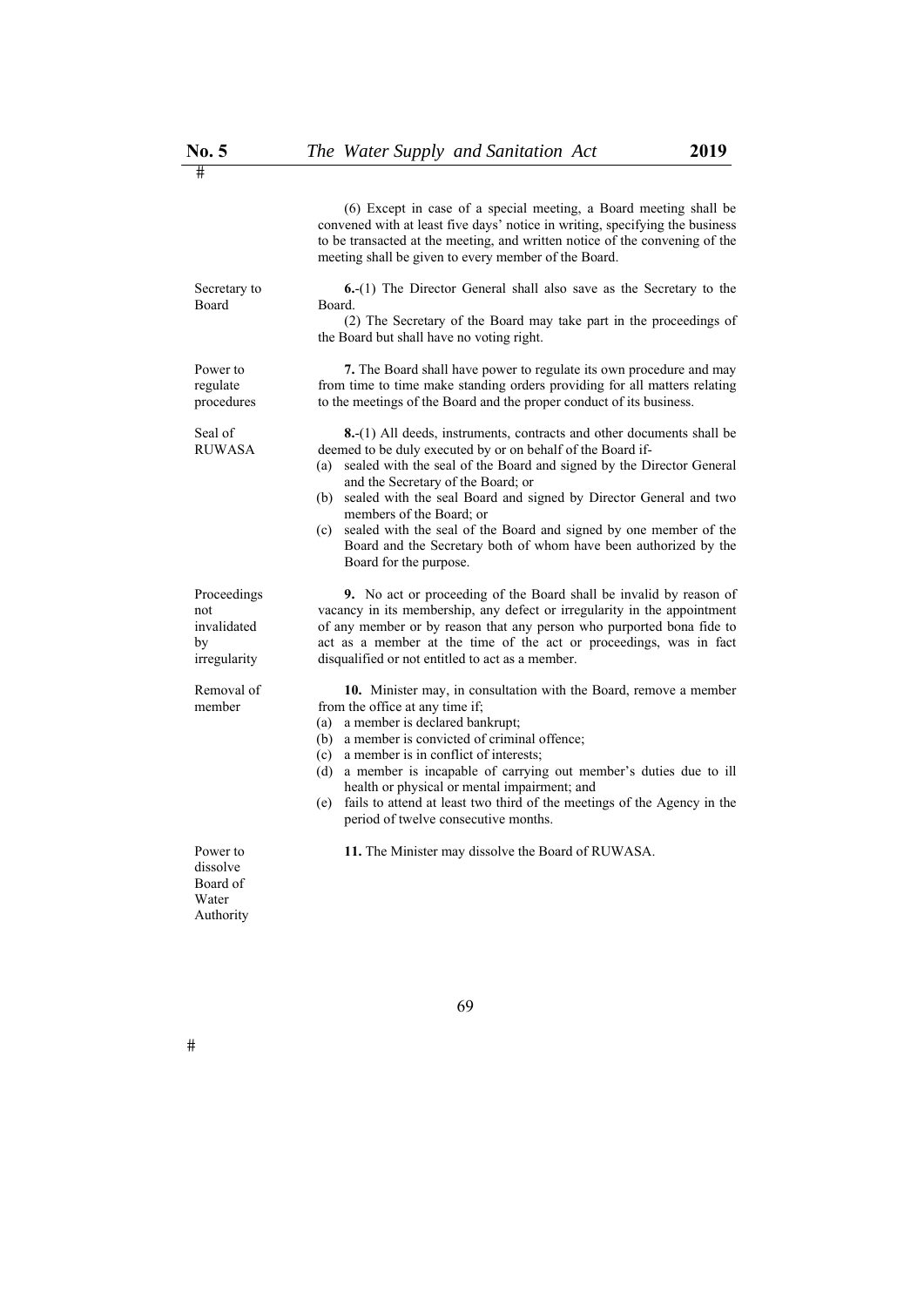# $\mathcal{L}_\text{max}$ FOURTH SCHEDULE

# *(Made under section 58(2) and (3))*

### COMPOSITION AND PROCEEDINGS OF THE BOARD OF THE NATIONAL WATER FUND

Composition of Board of

(a) the Chairman;

| Fund         | (b) five members; and                                                        |
|--------------|------------------------------------------------------------------------------|
|              | (c) the Chief Executive Officer.                                             |
|              | (2) The Chairman and the five members shall be non-executive.                |
|              | (3) The Chairman who shall be a person of proven quality and                 |
|              | integrity who has held high post distinction in public or private sector     |
|              | appointed by the President.                                                  |
|              | (4) The five members of the Board of the Fund shall be appointed             |
|              | by the Minister and shall be composed as follows:                            |
|              | (a) representative from the Ministry responsible for Water;                  |
|              | (b) representative from the Ministry responsible for regional                |
|              | administration and local government;                                         |
|              | (c) representative from the Ministry responsible for Finance;                |
|              | (d) one member with strong knowledge in either economics, project            |
|              | investment or financing from outside public service; and                     |
|              | (e) representative from private sector.                                      |
|              | (5) Appointment of members of the Board of the Fund shall take               |
|              | into account gender representation.                                          |
|              | (6) The Minister shall, in recommending the appointment of                   |
|              | Chairman and in making appointment of members mentioned under                |
|              | paragraph $1(4)$ (d) and (e), use competitive recruitment procedures.        |
|              | Provided that where a competitive procedure is not practicable,              |
|              | he shall make direct appointment without competition.                        |
| Co-option of | 2. The Board may invite a person not mentioned in subparagraph               |
| members      | 1(4) from any sector or institution whenever deemed necessary to attend      |
|              | any of its meetings to address a specific matter advice the Board, Provided  |
|              | that the invited person shall not have a voting right.                       |
| Tenure of    | 3. A member of the Board, including the Chairman, shall hold                 |
| members of   | office for a term of three years and shall be eligible for re-appointment of |
| Board of     | a non-renewable subsequent term.                                             |
| Fund         |                                                                              |
| Resignation  | 4. A member may at any time resign by giving one month notice in             |

 $\#$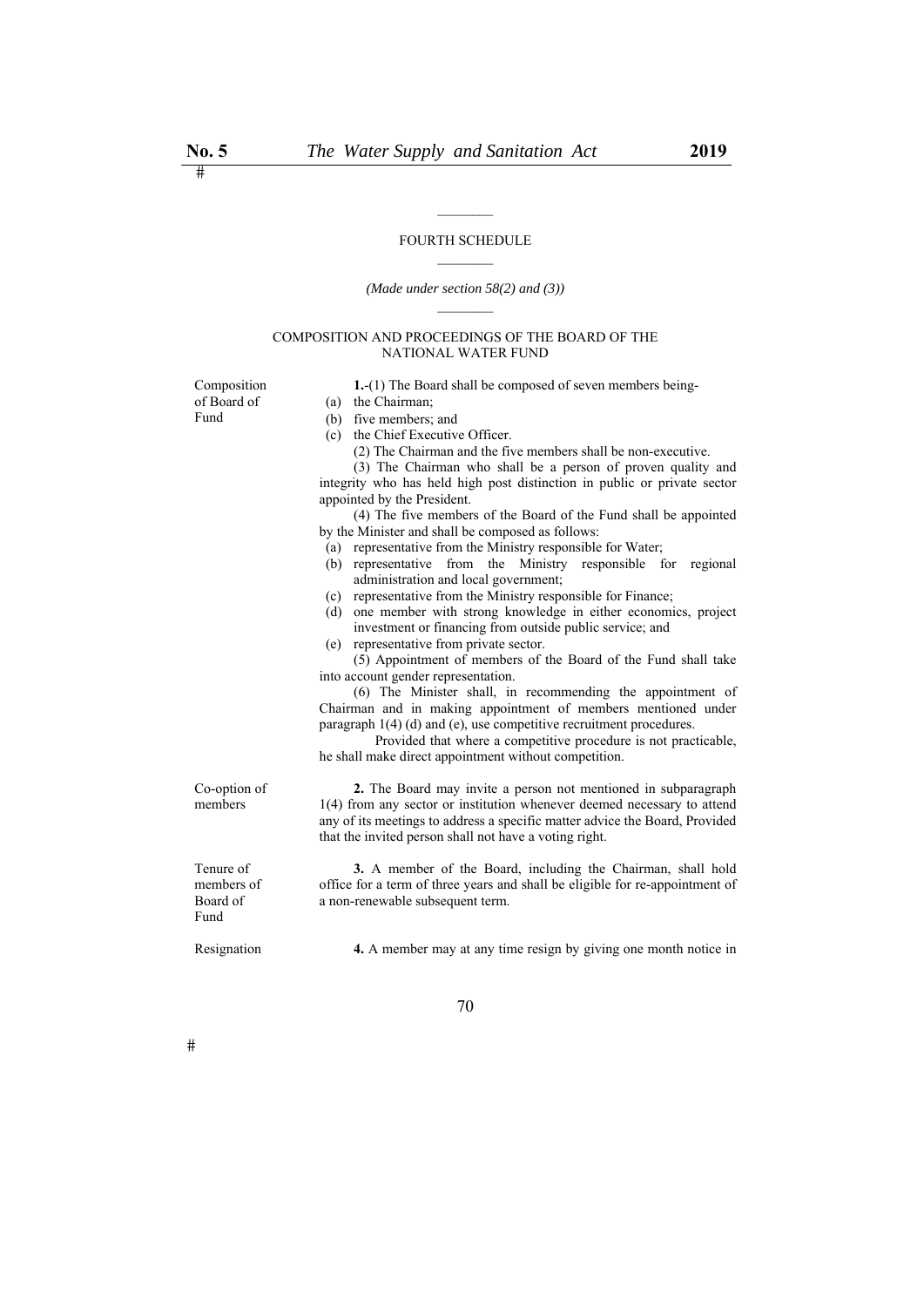writing to the appointing authority and from the date specified therein the notice or if no date so specified, from the date of receipt of the notice by the appointing authority, he shall cease to be a member.

**5.**-(1) Half of members of the Board in office, excluding the Chairman, shall constitute a quorum at any meeting of the Board.

 (2) All acts, matters, and items authorized by the Board shall be decided by resolution at a meeting of the Board at which there is quorum.

 (3) A decision approved by the majority of members present at a meeting of the Board shall be deemed to be a decision of the Board.

 (4) Every member of the Board shall have one vote and in the event of an equality of votes the Chairman of the meeting shall have a casting vote in addition to his deliberative vote.

 (5) Notwithstanding the provisions of this Schedule, where the Chairman so directs, a decision may be made by the Board without a meeting by circulation of the relevant papers among all the members and the expression in writing of their views, Provided that any member shall be entitled to require that any such decision be deferred until the subject or matter is considered at a meeting of the Board.

**6.**-(1) The Board shall meet at least four times a year or at such other time as may be necessary or expedite for the transaction of its business.

 (2) The Chairman shall preside at the meeting of the Board and in the absence of the Chairman the members present at the meeting shall elect one member from amongst themselves to be an interim Chairman.

 (3) Minutes of the Board meetings shall be kept and confirmed by the Board at its next meeting and signed by the Chairman of the Meeting.

 (4) All meetings of the Board shall be convened by the Secretary to the Board or where the Secretary is unable to convene a meeting, the Chairman, who shall appoint a suitable time, place and date for holding of each meeting.

 (5) The Chairman shall convene a special meeting of the Board on a request in writing signed by not less than half of members of the Board for such a meeting and shall cause the meeting to be held within twenty one days of the receipt by him of such notice.

 (6) Except in case of special meeting, a Board meeting shall be convened with at least five working days' notice in writing, specifying the business to be transacted at the meeting, and written notice of the convening of the meeting shall be given to every member of the Board.

Seal of Fund **7.** All deeds, instrument, contracts and other documents shall be deemed to be duly executed by or on behalf of the Board if:

- (a) sealed with the seal of the Fund and signed by the Chairman and the Secretary; or
- (b) sealed with the seal of Fund and signed by Chief Executive Officer

71

Quorum and decision making

Meetings of Board